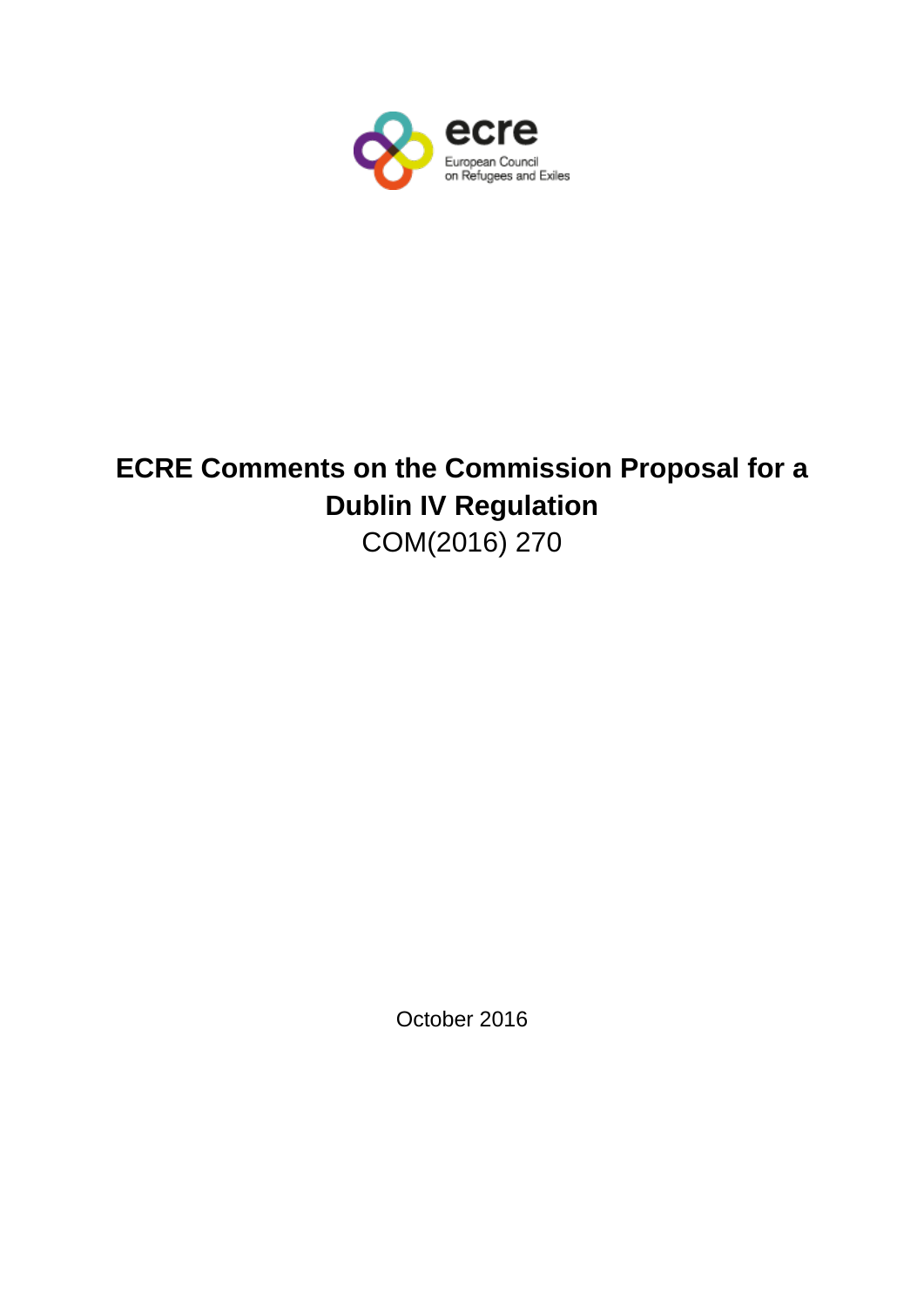## **TABLE OF CONTENTS**

| 1.   |                                                                                           |  |
|------|-------------------------------------------------------------------------------------------|--|
| 2.   |                                                                                           |  |
| 2.1. |                                                                                           |  |
| 2.2. |                                                                                           |  |
| 2.3. |                                                                                           |  |
| 2.4. |                                                                                           |  |
| 2.5. | Residence documents, irregular entry and cessation of responsibility: Articles 14, 15 and |  |
| 2.6. | Eliminating discretion: Articles 19, 24(1), 26(1) and 30(1), Recital 21  17               |  |
| 3.   |                                                                                           |  |
| 3.1. | Non-refoulement and suspension of transfers: Article 3(2), Recital 28  18                 |  |
| 3.2. | Obligations of the applicant and sanctions: Articles 4-5 and 20, Recital 22 20            |  |
| 3.3. |                                                                                           |  |
| 3.4. | Requests, notifications and time-limits: Articles 24, 25, 26, 30, Recitals 25, 2627       |  |
| 3.5. |                                                                                           |  |
| 3.6. |                                                                                           |  |
| 4.   |                                                                                           |  |
| 4.1. |                                                                                           |  |
| 4.2. |                                                                                           |  |
| 4.3. |                                                                                           |  |
| 4.4. |                                                                                           |  |
| 4.5. |                                                                                           |  |
|      |                                                                                           |  |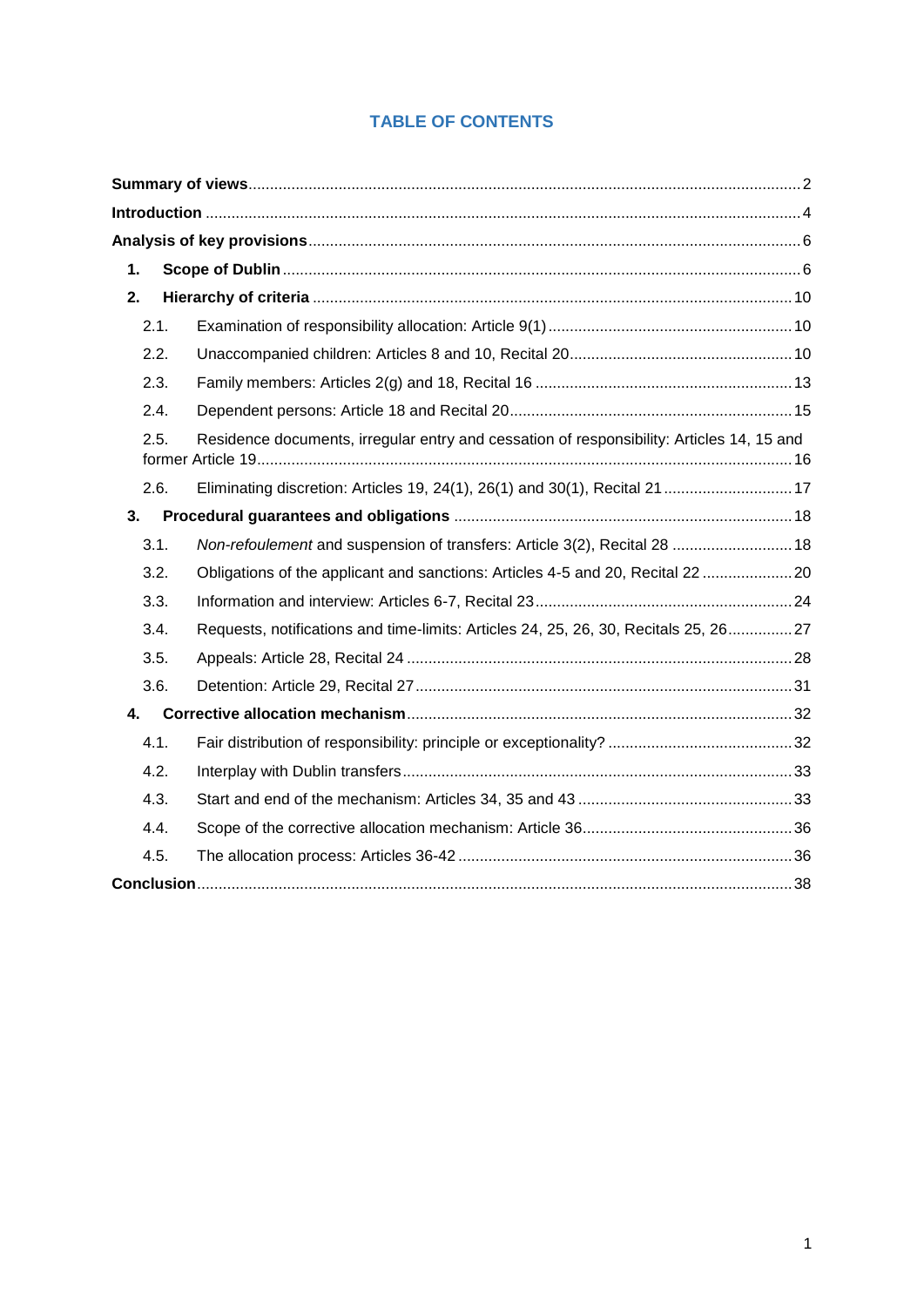## <span id="page-2-0"></span>**Summary of views**

ECRE makes the following key observations and recommendations to the co-legislators on the Commission proposal to recast the Dublin III Regulation (EU) No 604/2013:

- 1. **Article 3(3)-(5):** The proposed obligation on the Member State of first entry to assess certain grounds for inadmissibility and for the application of the accelerated procedures prior to the application of the Dublin criteria should be deleted, as it (i) disregards protection obligations regarding asylum seekers' family unity, (ii) creates additional onerous layers of procedure for Member States, and (iii) exacerbates distribution inequalities by imposing responsibility upon external border countries for processing all asylum applications falling under "first country of asylum", "safe third country", "safe country of origin" and security grounds.
- 2. **Article 19:** Restricting the scope of the discretionary clauses should be resisted, as it eliminates pragmatist assumptions of responsibility by Member States, with a view to ensuring efficient processing of applications and contradicts Member States' sovereign right to examine an asylum claim on the merits, as enshrined in constitutional traditions.
- 3. **Article 30 and former Article 19:** Cessation of responsibility after a period of time, including following the lapse of the deadline for performing a transfer, should be reintroduced, since its deletion places unduly high responsibility on countries of first entry and removes incentives on Member States to swiftly conduct transfers.
- 4. **Articles 4 and 5:** Provisions related to the obligations of the applicants should be clarified in order to avoid arbitrary practice and diverging interpretation. Provisions related to the sanctions in case of irregular secondary movement of an applicant, such as the mandatory use of the accelerated procedure or the withdrawal of reception conditions, must be deleted as they risk violating fundamental rights and fall outside the scope of the Dublin Regulation. The guarantees of Article 31 of the Refugee Convention against penalisation of irregular entry of refugees must also be explicitly enshrined in the Regulation.
- 5. **Article 3(2):** The human rights test for suspending Dublin transfers should be amended in accordance with the EU Charter of Fundamental Rights, which does not condition prohibition of removals upon the existence of "systemic flaws" in the asylum procedure and reception conditions, and may extend to violations of human rights other than the prohibition of torture, inhuman or degrading treatment.
- 6. **Articles 2(g) and 6(1)(d):** The welcomed expansion of the definition of family members in the proposal could be further strengthened to enhance integration prospects and fully comply with the right to family life. To avoid the principle of family unity being undermined in practice by onerous procedural constraints, applicants should retain the right to submit information regarding presence of family members or relatives in the Member States at any stage after the interview.
- 7. **Articles 8(2), 10(4) and 26:** Transfers of unaccompanied children to the country of first application should not be presumed to be in the best interests of the child. As a rule, unaccompanied children should be allowed to apply in the Member State where they are present, unless their best interests dictate otherwise. In this regard, Article 8(2) should be amended so as to ensure that legal representation and guardianship are provided by each Member State where an unaccompanied child is present and not only where the child is "obliged to be present". Further, ECRE is concerned that in practice, Member States will not be able to uphold their positive obligations under the legislative proposal such as appointing a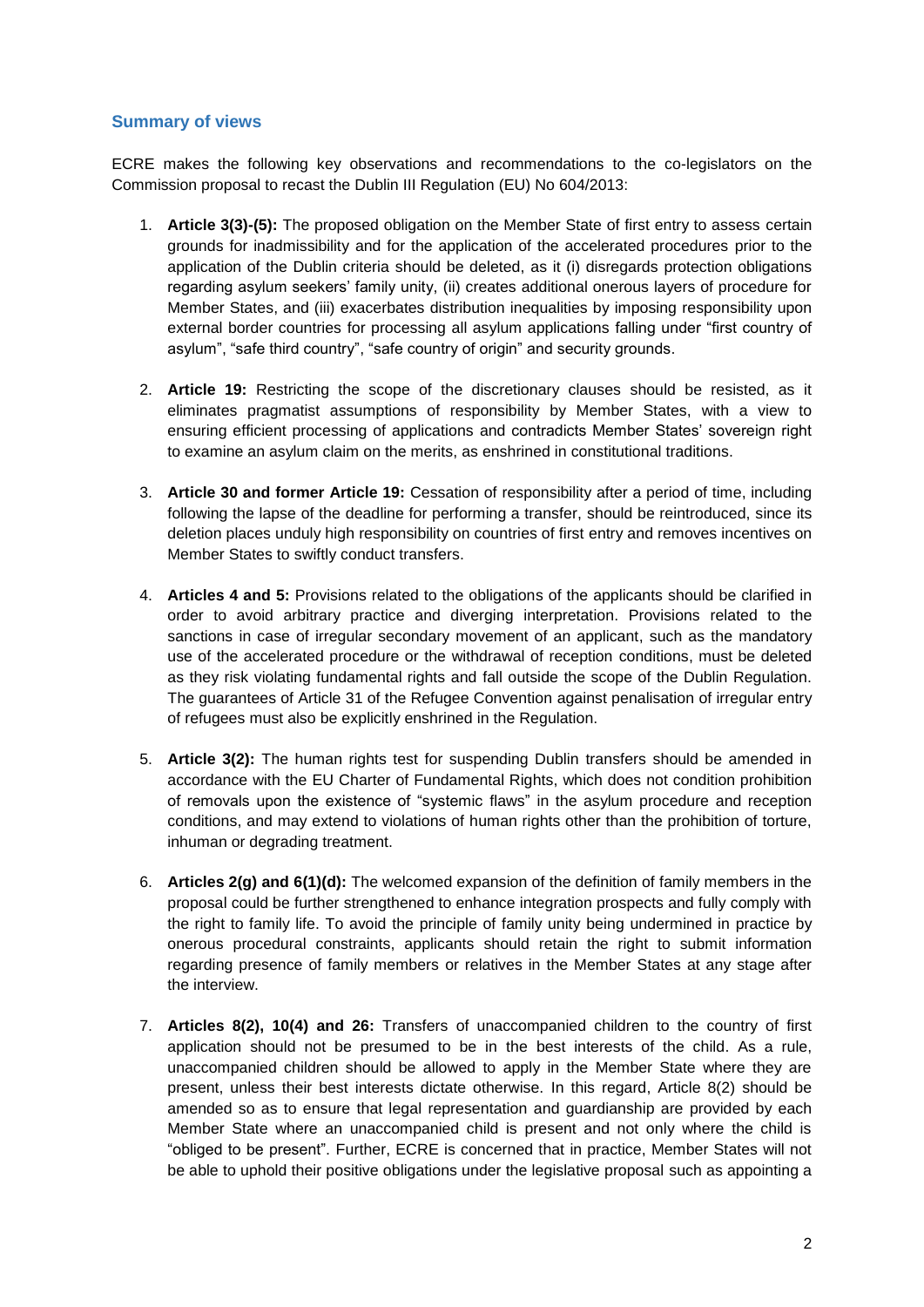guardian, to carry out best interests assessments and to conduct family tracing due to the very short time limits imposed within the context of a take back notification under Article 26.

- 8. **Article 28:** Limitations on the scope of appeals against transfer decisions are incompatible with the right to an effective remedy under Article 47 of the Charter. As the same right requires time-limits for the applicant to submit an appeal to be reasonable, a deadline of 7 days also contravenes the Charter.
- 9. **Articles 34-43:** The solidarity mechanism must be an intrinsic component of the Dublin system and should be triggered as soon as the number of asylum applications lodged in one Member State is above its respective share (100%). All applicants should be eligible for the allocation scheme. The decision to cease solidarity mechanisms should be linked to the capacity of the Member State to address the migratory pressure together with a sizeable reduction of the number of asylum applications below the capacity threshold. For the corrective allocation mechanism to have any meaningful effect, its application should also be coupled with a suspension of Dublin transfers to the benefitting Member State.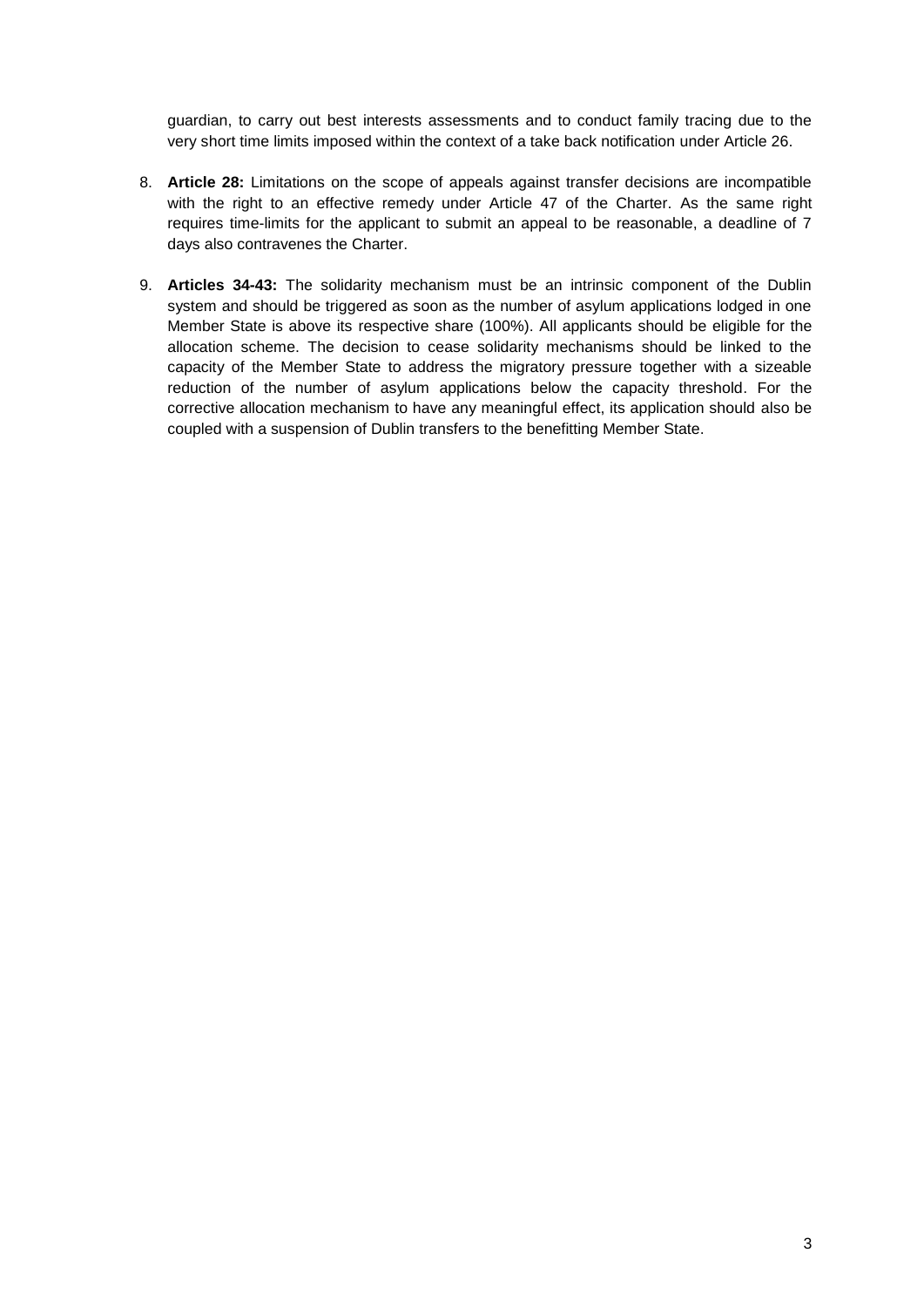## <span id="page-4-0"></span>**Introduction\***

Regulation (EU) No 604/2013 (hereafter "Dublin III Regulation"), 1 the third iteration of the "Dublin system", sets out the criteria and mechanisms allocating responsibility between Member States for asylum applications. Through a legislative proposal tabled on  $4$  May 2016, $2$  the European Commission has triggered a process of negotiation on a fourth version of this instrument.

A key innovative feature of the Dublin reform is that the responsibility allocation system comes as part of a broader strategy to end irregular migration flows into the EU. "Protection in the region and resettlement from there to the EU should become the model for the future, and best serves the interests and safety of refugees."<sup>3</sup> This means that the way in which responsibility for asylum seekers is allocated *within* the EU is defined by an overarching policy framework of preventing entry *into* the EU from the outset. Alongside existing objectives (i.e. rapid access of asylum seekers to the procedure on the one hand, and prevention of multiple applications on the other), the proposal aims at rendering rules simpler and more effective, and ensuring equality of efforts when a state is faced with disproportionate pressure (**Recital 10**).

However, the entire Dublin IV proposal seems all but sensitive to the foundational flaws made evident throughout the two decades of operation of the Dublin system. Volumes of national and European jurisprudence, academic commentary, policy analysis and research have exposed the multifaceted deficiencies of the EU's responsibility-allocation mechanism, yet the designers of the fourth proposal seem to have ignored the majority of these critical observations.

As a responsibility-sharing system is indispensable to avoid "refugees in orbit" situations, ECRE has consistently held that the current Dublin system should be replaced with a system that respects the fundamental rights of asylum seekers and is based on the fair sharing of responsibilities between Member States. 4

In this paper, ECRE presents its assessment of the Commission proposal recasting the Dublin Regulation proposed on 4 May 2016. The Comments outline an overview of overarching policy and legal concerns on the proposal, before engaging in a detailed legal analysis of its key provisions and concrete recommendations for further amendments where relevant.

#### *Policy concerns*

A reform which engages only superficially with long-standing and well-documented criticisms of the Dublin system, runs a high risk of **perpetuating inefficient and unworkable mechanisms** for allocation of responsibility that are unfair to both asylum seekers and Member States. To avoid the political costs of future 'crises', the EU must be able to demonstrate – regardless of the target audience or constituency – that the allocation and fair sharing of responsibility between Member States works in practice. To that end, the proposal must take into account the lack of fairness underpinning the Dublin system, which creates different incentives for Member States to disregard the responsibility rules. While a number of countries perceive the mechanism as placing disproportionate

 $\overline{\phantom{a}}$ ECRE thanks the members of its Asylum Systems Core Group for contributions. All errors remain our own.

<sup>1</sup> Regulation (EU) No 604/2013 of the European Parliament and of the Council of 26 June 2013 establishing the criteria and mechanisms for determining the Member State responsible for examining an application for international protection lodged in one of the Member States by a third-country national or stateless person (recast), *OJ* 2013 L180/31.

<sup>2</sup> European Commission, *Proposal for a [Dublin IV Regulation]*, COM (2016) 270, 4 May 2016.

 $\frac{3}{4}$  Explanatory Memorandum, 2.

<sup>4</sup> See in particular ECRE, *The Way Forward; Towards Fair and Efficient Asylum Systems in Europe*, September 2005, available at: [http://goo.gl/Rj7TQg;](http://goo.gl/Rj7TQg) *Sharing Responsibility for Refugee Protection in Europe: Dublin Reconsidered*, March 2008, available at: [http://goo.gl/Ew9cYE.](http://goo.gl/Ew9cYE)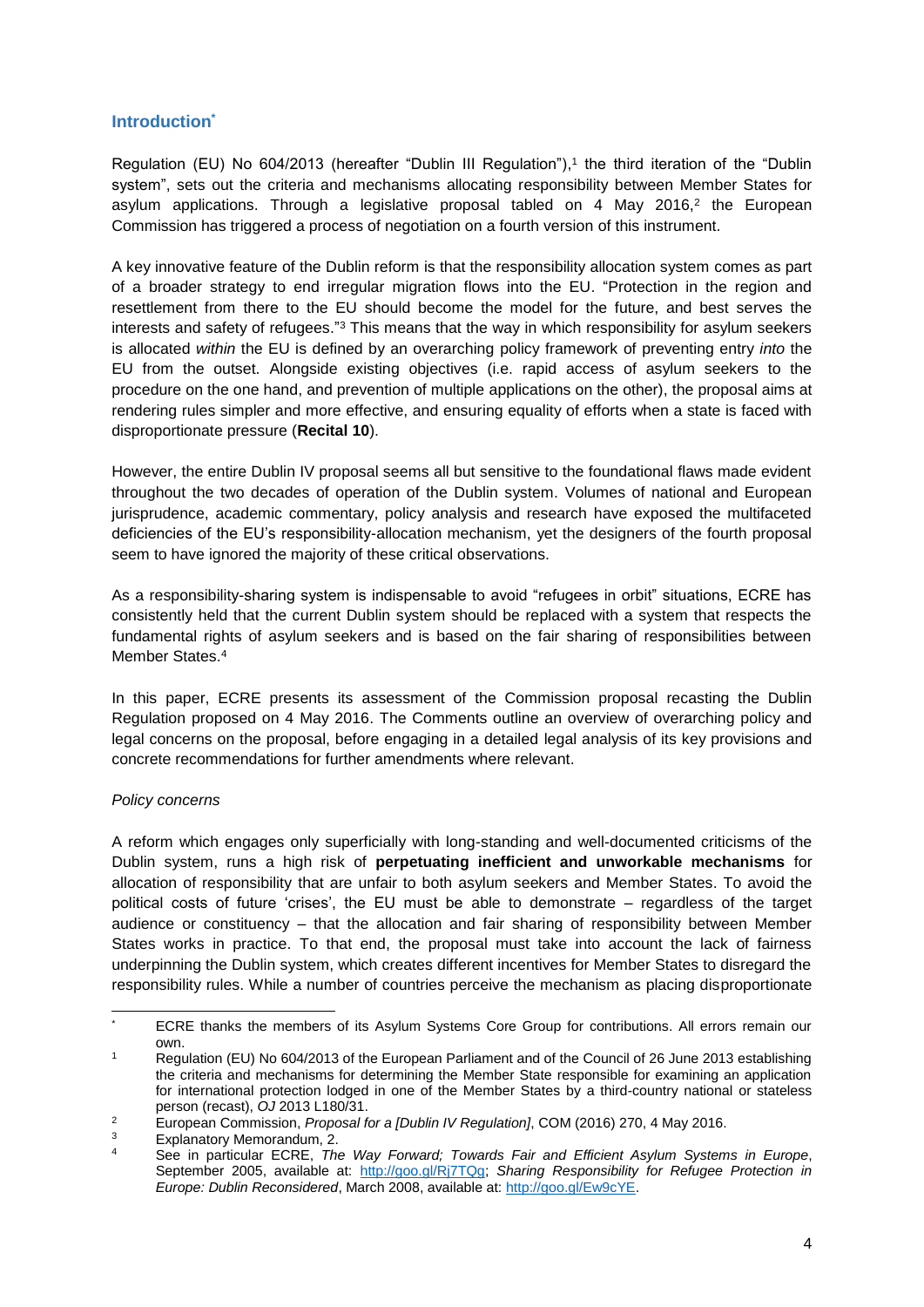responsibility on external borders, others deem the absence of a fair responsibility-sharing rule problematic for failing to prevent the majority of asylum applications from being processed by a handful of Member States.

Moreover, the absence of trust from the people directly affected by the allocation of responsibility mechanism has already prompted the EU to adapt its conception of the Dublin system, but in a regrettably short-sighted and counter-productive manner. The Commission proposal – as the Dublin III Regulation to some extent – engages with asylum seekers rather than treating the process as one strictly between states, as done previously. However, **it does so through sanctions and discipline and does nothing to make the rules fairer and easier to comply with** for asylum seekers. Individuals will be told to apply in the first Member State of entry; and, where they engage in secondary movements in search of better conditions, be returned to that first country under worse conditions than before, ranging from withdrawal of reception conditions to the applicability of truncated asylum procedures. Yet, threatening asylum seekers with punishment for failing to subscribe to an unfair system is likely to only trigger more contestation, more irregularity and more creative avoidance strategies and **undermine the objective of asserting state control over migration flows**.

ECRE deplores the fact that the proposal does not take into consideration the individual circumstances of the applicant – beyond family links - nor the applicant's profile or integration perspectives as a key factor for determining the responsible Member State. <sup>5</sup> Combined with a punitive approach, the new system is primarily built on coercion. Twenty years of Dublin have demonstrated that such a system is doomed to failure as it tends to push people into irregularity. ECRE calls for a **fundamental re-think of the underlying logic of the recast Dublin Regulation** in order to establish a responsibility allocation mechanism that is fair and enhances legal certainty for both Member States and asylum seekers. Responsibility sharing should never equate to a blind mechanical dispersal of asylum seekers across Europe.

## *Legal critique: tension with Dublin jurisprudence and primary EU law*

As a mechanism entailing coercive transfers and other forms of detrimental treatment to asylum seekers, the Dublin system is one of the most heavily litigated aspects of the CEAS. Post-Lisbon, judicial intervention from national and European courts affects the Dublin Regulation more than any other instrument in the Common European Asylum System.<sup>6</sup>

Alongside countless national rulings and fact-laden assessments of the legality of Dublin transfers by the European Court of Human Rights (ECtHR), the Court of Justice of the European Union (CJEU) has interpreted provisions of the Regulation in **twelve different judgments** as of September 2016. 7

 $\overline{5}$  $5$  See Recital 23 and Article 6(1).

For a compilation of cases, see the European Database of Asylum Law (EDAL).

<sup>7</sup> On the **suspension of transfers** on human rights grounds and the use of the sovereignty clause: CJEU, Joined Cases C-411/10 *N.S. v. Secretary of State for the Home Department*, Judgment of 21 December 2011; Case C-528/11 *Halaf*, Judgment of 30 May 2013; Case 4/11 *Bundesrepublik Deutschland v Kaveh Puid*, Judgment of 14 November 2013; Case C-394/12 *Shamso Abdullahi v Bundesasylamt*, Judgment of 10 December 2013. On the **humanitarian clause**, CJEU, Case C-245/11 *K v Bundesasylamt*, Judgment of 6 November 2012. On responsibility criteria relating to **unaccompanied children**, CJEU, Case C-648/11 *M.A. v Secretary of State for the Home Department*, Judgment of 6 June 2013. On the **scope of reception conditions**, CJEU, Case C-179/11 *Cimade and Gisti*, Judgment of 27 September 2012. On the interplay of **"safe third country"** provisions, CJEU, Case C-695/15 PPU *Mirza*, Judgment of 17 March 2016. On **time limits**, CJEU, Case C-19/08 *Migrationsverket v Petrosian*, Judgment of 29 January 2009. On the **withdrawal of applications**, CJEU, Case C-620/10 *Migrationsverket v Kastrati*, Judgment of 3 May 2012. On the **scope of the right to an effective remedy**, CJEU, Case C-394/12 *Shamso Abdullahi v Bundesasylamt*, Judgment of 10 December 2013; Case C-63/15 *Ghezelbash* and Case C-155/15 *Karim*, Judgments of 7 June 2016.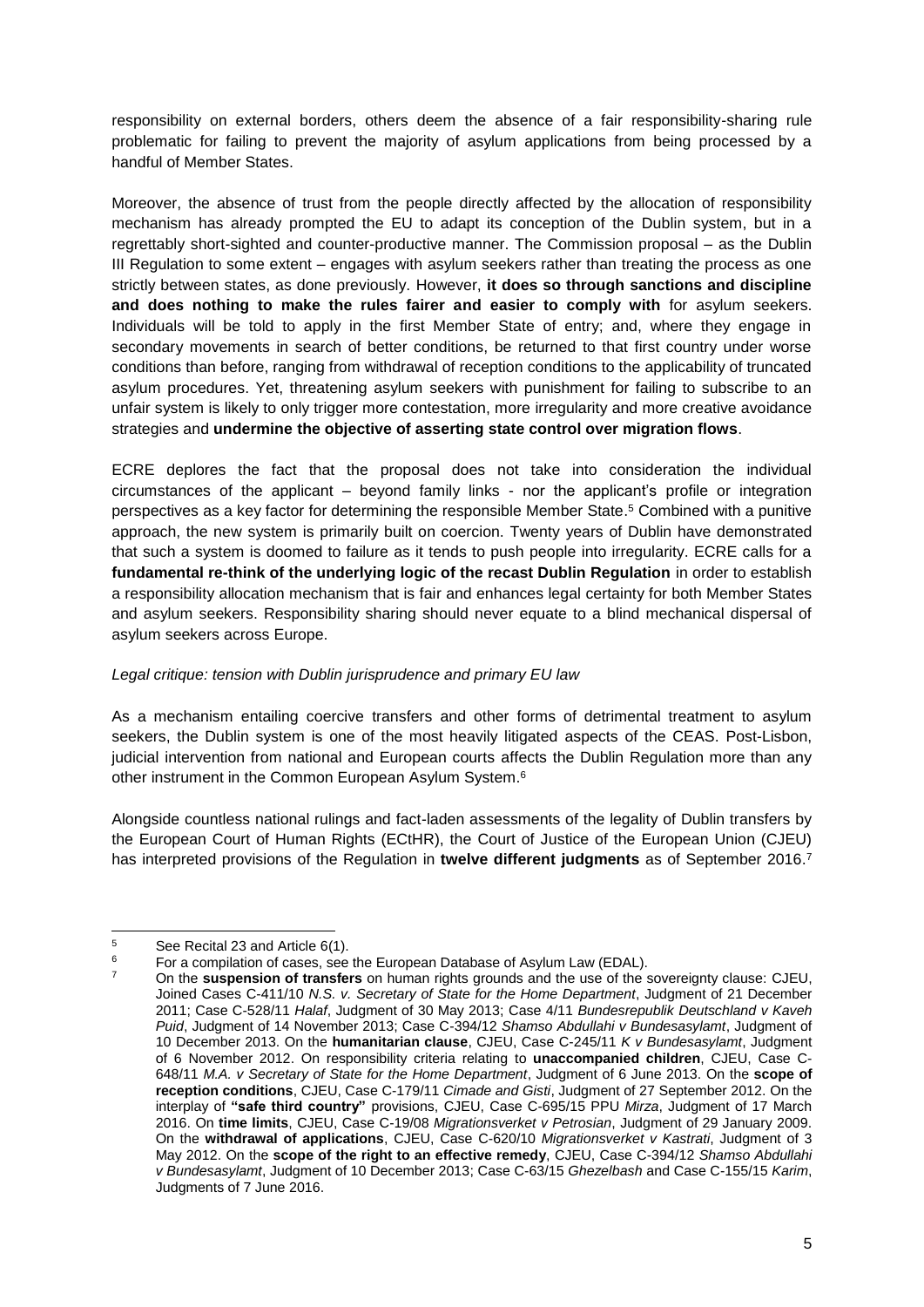Four more preliminary rulings are pending in the cases of *Shiri* on the scope of the right to an effective remedy; *Amayry* and *Al Chodor* on the detention provisions, <sup>8</sup> and *Aziz Hasan* on time limits.<sup>9</sup>

These judgments have been critical in addressing protection gaps, often identifying issues of compatibility between the Regulation and fundamental rights prescribed in the European Convention on Human Rights (ECHR) and the Charter of Fundamental Rights of the European Union ("Charter"). From the outset, co-legislators should bear in mind the constitutional architecture of EU law, which gives primacy to the rights enshrined in the ECHR and the Charter over secondary legislation.<sup>10</sup> The Charter must also be interpreted and applied as at least mirroring the content and meaning of rights protected by the ECHR.<sup>11</sup>

The Commission proposal, however, attempts at various instances to overturn principles established by the ECtHR and CJEU or to maintain persisting incompatibilities with human rights, namely by: (i) retaining a narrow *non-refoulement* guarantee, including "systemic flaws" as a precondition for suspending transfers, contrary to the ECtHR's judgment in *Tarakhel v Switzerland* (ii) reversing the CJEU's *M.A.* ruling on the responsibility of the Member State in which an unaccompanied child is present to process his or her claim; (iii) ignoring the requirements set by the CJEU's judgment in *Cimade and Gisti* on asylum seekers' entitlement to reception conditions throughout the Dublin procedure; and (iv) reversing the CJEU's *Ghezelbash* and *Karim* rulings by limiting the scope of Dublin appeals. Inconsistencies with guidance provided by national jurisprudence are also noted throughout.

## <span id="page-6-0"></span>**Analysis of key provisions**

## <span id="page-6-1"></span>**1. Scope of Dublin**

The related provision of the Dublin III Regulation spells out the right of any Member State to send an applicant to a third country, independently of the Dublin responsibility provisions. In *Mirza*, the CJEU took a broadly permissive reading of Article 3(3) of the Dublin III Regulation, finding that any Member State may apply the "safe third country" provision at any point in the process without time limitations.<sup>12</sup> The interplay of this concept in the application of the Dublin system already raises critical protection concerns, given that safe country concepts *per se* are liable to violate international obligations, as discussed by ECRE in its comments on the proposals on the Asylum Procedures Regulation.<sup>13</sup>

Conversely, beyond critiques of the "safe third country" and "first country of asylum" concepts, the proposed **Article 3(3)** entails a critical restriction in the scope of the Dublin system. The responsibility criteria and allocation procedure may only be applied in respect of asylum seekers whose claims are not inadmissible on "first country of asylum" or "safe third country" grounds, or channelled into an accelerated procedure on the basis of the "safe country of origin" ground or a danger to public order or public security.<sup>14</sup> The justification behind this amendment is provided in **Recital 17** and seeks "to prevent that applicants with inadmissible claims or who are likely not to be in need of international protection, or who represent a security risk are transferred among the Member States".

<sup>1</sup> <sup>8</sup> CJEU, Case C-201/16 *Shiri*, Reference of 12 April 2016; Case C-60/16 *Amayry v Migrationsverket*, Reference of 3 February 2016; Case C-528/15 *Al Chodor*, Reference of 18 December 2015.

<sup>9</sup> CJEU, Case C-360/16 *Bundesrepublik Deutschland v Aziz Hasan*, Reference of 29 June 2016.

<sup>10</sup> Articles 6(1) and (3) Treaty on European Union (TEU).<br>11 Article 53(3) Charter

<sup>11</sup> Article 52(3) Charter.

<sup>12</sup> CJEU, Case C-695/15 PPU *Mirza*, Judgment of 17 March 2016, paras 40-42.

<sup>13</sup> ECRE, *Comments on the Commission proposal for an Asylum Procedures Regulation*, Forthcoming.<br>14 The agence of Article 2(2) sites Article 2(2) (2) and Article 24(2) of Directive 2012/22/EU

<sup>14</sup> The proposed Article 3(3) cites Article 33(2)(b)-(c) and Article 31(8) of Directive 2013/32/EU of the European Parliament and of the Council of 26 June 2013 on common procedures for granting and withdrawing international protection (recast) ("recast Asylum Procedures Directive"), *OJ* 2013 L180/60.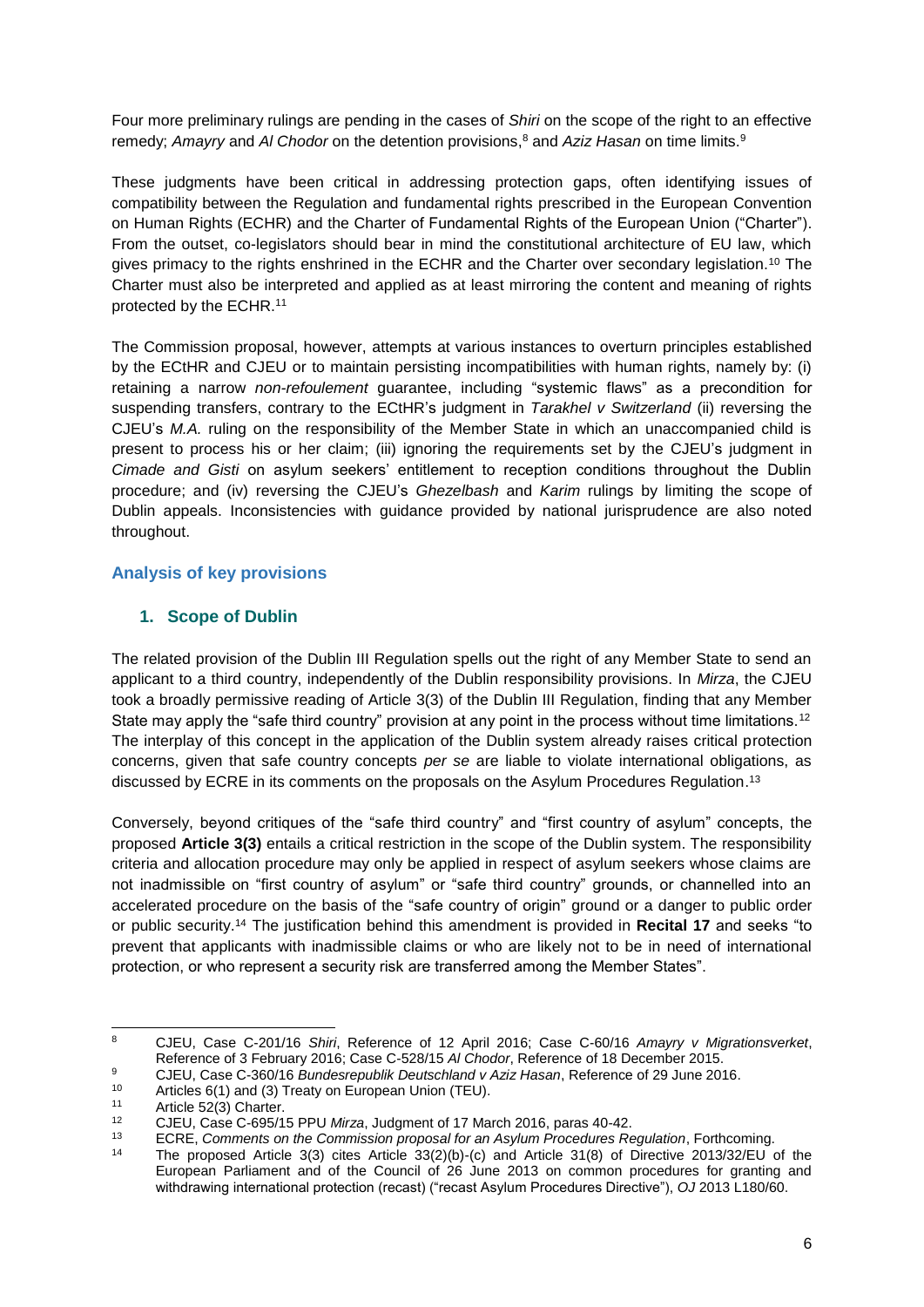This clause raises substantial protection concerns and is in stark contradiction with both efficiency and solidarity, the two reform objectives explicitly set out by the Commission proposal.

## *a. Protection considerations*

Tying the applicability of Dublin rules only to asylum seekers whose claims cannot be shifted to third countries or cannot be rapidly processed on the basis of a presumption of safety in the country of origin or security concerns means that access to protection in European countries situated away from external borders will become near impossible. Article 3(3) confirms the Commission's intention to move to a model of "protection in the region"<sup>15</sup> and to shut off access for irregularly arriving refugees. This proposal appears to be capitalising on the political momentum generated following the EU's agreement with Turkey on 18 March 2016,<sup>16</sup> which comes into direct conflict with the asylum *acquis*  as it results in sending asylum seekers to far more precarious protection conditions, in particular for non-Syrians. It is acknowledged that the recast Asylum Procedures Directive lays down procedural safeguards for the implementation of the "safe third country" and "first country of asylum" concepts. However, the legal guarantees to ensure that the third country will readmit the applicant are formulated in a rather ambiguous manner in the Directive as the safe third country concept may be applied where "there are grounds for considering that the applicant will be admitted or re-admitted to that country". <sup>17</sup> **Article 45 of the Asylum Procedures Regulation proposal** more firmly requires that a inadmissibility decision on such ground must be revoked and access to the procedure granted where the third country in question does not "admit or readmit" the applicant to its territory. However, such assessment is only to be made after a negative decision has been taken and does not necessarily require a guarantee that the person will have access to a fair and substantive examination of their request for international protection.

It should be reiterated that from an international law perspective, the safe country concepts are highly controversial, as they lack a clear legal basis in the 1951 Refugee Convention. The "safe third country" and "first country of asylum" concepts in particular are equally premised on a flawed interpretation of the 1951 Refugee Convention as not allowing any choice for the refugee with regard to the state of refuge but requiring the refugee to request such protection at the earliest opportunity, which underlies the Dublin system. However, whereas the Refugee Convention does not provide for an unfettered right to refugees to choose their host state, no obligation to apply in the first country refugees reach after fleeing their country can be derived from international refugee law either. ECRE is concerned that the Commission proposal for an Asylum Procedures Regulation includes important changes to the current provisions in the recast Asylum Procedures Directive with regard to the mandatory use of such concepts. The reform of this instrument raises a number of concerns from a fundamental rights perspective, covered in ECRE's related comments cited above.

Nevertheless, even if the "safe third country" or "first country of asylum" provisions were to be properly applied, the proposed amendment to Dublin would still be incompatible with fundamental legal principles.

The asylum seeker's family unity in responsibility-allocation processes has been underpinned as the primordial criterion in the hierarchy as early as in the Dublin Convention.<sup>18</sup> As stated in **Recital 16**, the

 $15$ <sup>15</sup> European Commission, *Explanatory Memorandum*, 2.

<sup>16</sup> European Council, *EU-Turkey statement*, 18 March 2016.

According to Recital 44 of the recast Asylum Procedures Directive, Member States should not be obliged to assess the substance of an application where the applicant can reasonably be expected to seek protection in a third country and there are "grounds for considering that the applicant will be admitted or re-admitted to that country". This is at variance with Recital (43) which lays down a clear obligation that the "applicant will be readmitted to that country" in the case where the applicant comes from a country deemed to be a 'safe country of origin'. The same wording is used in Recital 37 of the Commission Proposal for an Asylum Procedures Regulation relating to the safe third country concept.

<sup>18</sup> Article 4(1) Dublin Convention. See also Articles 8-11 Dublin III Regulation.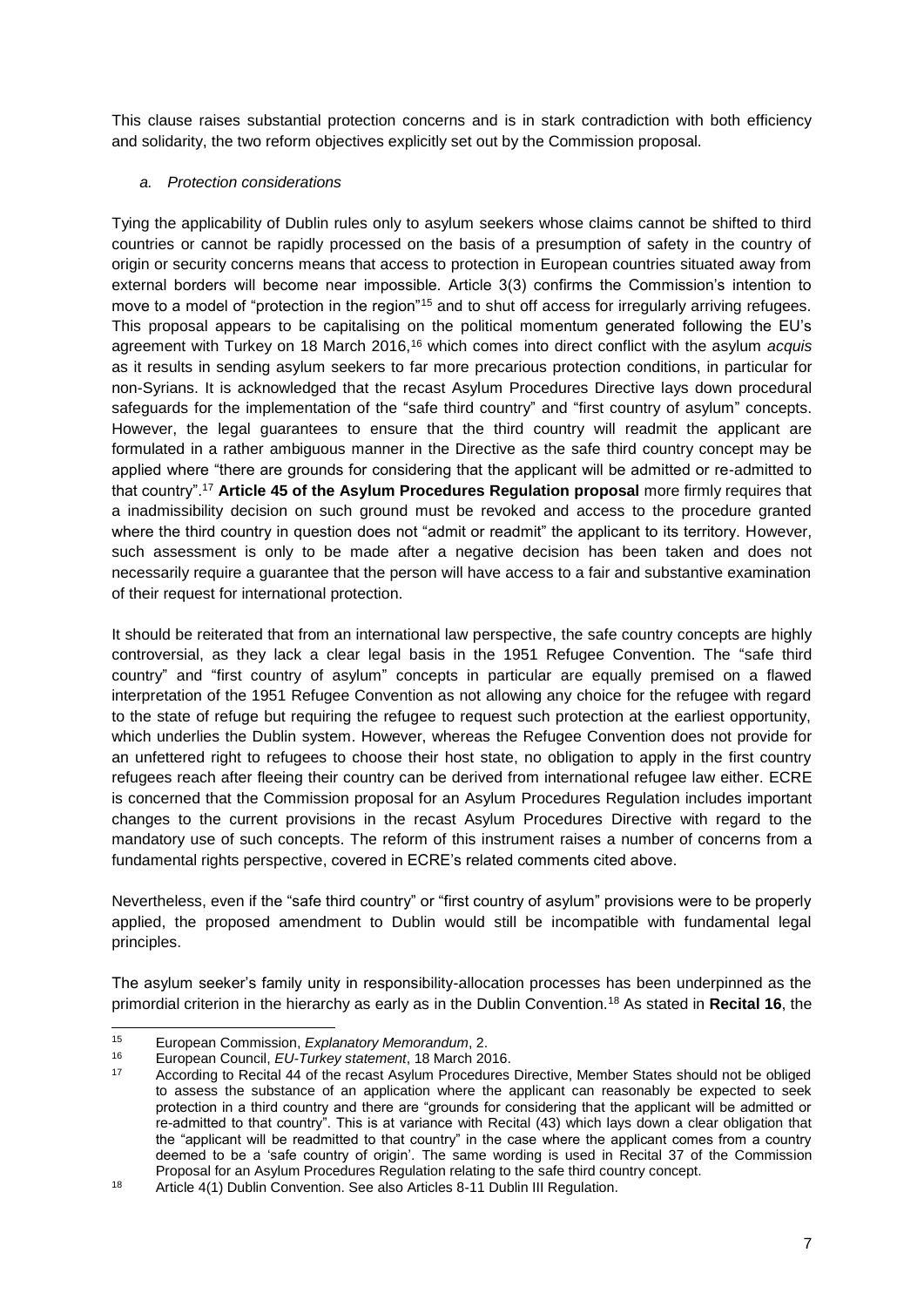right to be reunited with family members is enshrined in Article 7 of the Charter, mirroring the content and meaning of Article 8 ECHR. However, by requiring the first Member State in which the application for international protection is made to examine whether the application is inadmissible or can be treated in an accelerated procedure on the basis of specific grounds before applying the responsibility criteria in accordance with Chapters III and IV, which include the family provisions, renders exercise of this right impossible for a potentially large group of asylum seekers. Therefore, if adopted, **Article 3(3)** would **breach family life by preventing** all asylum seekers coming to an external border Member State from a "first country of asylum", a "safe third country" or a "safe country of origin", or presenting security risks, **from joining family members** in another Member State.<sup>19</sup>

## *b. Streamlining and efficiency*

The objective of efficient procedures ensuring rapid access to asylum procedures is severely undermined by what undoubtedly appears as an undue fragmentation of responsibility rules. Whereas under the current framework states conduct a Dublin procedure prior to checking admissibility and then examining the merits of a claim, under arguably already burdensome layers of procedural complexity, a Member State would have to follow complex procedural steps when faced with an asylum application if the proposed Article 3(3) is adopted:

- (a) Apply only two of the admissibility grounds in Article 33(2) of the recast Asylum Procedures Directive to examine the admissibility of the claim on "first country of asylum" and "safe third country" grounds;
- (b) If the claim is not inadmissible on these grounds, apply only two of the grounds in Article 31(8) of the Directive to process the claim in an accelerated procedure if the person comes from a presumed "safe country of origin" or presents a threat to public security or public order;
- (c) If these provisions are not applicable, conduct a Dublin procedure;

A Member State may also conduct additional procedural steps according to optional provisions of the Asylum Procedures Directive:

- (d) If found to be the responsible Member State, it may conduct an admissibility procedure to examine whether the remaining three inadmissibility grounds in Article 33(2) of the Directive apply;
- (e) If the claim is deemed admissible, it may verify whether any of the remaining grounds of Article 31(8) are applicable so as to channel the claim into an accelerated procedure;
- (f) If no such ground is applicable, examine the application on the merits under the regular procedure.

In **Article 36(5) of the Asylum Procedures Regulation** proposal, the Commission proposes a possibility for Member States to forgo the admissibility procedure where they may *prima facie* declare an application manifestly unfounded on some of the grounds listed in **Article 40** of that proposal. In this context, this possibility could permit asylum authorities to directly reject a claim on the basis of the "safe country of origin" concept without prior examination of "first country of asylum" or "safe third country" grounds. In practice, Member States would therefore be able to follow swifter procedures only for a limited number of asylum seekers.

This overly complex design of asylum procedures can only mean a **dramatic increase in workload for asylum authorities, to the detriment of both national administrations / courts and asylum seekers**, whose access to a full examination of the substance of their claim will be severely delayed and who will likely face severe difficulties in properly understanding the complexities of the procedure

 $19$ <sup>19</sup> On the right to family life, see ECtHR, *Senigo Longue v. France*, Application No 19113/09, Judgment of 10 July 2014; *Tanda-Muzinga v. France*, Application No 2260/10, Judgment of 10 July 2014.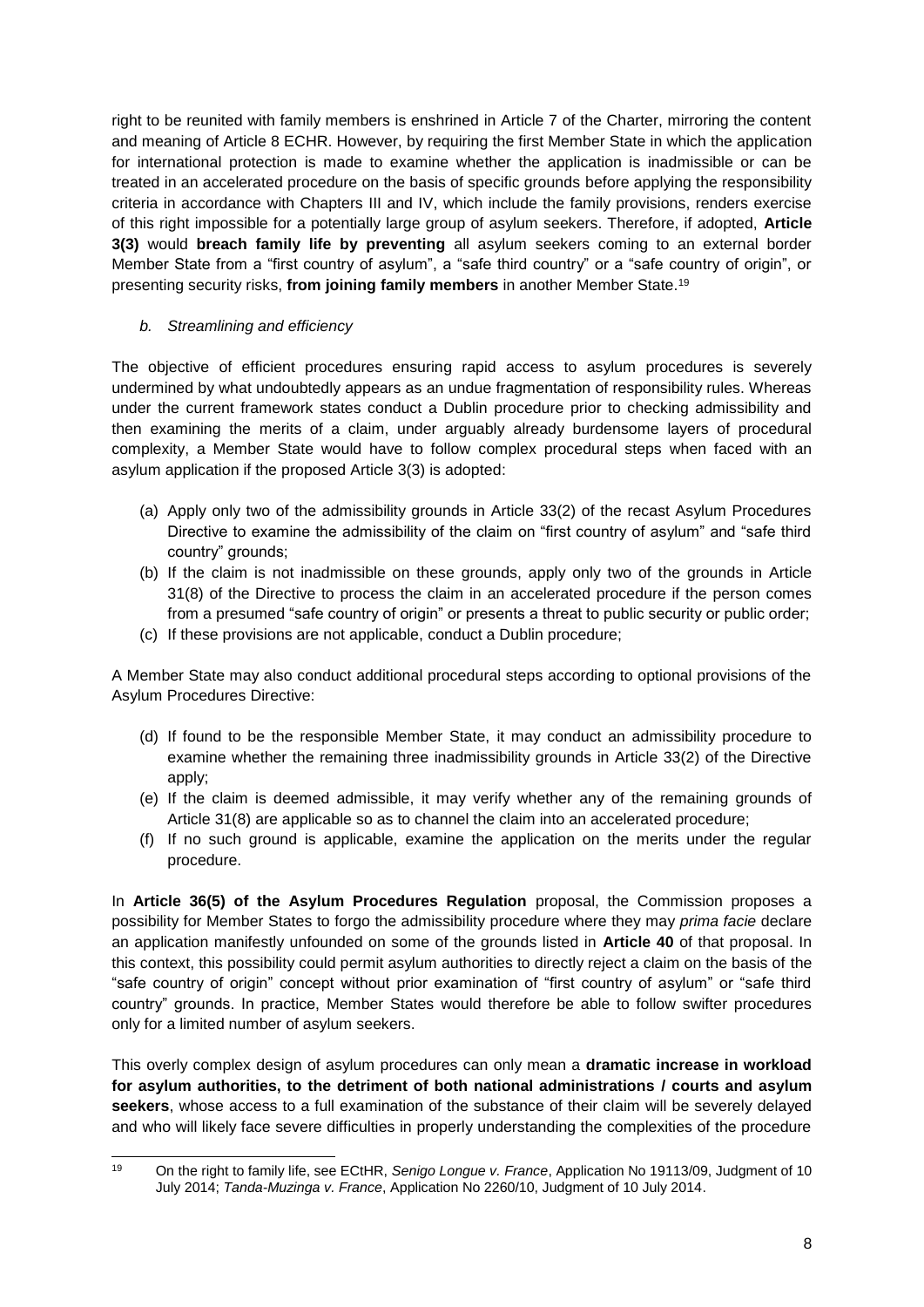proposed. An increase in legal aid costs is also expected to ensue. The proposal also lacks legal certainty vis-à-vis admissibility and accelerated procedures, as it requires certain grounds to be checked at earlier stages than others without any adequate justification for such differential treatment. The paradox of efficiency is stretched even further by requiring Member States to assess certain questions relating to the merits of an application – namely Article  $31(8)(b)$  and (j) – before questions of admissibility falling under Article 33(2)(a), (d) and (e). In sum, the suggested provision envisages an **unworkable, unduly bureaucratic procedure**.

## *c. Solidarity and fairness*

Beyond its procedural complexity, the proposed Article 3(3) runs contrary to the Commission's solidarity agenda by **intensifying the very distribution inequalities** ostensibly targeted by the reform. **Article 3(4)** provides that the Member State declaring an application inadmissible on "first country of asylum" or "safe third country" grounds or applying the accelerated procedure on "safe country of origin" or public order grounds becomes responsible for the application. **Article 3(5)** adds that this responsibility encompasses any potential subsequent application made by the asylum seeker.

According to the proposed provision, **the Member State of first entry will be responsible from the outset** for all asylum seekers coming from a "safe third country", a "first country of asylum", a "safe country of origin" or presenting a security threat. In sharp contrast to its previous design, the Dublin IV Regulation would therefore allocate responsibility *only* for those asylum seekers who do not fall within any of the aforementioned categories.

Defeating any solidarity-based logic possible, the proposed **Article 3(4)** places an extremely heavier burden on external border Member States compared to its – heavily criticised thereon – predecessors. Such a rule not only contravenes one of the foundational aims of the Dublin reform but also invites more perverse effects in Member State compliance with the responsibility rules than those witnessed throughout the life of Dublin. Countries of first entry will only be further **encouraged to defect from the precepts of Article 3(3)-(5) so as to evade responsibility**, by likely avoiding thorough admissibility, "safe country of origin" and security assessments vis-à-vis asylum seekers entering their territory. The proposed provision seems to be entirely distanced from the deeper reasons why Member States have not faithfully followed the Dublin rules so far.

In sum, ECRE finds there to be ample grounds from both principle and practicality against such a proposal. Article 3(3)-(5) circumscribes access to asylum for the overwhelming majority of refugees to countries of first arrival, entails an unworkably complex procedure creating undue administrative burden for states and protracted limbo for asylum seekers, as well as a fundamentally unfair rule likely to prompt external border countries to defect from its application in order to evade responsibility.

Even the current formulation of Article 3(3) of the Dublin III Regulation, deleted by the proposal, raises similar protection risks in the light of the *Mirza* ruling. As the CJEU in *Mirza* found that any Member State may apply the "safe third country" provision at any point in the process,<sup>20</sup> possibly prior to assessing the Dublin criteria, asylum seekers continue to run the risk of being returned to a third country without due consideration being paid to their right to family life. Accordingly, ECRE supports the deletion of this clause by the proposal.

For the abovementioned reasons relating to protection, procedural efficiency and solidarity between Member States, ECRE recommends **deleting the proposed paragraphs 3, 4 and 5**.

 $20$ <sup>20</sup> CJEU, Case C-695/15 PPU *Mirza*, Judgment of 17 March 2016, paras 40-42.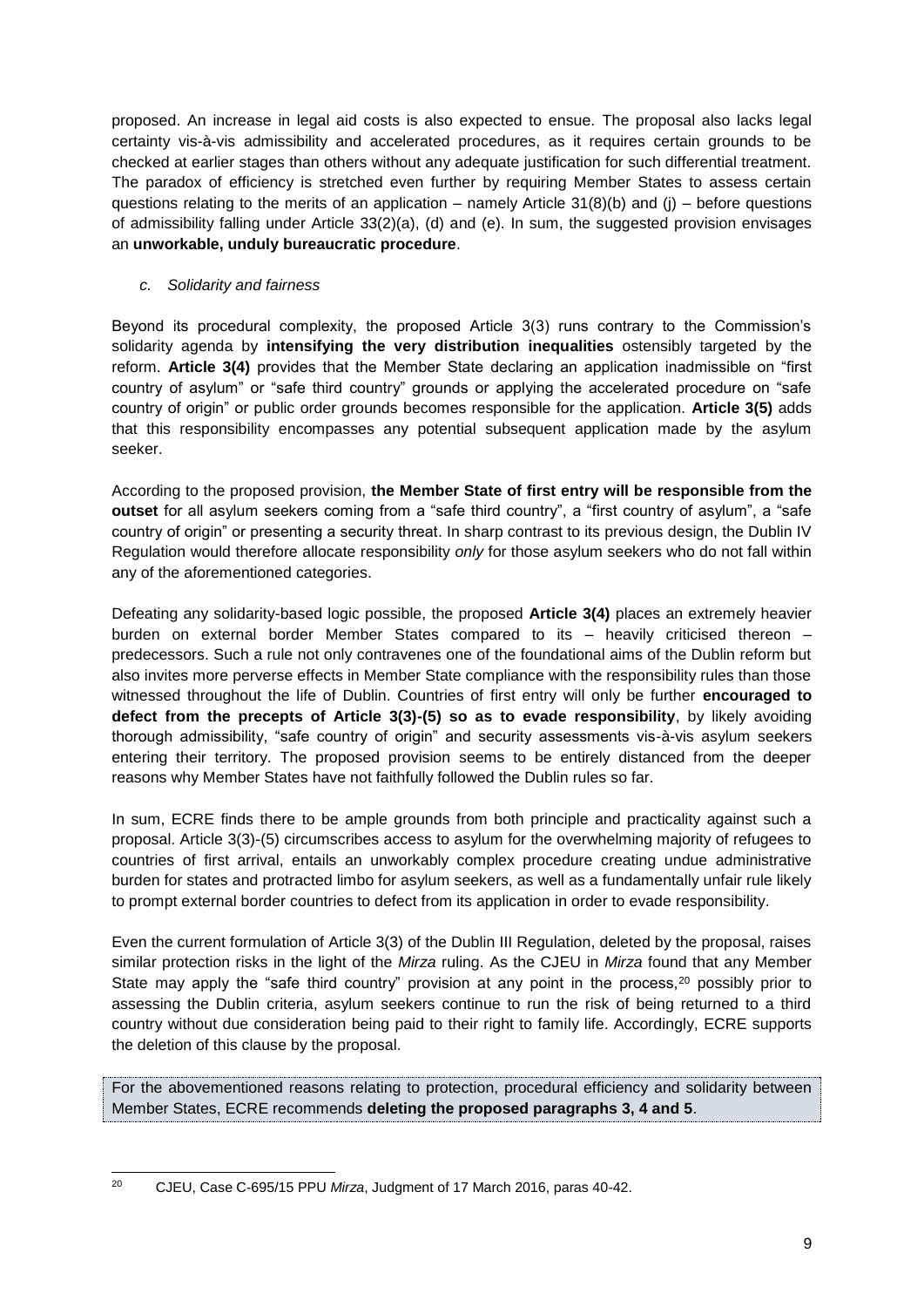## <span id="page-10-0"></span>**2. Hierarchy of criteria**

## <span id="page-10-1"></span>**2.1.Examination of responsibility allocation: Article 9(1)**

The proposal introduces a substantial limitation to the assessment of responsibility by requiring the application of the responsibility criteria to be conducted "only once" in **Article 9(1)**. Similar to the aforementioned prior examination of safe country and security provisions in **Article 3(3)-(5)**, this is liable to bring about detrimental effects in terms of protection of the asylum seeker and fairness between Member States.

Recalling the observations above, ECRE highlights that a 'one shot' rule on the application of the responsibility criteria renders the risk of erroneous assessments of responsibility by the Member State of first entry becoming irreversible for the applicant; an example of this can be seen in the facts leading to the cases of *Ghezelbash* and *Karim*. As discussed below in relation to the scope of appeals against Dublin decisions, the fact that the application of the criteria cannot be contested by the applicant transpires as an additional protection gap in this regard.

At the same time, the definitive nature of the examination of the responsibility criteria by the Member State of first entry would entail **much higher pressure on that country's administration in examining the criteria**, thereby exacerbating the uneven distribution of obligations introduced by the Regulation. States situated at the external border would need to invest even greater resources in Dublin procedures since their first – and only – examination of responsibility criteria will become irreversibly binding EU-wide. In practice, the perverse effects likely to emerge in relation to the implementation of the proposed Article 3(3)-(5) are equally pertinent in this context.

Further, this rule is unfair to countries that do comply with their obligation to return rejected asylum seekers under the Return Directive as their responsibility would be irreversible even if the applicant is returned to his or her home country or country of habitual residence. It is also unfair to the asylum seekers whose personal situation may have changed in the meantime, as the principle of a permanent responsibility could eventually result in undermining the principles of family unity and of the best interests of the child.

For those reasons, ECRE recommends **deleting the reference to "only once" in Article 9(1) and reverting to the original text of the Dublin III Regulation**.

#### <span id="page-10-2"></span>**2.2.Unaccompanied children: Articles 8 and 10, Recital 20**

#### *Legal representation and guardianship*

**Article 8(2)** of the proposal poses a substantial restriction on the obligation of Member States to ensure representation and assistance to unaccompanied children on their territory vis-à-vis the Dublin procedure, by limiting this duty to the country "where an unaccompanied minor is obliged to be present". No justification is provided by the Commission in the Preamble or Explanatory Memorandum for this restriction. Such a restrictive approach is in contradiction with the provisions of the proposed **Articles 21 and 22 of the Asylum Procedures Regulation** proposal which aim at improving procedural guarantees for minors. 21

ECRE deems this provision highly ill-founded and unworkable. Firstly, the **determination of the Member State responsible for an unaccompanied child is inextricably linked to that child's best interests**, which are reiterated as a primary consideration in the Dublin procedure in **Article** 

 $21$ <sup>21</sup> ECRE, *Comments on the Commission Proposal for an Asylum Procedures Regulation*, Forthcoming.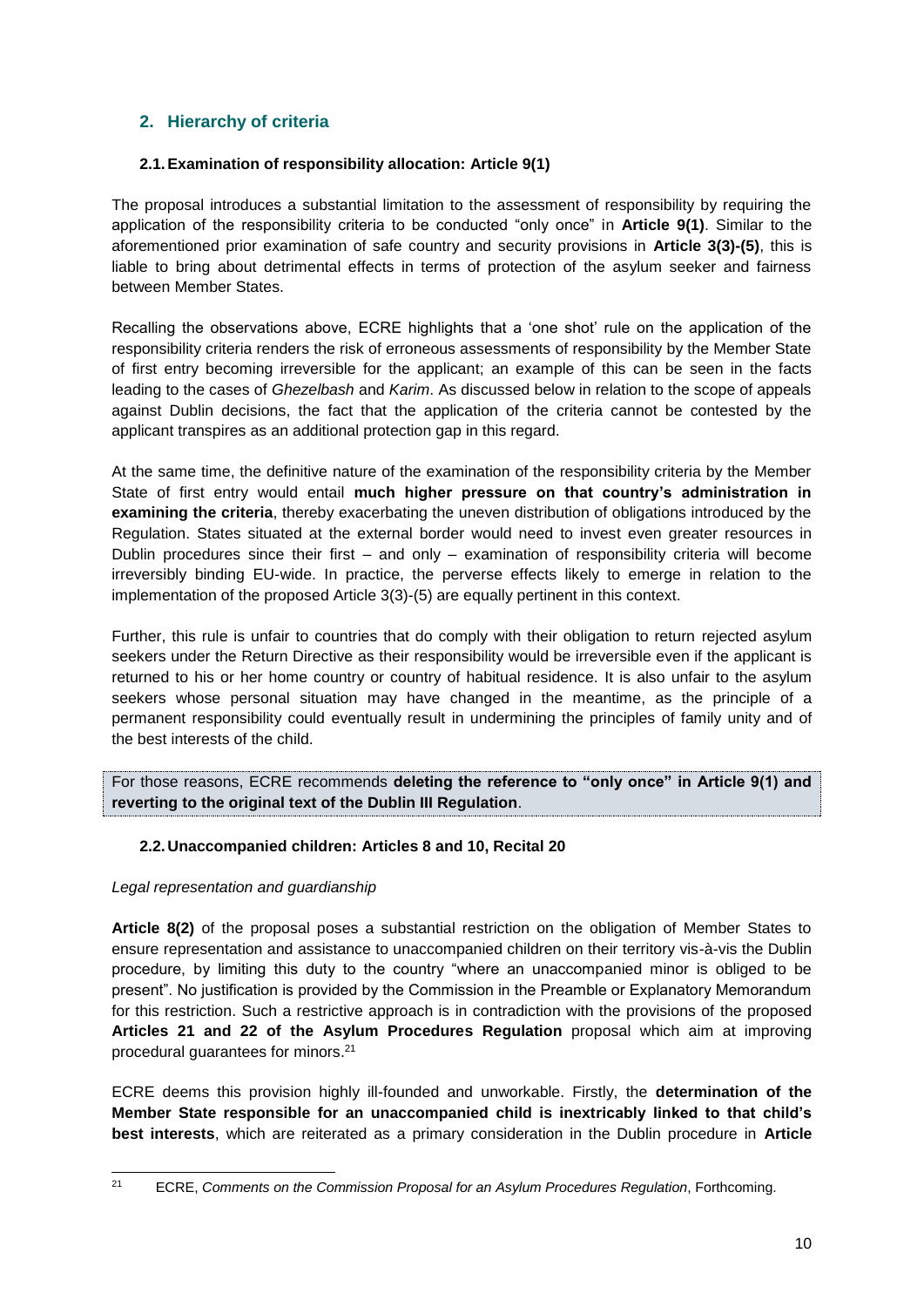**8(1)**. The principle requires a careful assessment of best interests by state authorities in cooperation with the child. In this cooperation, a representative is necessary to "ensuring the best interests of the child and exercising legal capacity for the minor where necessary", as per the definition of "representative" in **Article 2(k)**. The proposal therefore assumes that an unaccompanied child is able to communicate with state authorities without representation in order to determine his or her best interests, and consequently designate the responsible Member State. Beyond perverting the best interests' principle in a way that contravenes Article 24(2) of the Charter, this provision would also lead to highly unworkable best interests determination procedures in Member States, where adequate communication and information provision will be hampered due to the absence of qualified representatives to accompany children.<sup>22</sup>

**Article 8(2):** ECRE recommends the deletion of the words "where an unaccompanied minor is obliged to be present" and revert back to the original text.

#### *First country of application rule*

In the proposed **Article 10(5)** concerning unaccompanied children with no family member or relative in a Member State, the Commission retracts from its earlier position taken in the June 2014 proposal amending the Dublin III Regulation in line with the *M.A.* judgment of the CJEU, where it had proposed that the country of most recent application is responsible,  $23$  to hold that the Member State responsible for an unaccompanied child is that where the child has first lodged his or her asylum application, "unless it is demonstrated that this is not in the best interests of the minor."

In the *M.A.* ruling, the CJEU adopted a teleological interpretation of the ambiguous Article 6 of the Dublin II Regulation, given that the terms of the provision did not conclusively point to a clear rule on the Member State responsible.<sup>24</sup> While the 2014 Commission proposal would have resolved this ambiguity in favour of the Member State of presence, the 2016 proposal takes the opposite view. In that respect, it is important to clarify that a **rule expressly designating the first country of application as responsible is** *prima facie* **not prohibited** by the *M.A* judgment.

What is prohibited, however, is any **transfer of unaccompanied children which would be contrary to their best interests**, and thus to Article 24(2) of the Charter. The CJEU in *M.A.* has also analysed this point, reasoning that:

"Since unaccompanied minors form a category of particularly vulnerable persons, it is important not to prolong more than is strictly necessary the procedure for determining the Member State responsible, which means that, as a rule, unaccompanied minors should not be transferred to another Member State." 25

On the basis of the efficiency aim of the Regulation and the principle of effectiveness enshrined in the Charter, the *M.A.* **presumption is that transfers to another country are not in children's best interests**. Where the Commission proposal infringes the Charter is in **reversing the presumption** against the applicant, and placing upon him or her a disproportionate burden of proof to demonstrate that a transfer is not in line with best interests. The reversal of the *M.A.* presumption may be politically motivated by deterrence but lacks legal justification against the best interests' principle. The

 $22$ <sup>22</sup> See to that effect ECRE, The AIRE Centre and ICJ, *Third party intervention in Sh.D. v. Greece*, Application No 14165/16, 12 August 2016, available at: [https://goo.gl/lKfKfQ,](https://goo.gl/lKfKfQ) para II.

<sup>23</sup> European Commission, *Proposal for a Regulation amending Regulation (EU) No 604/2013 as regards*  determining the Member State responsible for examining the application for international protection of *unaccompanied minors with no family member, sibling or relative legally present in a Member State*, COM(2014) 382, 26 June 2014, 7.

<sup>24</sup> CJEU, *M.A.*, paras 48-50 and 52.

<sup>25</sup> CJEU, *M.A.*, para 55.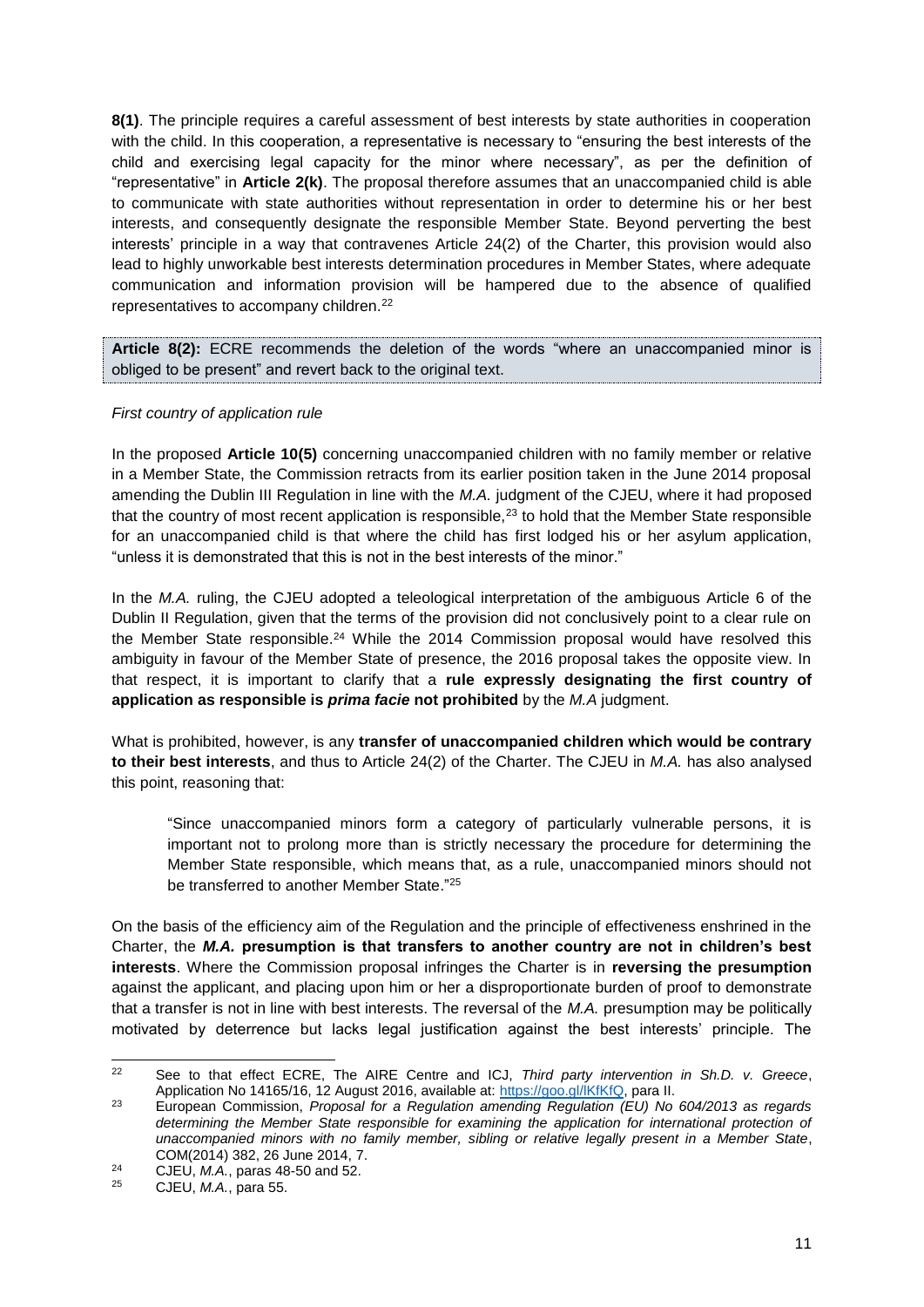Commission only explains in **Recital 20** that this responsibility rule would "discourage secondary movements of unaccompanied minors, which are not in their best interests". ECRE does not find this argument relevant or persuasive to substantiating a rule that, in order to discourage a child from travelling irregularly to another country, *prima facie* subjects that child to unnecessary transfers to another country.

ECRE recommends amending Article 10(5) as follows:

**Article 10(5): In the absence of a family member, a sibling or a relative as referred to in paragraphs 2 and 3, the Member State responsible shall be that where the unaccompanied minor** *[deleted provision]* has lodged his or her application for international protection and is present, *[deleted provision]* provided that this is in the best interest of the minor.

## *Operationalisation of the best interests' principle*

ECRE welcomes the provisions of the proposed **Article 8(4)** and **Recital 20** which clearly spell out a detailed obligation on the transferring State:

"Before transferring an unaccompanied minor to the Member state responsible or, where applicable, to the Member State of allocation, the transferring State shall make sure that the Member State responsible or the Member State of allocation takes the measures referred in Article 14 and 24 of the Directive 2013/33/EU and Article 25 of Directive 2013/12/EU without delay. Any decision to transfer an unaccompanied minor shall be preceded by an assessment of his/her best interests. The assessment shall be based on the factors listed in paragraph 3. The assessment shall be done swiftly by staff with qualifications and expertise to ensure that the best interests of the minor are taken into consideration."

These elements could provide useful guidance in ensuring that unaccompanied children are only – voluntarily – transferred when the country of destination can guarantee appropriate representation and care. In such a situation, the obligations of both the sending and receiving Member State should be further clarified, with guidance provided from the reasoning of the ECtHR on the obligation to obtain individualised guarantees in the *Tarakhel v Switzerland* judgment.<sup>26</sup> It is essential to establish clear rules and standard protocols for transnational cooperation regarding the best interests of the child assessment as well as best interests' determination. The co-legislators should **operationalise the provisions of Article 8(4) of the proposal through delegated acts as provided under Recital 48**. The views and opinions of the child should be heard and taken into account when determining the child's best interests. 27

ECRE proposes the following amendments to that end:

**Article 8(4):** Before transferring an unaccompanied minor to the Member state responsible or, where applicable, to the Member State of allocation, the transferring State shall *obtain individualised guarantees* that the Member State responsible or the Member State of allocation takes the measures referred in Article 14 and 24 of the Directive 2013/33/EU and Article 25 of Directive 2013/32/EU without delay. Any decision to transfer an unaccompanied minor shall be preceded by an assessment of his/her best interests. The assessment shall be based on the factors listed in paragraph 3. The assessment shall be done swiftly by staff with qualifications and expertise to ensure that the best interests of the minor are taken into consideration.

1

<sup>26</sup> ECtHR, *Tarakhel v Switzerland*, para 115.

<sup>27</sup> UNICEF, *Dublin Reform: Effective Access to an asylum Procedure within Europe*, May 2016.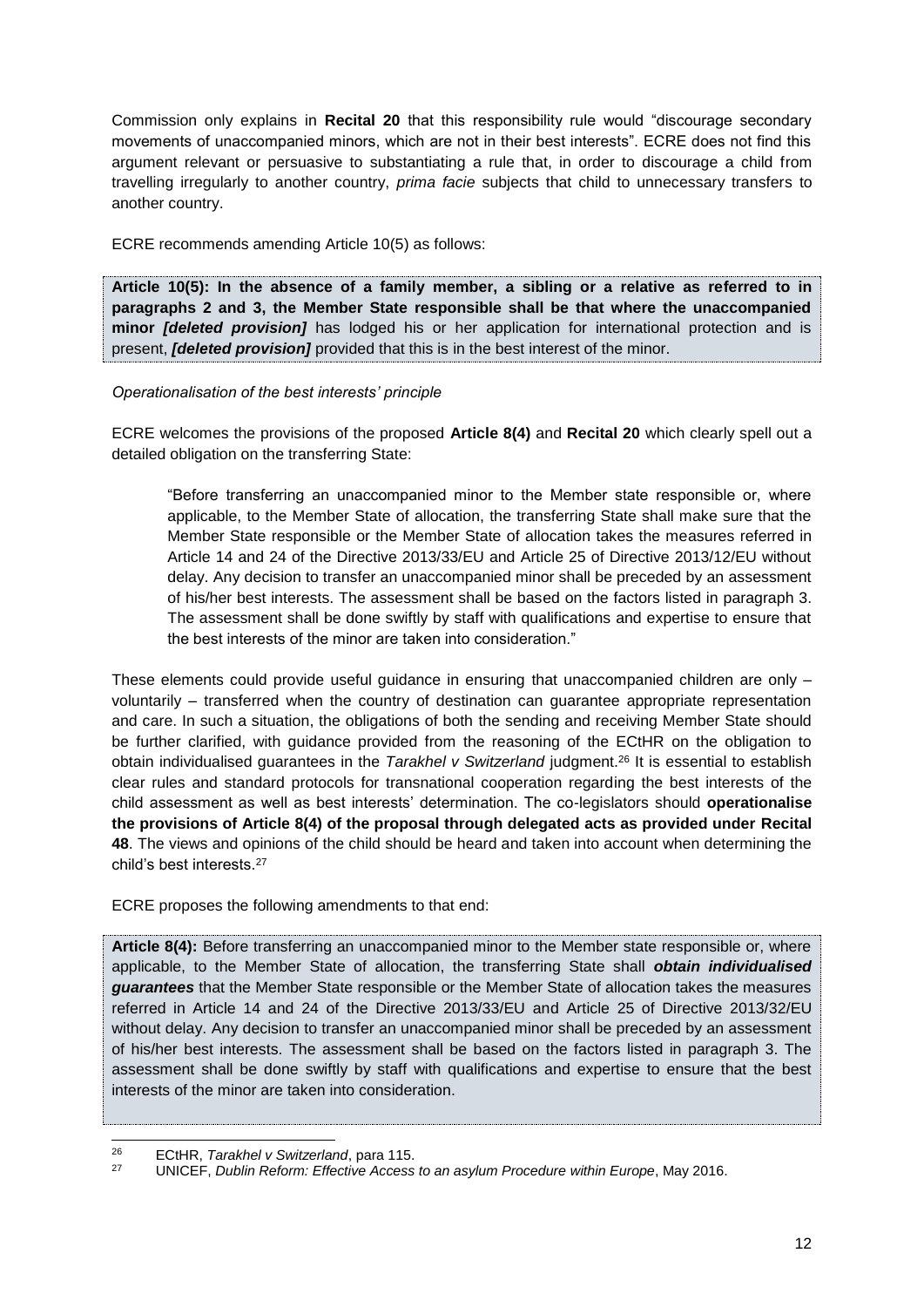**Recital 20:** In order to ensure full respect for the principle of family unity and for the best interests of the child, the existence of a relationship of dependency between an applicant and his or her child, sibling or parent on account of the applicant's pregnancy or maternity, state of health or old age, should become a binding responsibility criterion. When the applicant is an unaccompanied minor, the presence of a family member or relative on the territory of another Member State who can take care of him or her should also become a binding responsibility criterion. *[deleted provision]* In the absence of a family member or a relative, the Member State responsible should be that where the unaccompanied minor *[deleted provision]* has lodged *an* application for international protection *and is present*, *provided [deleted provision]* that this would be in the best interests of the child. Before transferring an unaccompanied minor to another Member State, the transferring Member State should *[deleted provision] obtain individualised guarantees from* that Member State *that it* will take all necessary and appropriate measures to ensure the adequate protection of the child, and in particular the prompt appointment of a representative or representatives tasked with safeguarding respect for all the rights to which they are entitled. Any decision to transfer an unaccompanied minor should be preceded by an assessment of his/her best interests by staff with the necessary qualifications and expertise.

**Recital 48:** In order to provide for supplementary rules, the power to adopt acts in accordance with Article 290 of the Treaty on the Functioning of the European Union should be delegated to the Commission in respect of the identification of family members or relatives of an unaccompanied minor; the criteria for establishing the existence of proven family links; the criteria for assessing the capacity of a relative to take care of an unaccompanied minor, including where family members, siblings or relatives of the unaccompanied minor stay in more than one Member State; the elements for assessing a dependency link; the criteria for assessing the capacity of a person to take care of a dependent person; *standard operating protocols for transnational cooperation regarding the best interests of the child assessment and best interests determination* and the elements to be taken into account in order to assess the inability to travel for a significant period of time. In exercising its powers to adopt delegated acts, the Commission shall not exceed the scope of the best interests of the child as provided for under Article 8 of this Regulation.

## <span id="page-13-0"></span>**2.3.Family members: Articles 2(g) and 18, Recital 16**

ECRE welcomes a number of proposed changes to the recast Dublin Regulation aiming at ensuring the primacy of the right to family life (**Recital 16**) and compliance with the principle of the best interests of the child under the 1989 United Nations Convention on the Rights of the Child.

**Article 2(g)** expands the definition of family members beyond the concept of "nuclear family" and clearly includes sibling(s) of an applicant, bringing about a very important improvement to the scope of the family provisions of the Regulation. The proposal also includes family relationships which were formed after leaving the country of origin, as laid down in the case law of the ECtHR.<sup>28</sup> This expansion is to be welcomed, as the narrow interpretation of the definition of family members has torn apart families and fuelled litigation in many European countries. In this regard, the proposal **reflects the interpretation developed by many national courts** under recent rulings in relation to family members and the evidentiary assessment that states need to carry out to comply with family unity under the Dublin III Regulation.<sup>29</sup>

 $28$ <sup>28</sup> ECtHR, *Hode and Abdi v. UK*, Application No 22341/09, Judgment of 6 November 2012.

<sup>29</sup> See ECRE/ELENA, *Information Note on Family Reunification for Beneficiaries of International Protection in Europe*, June 2016; EDAL blog, 'The formulation of the right to family life beyond ZAT & Others in recent UK jurisprudence', 15 June 2016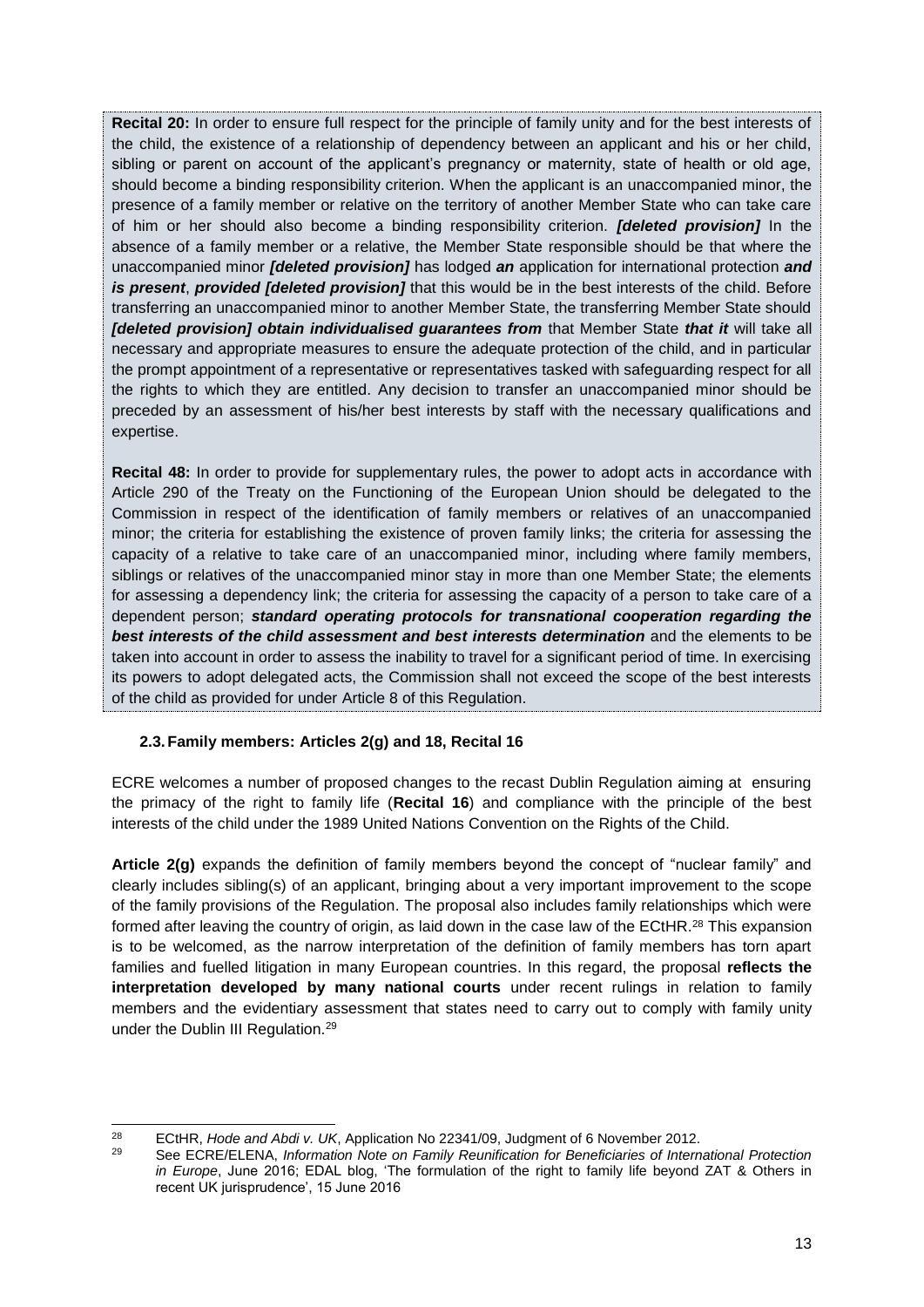However, it should be noted that this enlarged definition is not adequately reflected under the provisions of **Article 18(1)** on dependent persons, which still refers to the earlier definition of family members: "[deleted text] provided that family ties existed in the country of origin."

ECRE recommends **aligning the provisions of Article 18(1) with Article 2(g)** in order to include family ties formed outside the country of origin.

Although the expansion of the personal scope of **Article 2(g)** is to be welcomed, ECRE is concerned with the margin of discretion left to Member States in relation to **unmarried partners in a stable relationship and same sex partners.<sup>30</sup> Such a discretion may create legal tension with the case law** of the ECtHR as there is no static and pre-determined family model for the purpose of family life under Article 8 ECHR or Article 7 of the Charter. The ECtHR supports an expansive interpretation of family based on actual ties rather than legal relationships.<sup>31</sup> The existence of family links should be examined cautiously, as the CJEU jurisprudence indicates that Member States must consider each case on its merits.<sup>32</sup> Even where national legislation does not offer equal rights to unmarried couples in a stable relationship or to same sex partners, national authorities cannot apply a blanket exclusion and should, by way of an individualised assessment, take into account all relevant factors, in line with the right to dignity and to respect of private and family life guaranteed by Articles 1 and 7 of the Charter.

Similarly, family reunification between parents and adult children is excluded from the scope of the family definition under **Article 2(g)**. Whilst such form of family reunification might happen under **Article 18(1)** and under **Article 19 (discretionary clause), these situations are left at Member States' discretion**. ECRE is concerned that the incoherence between the definitions of family members included in the proposal will further fuel existing divergences in practice. In many cases, restrictive practices have prevented family unity including in cases where the child is an adult,  $33$ hindering the ability of the Regulation to provide opportunities for effective integration as set out in **Recital 19**. The definition of family members in other EU legislative instruments such as the Free Movement Directive provides a good illustration of efforts to include adult children in this regard,<sup>34</sup> and could inform a more protective definition in the Dublin Regulation with a view to meeting the objective set out in **Recital 19**.

Co-legislators should address the fact that the nuclear family concept does not sufficiently account for the special circumstances of forced displacement, the practical and social realities in countries of origin or transit, or the wide cultural divergences in the concept of a family.<sup>35</sup> Family unity plays an essential role in providing "social, psychological, and economic support needed for effective

 $30<sup>2</sup>$ UNHCR and NGOs have documented overly restrictive practice from Nordic countries in cases where a wedding has only been celebrated under customary or religious grounds as it is often the case in conflict situations and in particular Syria

<sup>31</sup> ECtHR, *Lebbink v. the Netherlands*, Application No 45582/99, Judgment of 1 June 2004, para 36; *Schalk and Kopf v. Austria*, Application No 75/1995/581/667, Judgment of 22 April 1997.

<sup>32</sup> CJEU, Case C-578/08 *Rhimou Chakroun v. Minister van Buitenlandse Zaken*, Judgment of 4 March 2010, para 43.

<sup>33</sup> See ECRE and others, *Dublin II Regulation: Lives on Hold*, February 2013; See Sir Stanley Burnton in *Singh v. Secretary of State for the Home Department* [2015] EWCA Civ 630, Judgment of 24 June 2015, para 24, available at: [http://bit.ly/23hbWNE.](http://bit.ly/23hbWNE)

<sup>&</sup>lt;sup>34</sup> Which includes in the definition of family members the "direct descendants who are under the age of 21 or are dependants and those of the spouse or partner". See Article 2(c) Directive 2004/38/EC of the European Parliament and of the Council of 29 April 2004 on the rights of citizens of the Union and their family members to move and reside freely within the territory of the Member States (Free Movement Directive), *OJ 2004* L158/88.

<sup>35</sup> Red Cross EU and ECRE: *Disrupted Flight*, 11.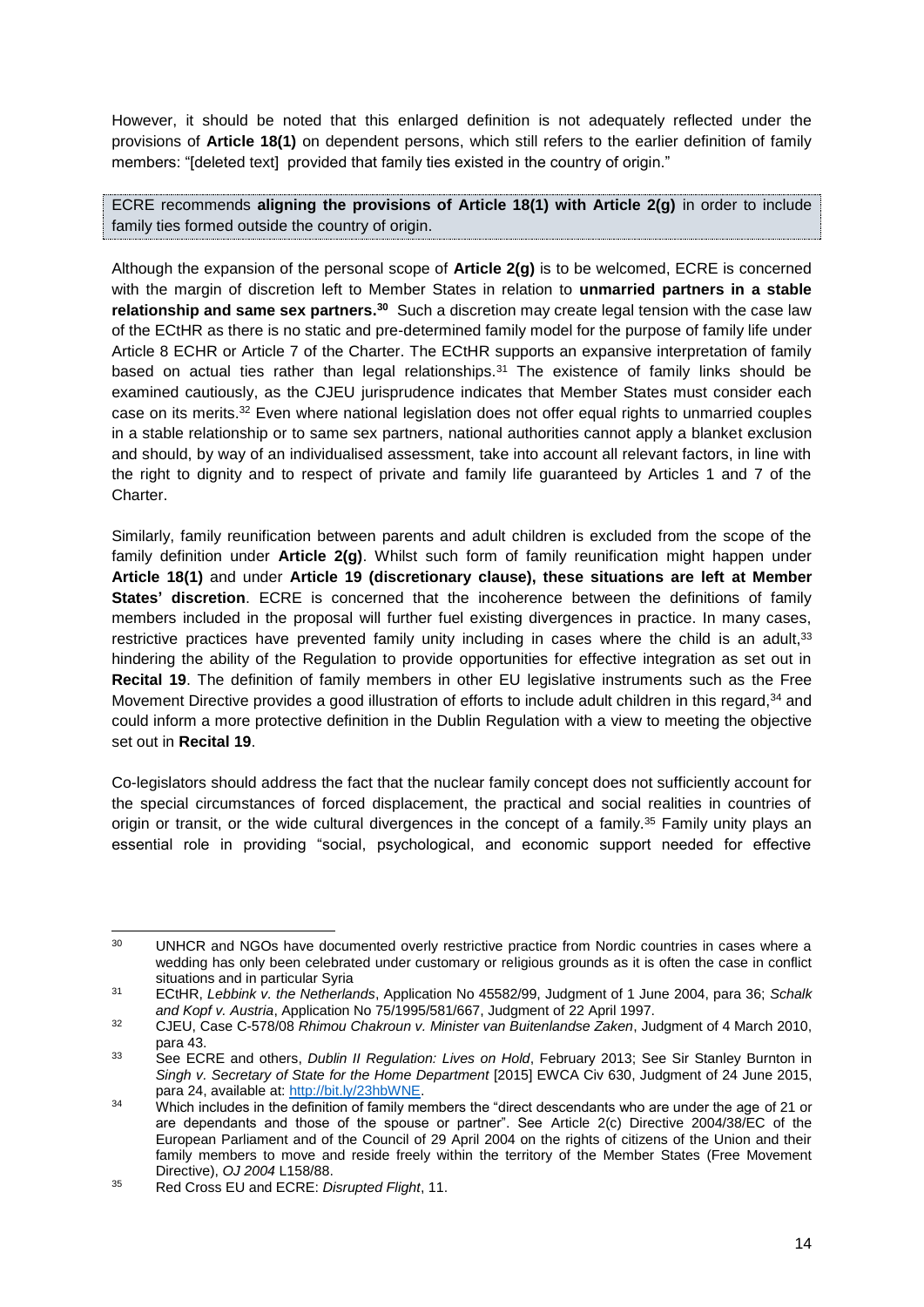integration" in the host country.<sup>36</sup> As such, the Regulation should be amended to take into account other family members who perform a similar or same function as a nuclear family member<sup>37</sup> or where family reunification is essential to ensure the best interests of the child<sup>38</sup> and the right to asylum.

Recalling its support for the inclusion of siblings in the scope of family members under the proposal, ECRE recommends the following improvements to **Article 2(g)**:

**Article 2(g):** 'family members' means, insofar as the family already existed before the applicant arrived on the territory of the Member States, the following members of the applicant's family who are present on the territory of the Member States:

– the spouse of the applicant or his or her unmarried partner in a stable relationship, where the law or practice of the Member State concerned treats unmarried couples in a way comparable to married couples under its law relating to third-country nationals,

– the *[deleted provision]* children of couples referred to in the first indent or of the applicant, *[deleted provision]* regardless of whether they were born in or out of wedlock or adopted as defined under national law,

– *[deleted provision]* the father, mother or another adult responsible for the applicant, whether by law or by the practice of the Member State where the adult is present,

– *[deleted provision]* the father, mother or another adult responsible for *[deleted provision] the beneficiary of international protection* whether by law or by the practice of the Member State where the beneficiary is present,

– the sibling or siblings of the applicant;

1

In any case, Member States shall always assess personal ties on a case-by-case basis and take into account the individualised circumstances of the applicant in order to expand the benefit of the principle of family unity beyond members of the nuclear family.

## <span id="page-15-0"></span>**2.4.Dependent persons: Article 18 and Recital 20**

Under **Article 18(1)**, the notion of dependency is primarily defined on account of health related grounds (pregnancy, serious illness, severe disability) and age (new born child, old age). The existence of a relationship of dependency opens a right for the applicant to be reunited with siblings, children or parents legally residing in a Member State provided that the "family ties existed in the country of origin or the applicant" is "able to take care of the dependent person" and that both parties have expressly agreed to be reunited. As previously indicated in our comments on Article 2, the personal scope of Article 18 needs to be clarified.

ECRE recommends **aligning the provisions of Article 18(1) with Article 2(g)** in order to include family ties formed outside the country of origin.

As **Article 18(3)** empowers the European Commission to adopt delegated acts in order to specify the elements to be taken into account in order to assess the dependency link and the criteria for assessing the capacity of the person concerned to take care of the dependent person, ECRE would like to submit the following observations. The concept of 'dependency' is a determinative factor to expand the scope of family unity beyond the legal definition and take into consideration the critical

<sup>36</sup> UNHCR, EXCOM Conclusions No. 1(XXVI) 1975 (f); No9 (XXVIII) 1977; No 24 (XXXII) 1981; No 84 (XLVIII) 1997; UNHCR 'Integration - A Fundamental Component in Supporting Diverse Societies" January 2016. See also ECtHR, *Maslov v. Austria*, Application No 1638/03, Judgment of 23 June 2008, para 62.

<sup>&</sup>lt;sup>37</sup> This was the approach taken in a family reunification case by the Constitutional Court of Slovenia in January 2015. The case related to a recognised refugee from Somalia whose request for family reunification with her dependent minor sister was rejected. See Constitutional Court of the Republic of Slovenia, 14 January 2015, Judgment U-1-309/13, Up-981/13 available here [http://bit.ly/1VwZJ4G.](http://bit.ly/1VwZJ4G)

<sup>&</sup>lt;sup>38</sup> Administrative Court of Hannover, Judgment of 7 March 2016, Az. 1 B 5946/15.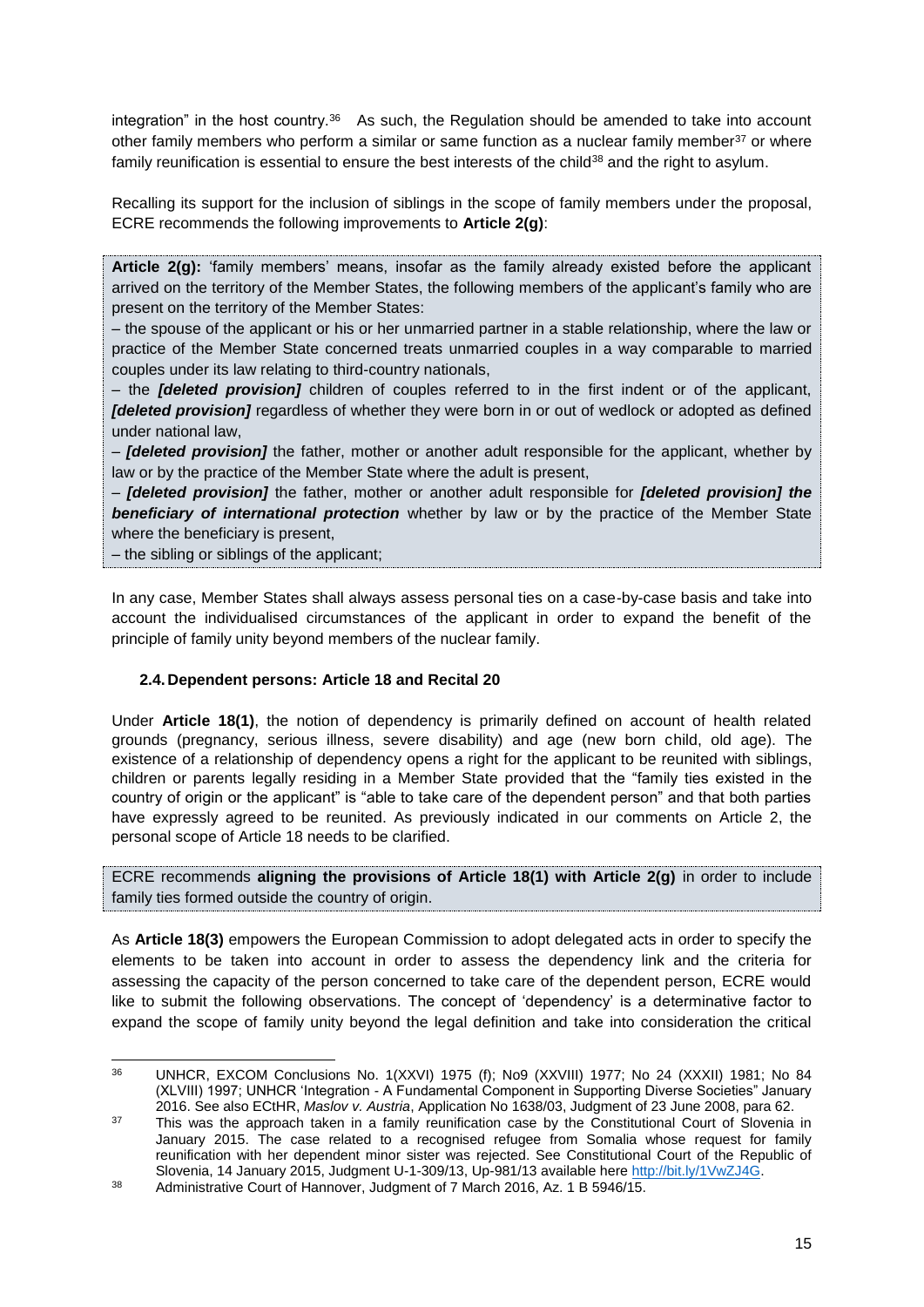humanitarian situation of an applicant. Both ECRE and UNHCR advocate for a broad conception of dependency which covers financial, physical, emotional and psychological dependency taking into consideration cultural norms and is not necessarily limited to blood ties. Economic and emotional relationships should be given equal weight.<sup>39</sup> Such a broad approach has been supported by some domestic courts.<sup>40</sup> For instance, this was the approach taken in the above-cited family reunification case by the Constitutional Court of **Slovenia** in January 2015 relating to a recognised refugee from Somalia whose request for family reunification with her dependent minor sister was rejected.<sup>41</sup> National courts have particularly taken into consideration the trauma suffered in order to assess the emotional relationship. Under the current wording, Article 18 only refers to severe illness, a concept that might be too narrow to cover cases of severe trauma.

Article 18(1) should be amended in order to cover "severe trauma".

#### <span id="page-16-0"></span>**2.5.Residence documents, irregular entry and cessation of responsibility: Articles 14, 15 and former Article 19**

The proposal expands the responsibility attached to the issuance of residence permits or visas by applying the criterion also to recently expired documents in **Article 14(1)-(2)**, namely residence permits having expired less than two years or visas having expired less than six months of the person's first asylum application. **Article 14(4)** deletes a clause which provided for cessation of responsibility relating to documents or visas where the applicant had left the territory of the Member States. At the same time, the rules proposed in relation to the irregular entry criterion effectively exacerbate the already disproportionate responsibility lying with Member States situated at the external borders. **Article 15(1)** aims to remove the 12-month time-limit after which entry-related responsibility ceases under the current Regulation. Adding to this, **Article 15(2)** providing for a responsibility shift on grounds of a 5-month stay in a Member State is also deleted. Finally, the former Article 19 providing for a cessation of responsibilities incumbent on the receiving state where the applicant has left the EU for a period exceeding 3 months is also deleted. The reasoning behind these amendments is presented as part of a streamlining agenda, with a view to simplifying the responsibility criteria.<sup>42</sup> However, the desired deterrent effect of these rules is set out in **Recital 25**, where clauses on cessation of responsibility are perceived as an incentive for asylum seekers to abscond.

Quite to the contrary, however, the removal of time limitations to entry-related responsibility will only exacerbate two strong incentives to disregard the Dublin principles, discussed above. On the one hand, Member States of first entry located at the external land and sea borders of the EU, which may already have little interest in faithfully following responsibility rules they do not perceive to be fair, will

<sup>39</sup> UNHCR Response to the European Commission Green Paper on the Right to Family Reunification of Third Country Nationals Living in the European Union (Directive 2003/86/EC) available here: http://bit.ly/23v9R0v at section 2; UNHCR Resettlement Handbook (reissued 2011)available at: http://bit.ly/1SYbizN at p.178 and p. 273; ECRE, Submission from the European Council on Refugees and Exiles in response to the Commission's Green Paper on the right to family reunification of third-country nationals living in the European Union (Directive 2003/86/EC).

<sup>40</sup> Irish High Court, *Ducale & Anor v Minister for Justice & Ors [2013] IEHC 25*, 22 January 2013, para 47-56 available at: http://bit.ly/1qB9VqT; Slovenian Constitutional Court, 14 January 2015, Judgment U-1-309/13, Up-981/13, available at: [http://bit.ly/1VwZJ4G.](http://bit.ly/1VwZJ4G)

<sup>41</sup> See Slovenian Constitutional Court, 14 January 2015, Judgment U-1-309/13, Up-981/13. CJEU jurisprudence interprets dependency as a factual situation characterised by legal, financial, emotional or material support focusing on the personal circumstances of the applicant at the time of the application, taking into account factors such as the extent of economic or physical dependence and the degree of relationship. See for example, CJEU Case C-316/85, *Lebon*, 18 June 1987, para 21-22; Case C-200/02, *Zhu and Chen*, 9 October 2004, para. 43; C-1/05, *Jia*, 9 January 2007, paras. 36-37; Case C-83/11, *Rahman and Others*, 5 September 2012, paras. 18-45; Joined Cases C-356/11 and C-357/11 *O. & S.*, 6 December 2012, para. 56.

<sup>42</sup> Explanatory Memorandum, 16.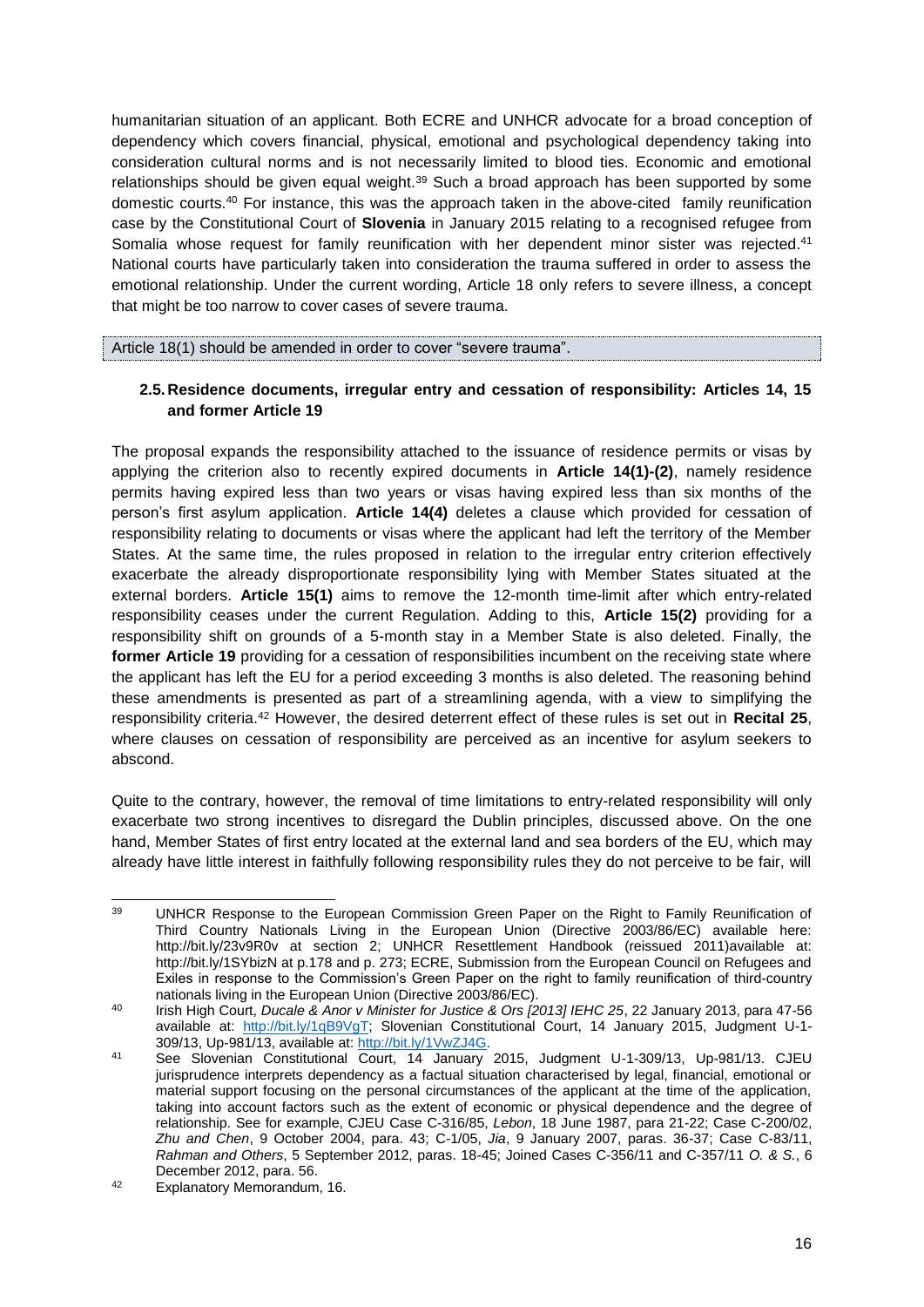have much greater obligations attached to their geographical location, since an applicant's entry into their territory will translate into perpetual responsibility for that person' potential asylum claim. If the architecture of the **mechanism becomes more unfair on external border countries, it may be even less likely to be complied with** than under the current Regulation. On the other hand, removing any possibilities for such access through a perpetual obligation on applicants to return to the first country of entry will also be understood as a **more unfair rule to applicants**. As a result, contrary to the Commission's intention to tackle absconding, the amendments to **Articles 14, 15** and the deletion of **Article 19** is likely to lead to **less compliance in practice**, as it creates perverse incentives both for Member States of first entry to refrain from fulfilling their identification and registration obligations and to invest in reception systems, as well as for asylum seekers to resort to irregularity so as to avoid being identified and confined to these countries.

ECRE opposes the deletion of clauses on cessation of responsibility in Articles 14, 15 and the former Article 19, which exacerbates unfairness on both Member States situated at the external borders and applicants and will therefore create incentives for irregularity and less compliance.

## <span id="page-17-0"></span>**2.6.Eliminating discretion: Articles 19, 24(1), 26(1) and 30(1), Recital 21**

Another far-reaching modification proposed by the Commission relates to the curtailment of both discretionary provisions existing under the Dublin III Regulation: the "sovereignty clause" enabling a Member State to decide to examine an asylum application itself, and the "humanitarian clause" enabling a Member State to request another country to take charge of the applicant for family, cultural or humanitarian reasons. The interplay of the two provisions has been ambiguous to date, leading to situations where Member States often conflate the clauses or do not lay down specific criteria for their application in practice.<sup>43</sup>

The elimination of discretion is also manifested in the proposed **Articles 24(1) and 26(1)**, which are termed as "shall" rather than "may" clauses, thereby obliging Member States to issue "take charge" or "take back" requests. **Article 30(1)** also obliges Member States to conduct a transfer.

**Article 19(1)-(2)** purports to turn both clauses into a solely family-related discretionary mechanism in order to complement the gaps left by the definition of family members in **Article 2(g)**. Member States will therefore only be able to undertake the examination of a claim, or request another Member State to do so, in order to reunite family members. The proposal also imposes a temporal limitation on their applicability, which must be triggered before the Member State responsible has been determined. The Commission reasons that the voluntary assumption of responsibility "may undermine the effectiveness and sustainability of the system and should be exceptional" in **Recital 21**.

The assumption seems to be that voluntarily undertaking responsibility for an asylum application rather than serving the effectiveness of the Dublin system will prevent Member States from handling their responsibilities under the CEAS with pragmatism. The **Dublin procedure is not an end in itself, but a means towards a clear process enabling asylum seekers to rapidly access the asylum procedure**. Very often, the most effective way to ensure such access is to examine the claim *in situ* rather than subject the applicant to a transfer. This reasoning is evident in the CJEU's ruling in *M.A.* and *K*, <sup>44</sup> when looking at unaccompanied children and family members in particular.

Throughout the life of the Dublin system, the "sovereignty clause" has been the main means at the disposal of Member States to ensure that refugees may swiftly access asylum procedures *in situ* rather than undergoing lengthy and cumbersome transfer procedures before being able to have their

<sup>1</sup> <sup>43</sup> For an overview, see AIDA, *Common asylum system at a turning point: Refugees caught in Europe's solidarity crisis*, Annual Report 2014/2015, 82-84.

<sup>44</sup> CJEU, *M.A. v Secretary of State for the Home Department*, para 55; *K v Bundesasylamt*, paras 44-46.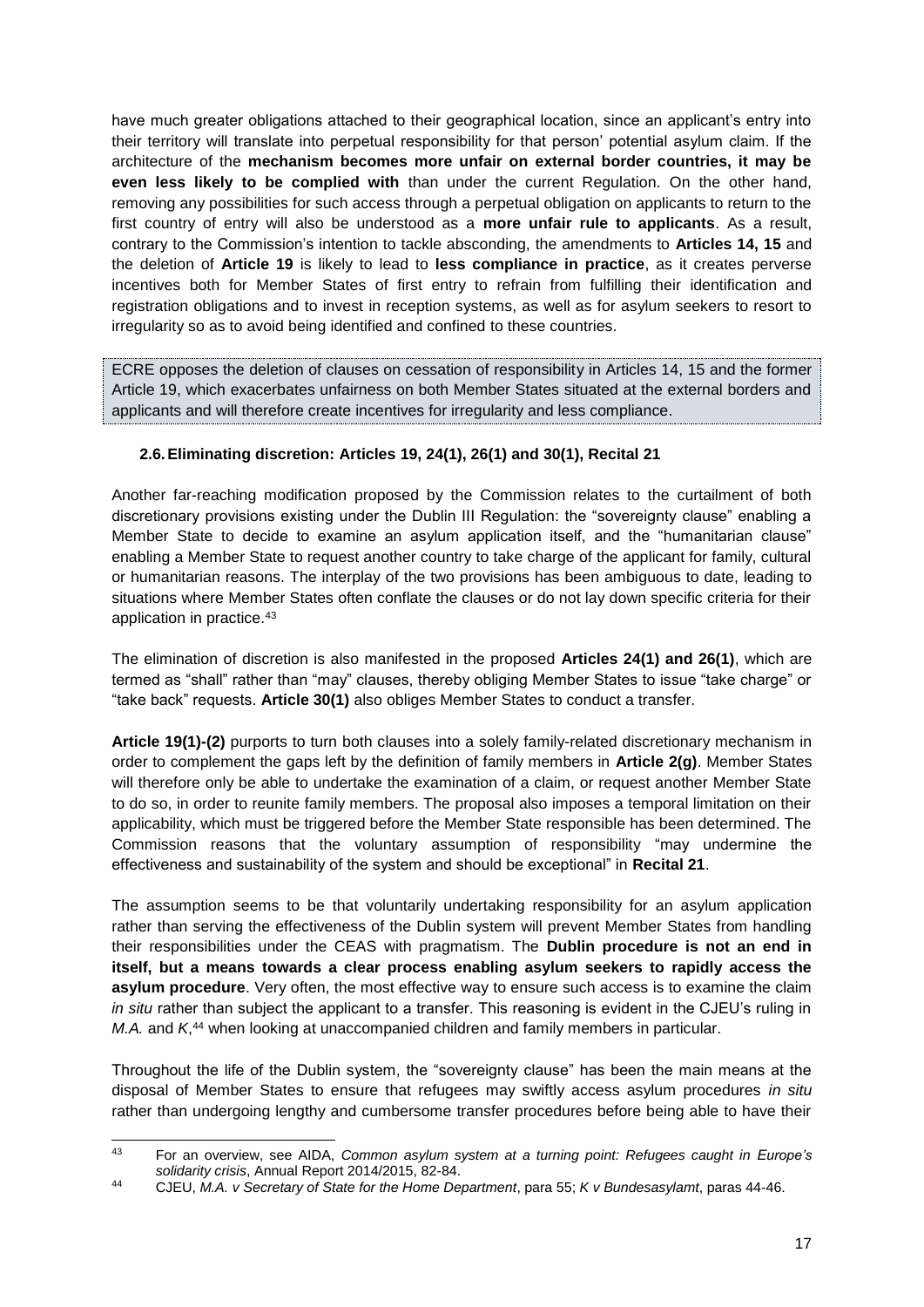claims examined on the merits. The sovereignty clause may not be explicitly used often, as conceded by the Dublin III evaluation,<sup>45</sup> yet its logic has *de facto* underpinned practice in most countries receiving asylum seekers.<sup>46</sup> Beyond the announced applicability of the clause to Syrians in the summer of 2015.<sup>47</sup> Germany has refrained from conducting systematic Dublin procedures for many other nationalities. Similarly, authorities and courts such as France, Sweden, the United Kingdom or Belgium have opted for a **pragmatist approach** by undertaking responsibility for examining the majority of asylum claims made on their territory.<sup>48</sup> Removing that discretion would compel Member States to apply Dublin procedures liable to incur administrative resources and subject asylum seekers to unnecessary legal limbo, and therefore prove **counter-intuitive to the very aim of efficiency** targeted by the Commission proposal.

**Legal and constitutional constraints** are also raised by such a limitation. Under the 1951 Refugee Convention, as well as constitutional provisions in countries such as France or Germany, 49 states **retain the sovereign right to examine an asylum application on the merits**. It is precisely for this reason that the sovereignty clause has been part and parcel of the responsibility allocation system since the Dublin Convention.<sup>50</sup> To ensure compliance with the right to asylum as enshrined in Article 18 of the Charter and as a general principle stemming from Member States' common constitutional traditions,<sup>51</sup> the Dublin Regulation must always permit Member States to derogate from the responsibility criteria where they deem it appropriate to undertake the examination of an asylum claim.

As for the humanitarian clause, **Article 19(2)** of the proposal narrows the scope of requests for another Member State to voluntarily undertake responsibility by deleting references to "humanitarian grounds based in particular on family or cultural considerations". It should be noted that, albeit a rarely used provision in practice,<sup>52</sup> the family component – examined by the CJEU in *K* – is an important but not exclusive benefit of this provision. Bearing in mind that Dublin procedures must be instrumental towards an objective of effective and rapid access, states should remain entitled to resort to the humanitarian clause when vulnerability or health grounds are applicable. Given its **voluntary character**, the clause in no way imposes on Member States responsibilities they would oppose.

ECRE opposes any amendments to the discretionary clauses and **recommends reverting to the original Article 17 of the Dublin III Regulation**, as well as reverting to a "may" clause in **Articles 24(1), 26(1) and 30(1)**.

## <span id="page-18-0"></span>**3. Procedural guarantees and obligations**

#### <span id="page-18-1"></span>**3.1.***Non-refoulement* **and suspension of transfers: Article 3(2), Recital 28**

**Article 3(2)** regrettably leaves the test for preventing a transfer to another Member State in cases of human rights risks intact, by maintaining the previous formulation:

 $45 \overline{6}$ <sup>45</sup> ICF, *Evaluation of the implementation of the Dublin III Regulation*, March 2016, 20, 34.

<sup>46</sup> *Ibid*, 20.

<sup>47</sup> AIDA, 'Germany: Halt on Dublin procedures for Syrians', 24 August 2015, available at: [http://goo.gl/0rQjqq.](http://goo.gl/0rQjqq)

<sup>48</sup> Beyond the countries mentioned, Germany is by far the main operator of the Dublin system, with 44,288 outgoing requests in 2015, and examined as many as 249,280 applications that year. France, another main 'Dublin sender' with 11,657 outgoing requests, examined as many as 77,910 applications. Norway issued 3,471 outgoing requests and examined 9,475 applications: Eurostat: migr\_dubro; migr\_asydcfsta. As of 21 June 2016, statistics for 2015 were not available for at least 14 countries.

<sup>49</sup> See Article 53-1 of the French Constitution, which expressly recognises this right.

<sup>&</sup>lt;sup>50</sup> Article 3(4) Dublin Convention.<br>51 Article  $6(2)$  TELL

 $51$  Article 6(3) TEU.

<sup>52</sup> CF, *Evaluation of the implementation of the Dublin III Regulation*, March 2016, 35.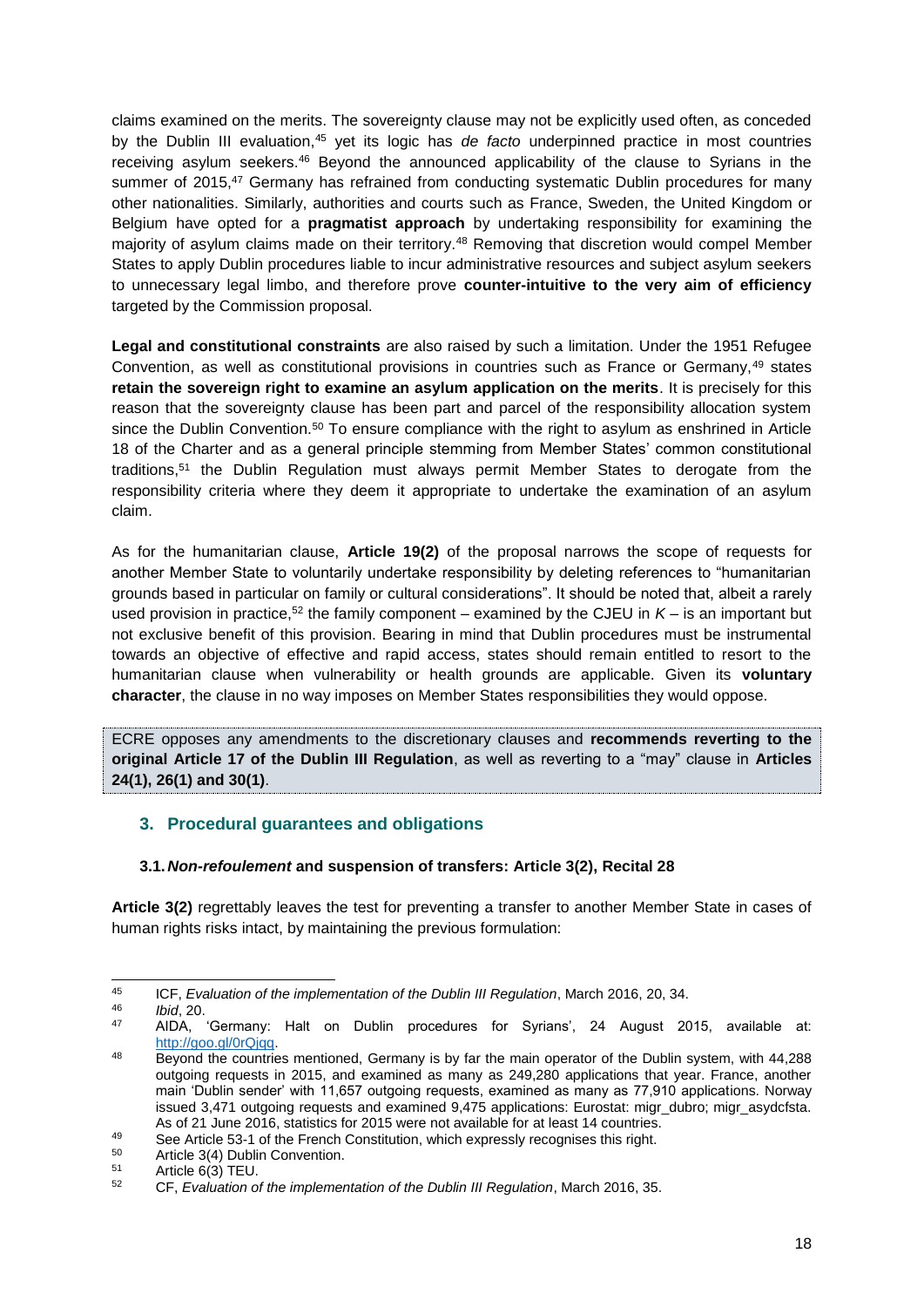"[I]t is impossible to transfer an applicant to the Member State primarily designated as responsible because there are substantial grounds for believing that there are systemic flaws in the asylum procedure and in the reception conditions for applicants in that Member State, resulting in a risk of inhuman or degrading treatment within the meaning of Article 4 of the Charter of Fundamental Rights of the European Union".

## *Personal scope*

In its current formulation, the scope of Article 3(2) does not cover beneficiaries of international protection – who are explicitly covered by the proposal in particular under Articles 26 and 30 - as the wording 'applicant' only refers to asylum seekers as per Article 2(c). This narrow interpretation of the principle of non-refoulement is found to be in breach of Member States' obligations as highlighted by recent jurisprudence of domestic courts that have halted the transfers of holders of international protection status where there is a risk of violation under Article 3 ECHR.<sup>53</sup>

## *Material scope*

This wording incorporates the ratio of the *N.S.* ruling, referring to systemic flaws triggering risks of a violation of Article 4 of the Charter as the requisite threshold for preventing a Dublin transfer to another country. <sup>54</sup> This restrictive threshold is incompatible with primary EU law, insofar as it does not properly reflect the scope of the principle of *non-refoulement* as enshrined in human rights law. Two observations are crucial in this regard: Firstly, *non-refoulement* may arise in relation to violations of Article 3 ECHR and Article 4 of the Charter, regardless of whether these are caused by systemic or non-systemic flaws in the asylum system. As the ECtHR has clarified in *Tarakhel v Switzerland*, <sup>55</sup> the source of the risk is irrelevant to the level of protection guaranteed by human rights; this is also echoed in Article 19(2) of the Charter. *Tarakhel* clarifies that the orthodox assessment for *nonrefoulement* in relation to inhuman or degrading treatment is a **"real risk of a serious violation"**. **Such violations are not covered by Article 3(2) in its current formulation.**

Secondly, the principle of *non-refoulement* **is broader than violations of Article 4** of the Charter, as hinted by the wording of **Recital 28**. Human rights jurisprudence has also protected individuals from deportation when other fundamental rights are at risk of being gravely violated.<sup>56</sup> A relevant example is the **right to a fair trial**, guaranteed by Article 47 of the Charter and Article 6 ECHR. In exceptional cases where a person faces a "flagrant denial of justice" upon return, the Court has halted deportation to protect this right in *Othman*, *El Haski* and *Al Nashri*. <sup>57</sup> Situations where asylum seekers may face flagrantly unfair trials following a Dublin transfer from European countries are far from unfathomable. The severe contravention of fair trial guarantees in criminal trials of irregular entrants in Hungary<sup>58</sup> are likely situations where Article 47 of the Charter may be engaged vis-à-vis the

 $53$ <sup>53</sup> German Constitutional Court, Decision 2 BvR 273/16, 21 April 2016; Osnabrück Administrative Court, Decision of 4 January 2016, Az.5 A 83/15; Saarland Administrative Court, Decision of 4 January 2016, Az. 3K 86/ 15; Oldenburg Administrative Court, Decision of 4 November 2015, 12 A 498/15; Osnabrück Administrative Court, Decision of 17 December 2015, 5 B 432/15;

<sup>54</sup> CJEU, *N.S.*, para 94.

<sup>55</sup> ECtHR, *Tarakhel v Switzerland*, Application No 29217/12, Judgment of 4 November 2014, para 104.

<sup>56</sup> For a detailed discussion, see Cathryn Costello, 'The Search for the Outer Edges of Non-Refoulement in Europe: Exceptionality and Flagrant Breaches' in Bruce Burson and James Cantor (eds), *Human Rights and the Refugee Definition* (Brill 2016), 180-209.

<sup>57</sup> ECtHR, *Othman (Abu Qatada) v United Kingdom*, Application No 8139/09, Judgment of 9 May 2012; *El Haski v Belgium*, Application No 649/08, Judgment of 25 September 2012; *Al Nashri v Poland*, Application No 28761/11, Judgment of 24 July 2014. In relation to transfers within the EU, see Irish High Court, *Minister for Justice and Equality v Magdalena Rostas* [2014] IEHC 391.

<sup>58</sup> For an illustration of trials, see ECRE, *Crossing Boundaries: The new asylum procedure at the border and restrictions to accessing protection in Hungary*, October 2015, [http://goo.gl/k7gjx2,](http://goo.gl/k7gjx2) 23; Migszol, 'Show trial in Hungary: solidarity with the accused in Röszke', 28 June 2016, available at: http://goo.gl/IUz2lG. Note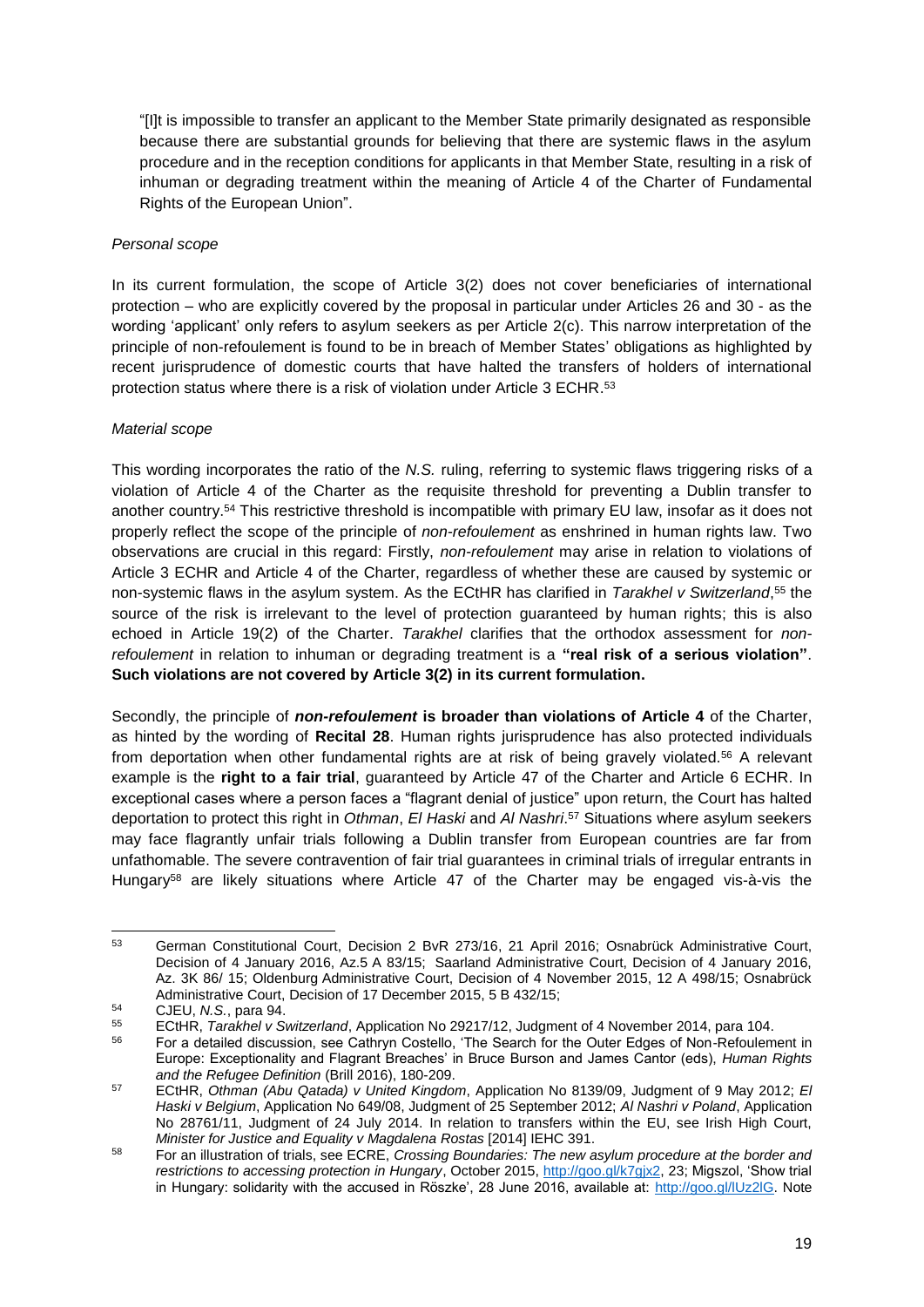application of the Dublin Regulation. Similar possibilities of *non-refoulement* protection have been expressly acknowledged by the ECtHR in respect of flagrant breaches of the **prohibition of slavery** under Article 4 ECHR (Article 5 of the Charter), <sup>59</sup> the **right to liberty** under Article 5 ECHR (Article 6 of the Charter),<sup>60</sup> the **right to private life** under Article 8 ECHR (Article 7 of the Charter),<sup>61</sup> and **freedom of religion** under Article 9 ECHR (Article 10). 62

The assessment of compatibility of transfers with any of the fundamental rights protected by the Charter or other human rights instruments must be conducted independently by the courts. In that respect, a legislative limitation on the scope of protected rights apt to prevent a Dublin transfer is an undue restriction on the Charter, and should be removed to ensure compliance with primary law and legal certainty.

Bearing in mind that this is a **"white" provision** falling outside the scope of the recast approach, 63 ECRE recommends the following amendment to Article 3(2):

**Article 3(2):** Where no Member State responsible can be designated on the basis of the criteria listed in this Regulation, the first Member State in which the application for international protection was lodged shall be responsible for examining it.

Where it is impossible to transfer an applicant for **or beneficiary of international protection** to the Member State primarily designated as responsible because there are substantial grounds for believing that the applicant would be subjected to *a real risk of a serious violation* of *[deleted*  **provision]** fundamental rights, the determining Member State shall continue to examine the criteria set out in Chapter III in order to establish whether another Member State can be designated as responsible*, provided that this does not prolong the procedure for an unreasonable length of time*.

Where the transfer cannot be made pursuant to this paragraph to any Member State designated on the basis of the criteria set out in Chapter III or to the first Member State with which the application was lodged, the determining Member State shall become the Member State responsible.

## <span id="page-20-0"></span>**3.2.Obligations of the applicant and sanctions: Articles 4-5 and 20, Recital 22**

**Article 4** introduces a new provision setting out the obligations of asylum seekers in the Dublin procedure. The ambiguous and often repetitive formulation of the text raises issues of legal certainty, especially insofar as it reiterates existing obligations laid down in the EU asylum *acquis*. For example, the obligation to cooperate with the Member State examining the application as per **Article 4(3)(b)** is already prescribed by Article 13(1) of the recast Asylum Procedures Directive. In essence, the obligations laid down by Article 4 are the following:

To apply in the first Member State of entry or stay;

-

that the Commission's 2015/2201 infringement procedure against Hungary relates *inter alia* to those issues.

<sup>59</sup> ECtHR, *Ould Barar v Sweden*, Application No 42367/98, Judgment of 19 January 1999. This provision could be relevant to victims and potential victims of trafficking. See ECtHR, *Chowdhury v Greece*, Application No 21884/15, Case Communicated on 9 September 2015.

<sup>60</sup> ECtHR, *Tomic v United Kingdom*, Application No 17387/03, Judgment of 14 October 2003.

<sup>61</sup> ECtHR, *F v United Kingdom*, Application No 17341/03, Judgment of 22 June 2004.

<sup>62</sup> ECtHR, *Z and T v United Kingdom*, Application No 27034/05, Judgment of 28 February 2006. Notably, this case is cited by Advocate-General Bot in Joined Cases C-71/11 and C-99/11 *Bundesrepublik Deutschland v Y and Z*, Judgment of 5 September 2012, para 71 on the concept of persecution for reasons of religion.

<sup>&</sup>lt;sup>63</sup> Following an interinstitutional agreement between the Council, European Parliament and European Commission of 2001, the provisions that remain unchanged by the Commission proposal can only be amended by co-legislators in specific circumstances. See Interinstitutional Agreement of 28 November 2001 on a more structured use of the recasting technique for legal acts, *OJ* 2002 C77/1.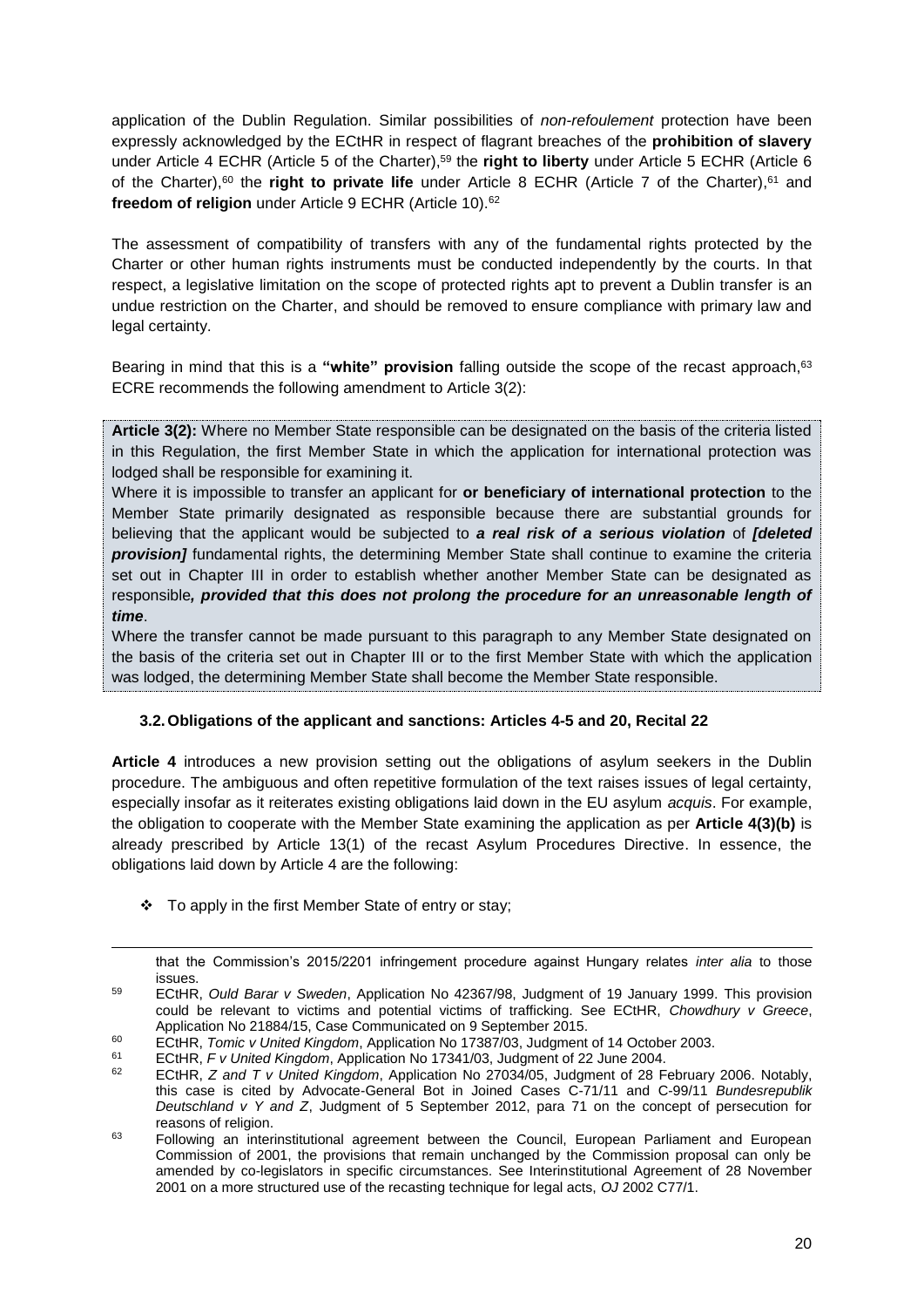- To submit as soon as possible or at the latest during the interview all the '**elements'** and **'information'** relevant for determining the responsible country;
- Cooperate and be at the disposal of authorities during the procedure; and
- ❖ Comply with a transfer decision.

In light of shortcomings in relation to the obligation to provide information (see below comments on Article 6), ECRE believes that Articles 4 and 5 place a disproportionate burden on applicants and will further fuel deficient practice and trigger litigation. ECRE is concerned that concepts such as **"elements" and "information" to be submitted by the applicant during the interview** are not properly defined in the proposal and may undermine other procedural safeguards aiming at strengthening the legal certainty of the applicant. In particular, the proposal relies on the assumption that the applicant will proactively provide all decisive pieces of information, in particular in relation to the presence of family members. The absence of any definition of the duty to 'cooperate' and 'to be at the disposal of the authorities' could lead to diverging and arbitrary Member State practice with adverse effects for the applicant.

ECRE recommends amending **Article 4** so as to clearly circumscribe the **"duty to cooperate" and to "be at the disposal of authorities"** within the context of the Dublin procedure. The proposal should provide a detailed definition of the **"elements" and "information"** that the applicant is expected to submit during the interview and require Member States to proactively inform applicants of all aspects of the procedure immediately after the asylum application has been lodged.

Compliance with the aforementioned obligations is purported to be secured through a number of sanctions introduced in **Article 5**. These include, where the applicant does not stay in the Member State of first entry: (1) the mandatory use of the accelerated procedure upon return to the responsible Member State; (2) withdrawal of reception conditions save for emergency health care if the applicant absconds; and (3) inadmissibility of information submitted after the Dublin interview. **Recital 22** presents those sanctions as "appropriate and proportional procedural consequences" aimed at ensuring that the aims of the Dublin Regulation are achieved and that obstacles thereto are prevented.

**Article 20** provides more clarity on the procedural treatment afforded to persons "taken back", through a number of important modifications to the current design of the Regulation. Firstly, **Article 20(1)(e)** introduces an obligation on the Member State responsible to take back a beneficiary of international protection who has irregularly moved to or applied in another country. One element absent from both the Dublin III Regulation and the proposal relates to the obligations of the responsible Member State concerning the registration and lodging of the asylum application once the person is transferred thereto. Some of the implications of the uncertainty left by the proposal concern the operation of the corrective allocation mechanism, as discussed further below. To provide further clarity, **Article 20** should specify the steps to be taken by the receiving Member State to register and enable a person to lodge an application, possibly through a corresponding clarification in the **Asylum Procedures Regulation**.

The same Article outlines a number of provisions on the procedural treatment of persons after the "take back" transfers, which largely incorporate the Commission's aim of sanctions against asylum seekers and refugees who engage in irregular secondary movements, announced in **Recital 22**. These punitive procedural consequences involve:

- **Article 20(3):** The mandatory examination or completion of an open asylum application under an accelerated procedure, in what appears a reiteration of **Article 5(1)**;
- **Article 20(4):** The treatment of further representations following a discontinued application as a subsequent application, contrary to the rule of the current Article 18(2) of the Dublin III Regulation requiring Member States not to treat such claims as subsequent;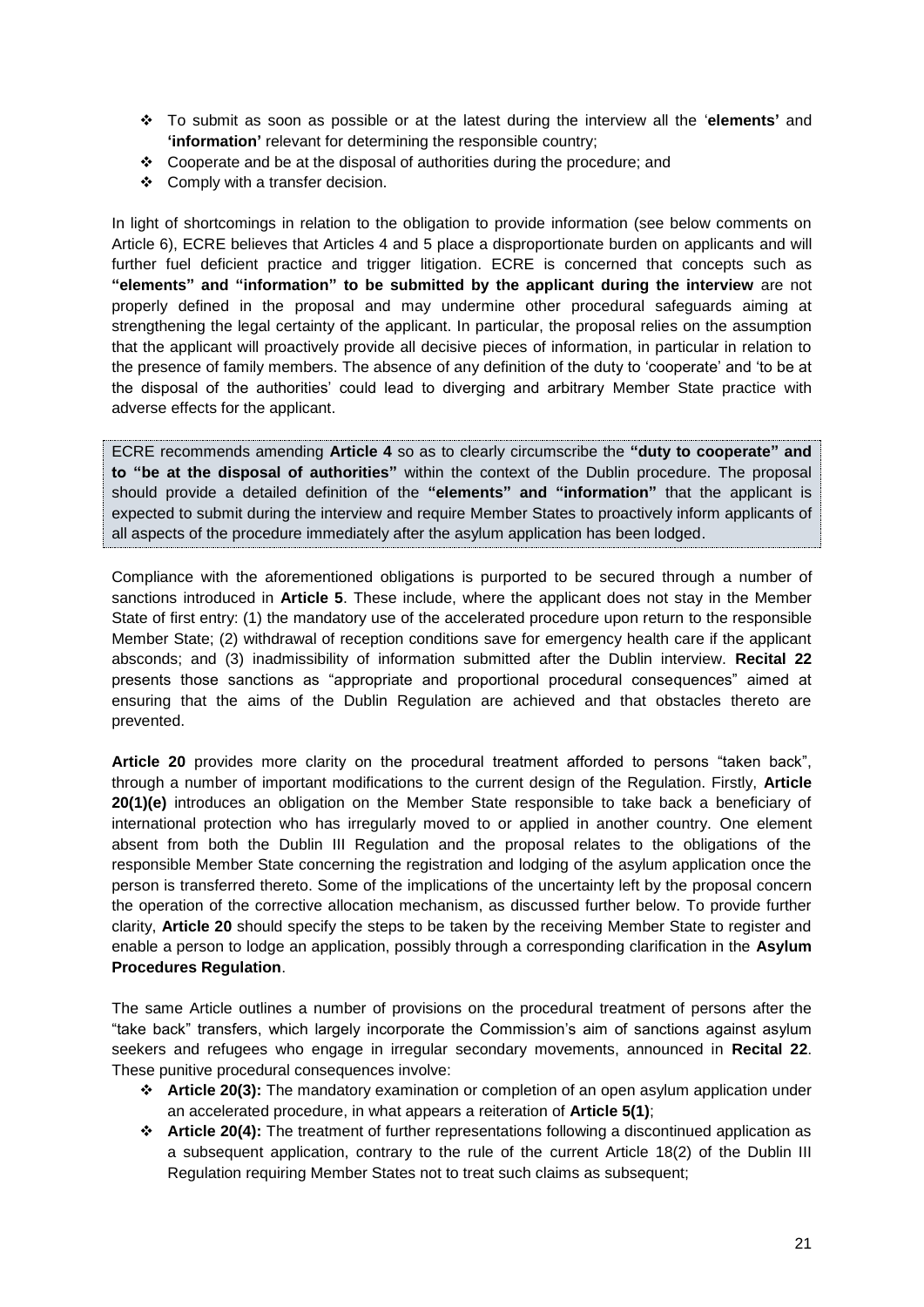**Article 20(5):** The exclusion of the applicant whose claim has been rejected from the right to appeal the negative first instance decision taken by the responsible Member State.

ECRE expresses deep concern as to the legality of the proposed punitive measures. All three aforementioned sanctions raise critical tensions with procedural safeguards enshrined in the Charter. These are outlined in more detail below.

## *a. Non-penalisation for irregular entry*

International refugee law has not regulated the distribution of responsibility between states and does not thereby constrain or expressly permit the choice of an asylum seeker as to the country where he or she may seek asylum. In that respect, the Dublin system would not be prevented from laying down rules requiring refugees to apply for protection in a particular country.

**Articles 5 and 20**, however, enumerate a number of sanctions in the event that this obligation is not complied with. Contrary to the obligation, **sanctions thereon** *are* **constrained by international refugee law**. Authoritative commentary explains that Article 31 of the Refugee Convention does not purport to dictate or limit the choice of an asylum seeker as to where to seek protection.<sup>64</sup> It only offers refugees a layer of protection against penalisation for irregular entry, subject to certain conditions.

When interpreted in line with the object and purpose of the Treaty and by reference to additional interpretative guidance from the *travaux préparatoires* of the Convention, the protection of **Article 31 must "be accorded to** *any* **refugee, with the exception of those who have been accorded refugee status and lawful residence in a transit State to which they can safely return**." Given that the Preamble of the Convention promotes international cooperation in sharing responsibility for refugees, it would be **contrary to that purpose to read Article 31 in a way that concentrates "reception burdens" in countries of first entry**. 65

Failure to incorporate Article 31 of the Convention into the EU asylum *acquis*, as indicated by the CJEU in *Qurbani*, <sup>66</sup> presents a critical gap in the EU's faithful reliance on the Convention as the "cornerstone" of the CEAS.<sup>67</sup> Member States are bound by this provision both under their international obligations and Article 18 of the Charter. The automatic application of sanctions listed in **Article 5(1) and (3) and Article 20(3)-(5)** is not permissible insofar as an applicant may invoke the safeguards provided by Article 31 of the Refugee Convention.

*b. Procedural fairness and human rights*

On substance, **Articles 5(1) and 20(3)** presume a connection between secondary movements and the well-foundedness of an asylum seeker's claim, since the accelerated procedure is designed to facilitate the processing of manifestly unfounded claims, according to Recital 20 of the recast Asylum Procedures Directive, whereas in reality there is none. An applicant's **secondary movement to another than the responsible Member State is as such unrelated to that person's well-founded fear of persecution or real risk of serious harm** in his or her country or origin or habitual residence.

 $64$ For an analysis with reference to the Vienna Convention on the Law of Treaties and relevant jurisprudence, see Gregor Noll, 'Article 31' in Andreas Zimmermann (ed), *The 1951 Convention on the Status of Refugees and its 1967 Protocol – A Commentary* (OUP 2011), paras 39-51.

<sup>&</sup>lt;sup>65</sup> For an analysis with reference to the Vienna Convention on the Law of Treaties and relevant jurisprudence, see Gregor Noll, 'Article 31' in Andreas Zimmermann (ed), *The 1951 Convention on the Status of Refugees and its 1967 Protocol – A Commentary* (OUP 2011), paras 39-51.

<sup>66</sup> CJEU, Case C-481/13 *Qurbani*, Judgment of 17 July 2014.

<sup>67</sup> CJEU, Case C-604/12 *H.N. v Minister of Justice, Equality and Law Reform*, Judgment of 8 May 2014, para 27; Joined Cases C-57/09 and C-101/09 *Bundesrepublik Deutschland v B and D*, Judgment of 9 November 2010, para 71.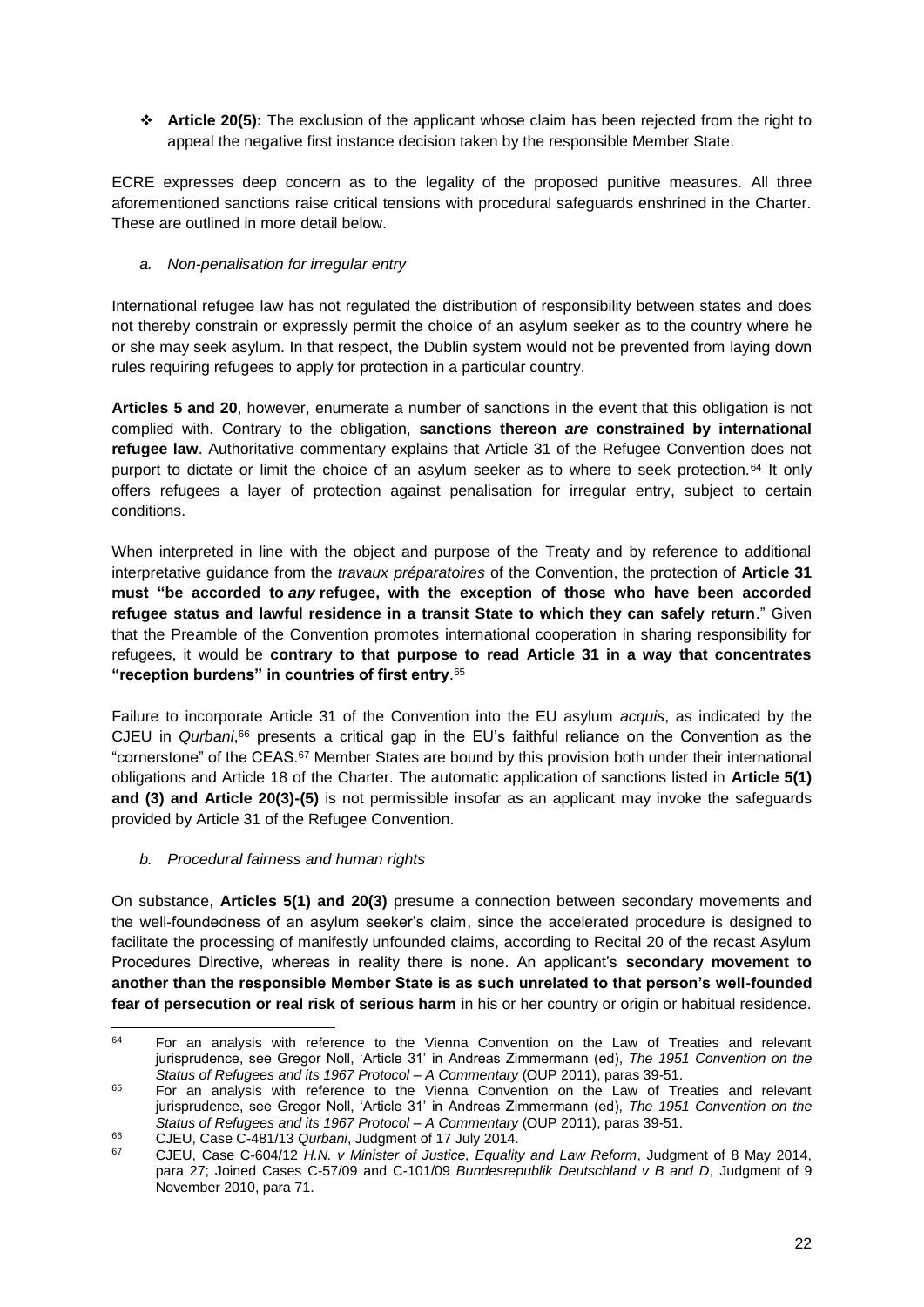Therefore it should under no circumstances impact on the assessment of a person's international protection needs nor the type of procedural safeguards provided in such case. In any event, any decision to channel an application into an accelerated procedure cannot be applied automatically, an assessment would need to be carried out in order to assess the applicant's special needs, as currently required by Articles 24(3) and 25(6) of the Directive.

**Article 20(4)**, dealing with discontinued applications, reverses the rationale of effective access to the asylum procedure behind the current rule in the Dublin III Regulation, while the Commission offers no explanation as to how this objective would be achieved through such a reversal of principle. This would result in removing states' discretion to reopen an application so as to enable asylum seekers to have their claims examined. On the other hand, **Article 20(5)** envisages wholesale exclusion of applicants from the right to an effective remedy for the sole reason that they have been subject to a "take back" Dublin procedure. This is also a measure immaterial to an individual's right to challenge a negative substantive decision and entails a clear-cut dereliction of Article 47 of the Charter on the **right to an effective remedy**.

**Article 5(3)**, for its part, entails a mandatory withdrawal of reception conditions for reasons of absconding, with the exception of emergency health care. The articulation between Article 5(3) and **Recital 22** is unclear as Recital 22 imposes a duty on Member States to act in compliance with the Charter and "to ensure that the immediate material needs of that person are covered". The concept of "immediate material need" – which should cover at a minimum an obligation to provide housing, food and education in addition to medical care – is not defined under the proposed Regulation and such obligation is not adequately reflected under Article 5(3). ECRE has detailed the need for Member States to meet a very onerous threshold in order to withdraw reception conditions from asylum seekers, given the precepts of the **right to dignity** under Article 1 of the Charter.<sup>68</sup> Automatically stripping an applicant of reception conditions throughout and after a Dublin procedure is incompatible with this right, and would directly **contradict the CJEU's ruling in** *Cimade and Gisti*.

It should, in any event, be noted that the recast Reception Conditions Directive **already provides Member States with possibilities** to withdraw reception conditions *inter alia* where the applicant absconds from his or her place of residence or does not comply with reporting duties without adequate justification. Beyond legal constraints, policy considerations should also bear focus on the pragmatism of the sanctions proposed in Articles 5 and 20, as they also risk creating unnecessary situations of destitution and legal limbo of asylum seekers who have a right to remain on the territory as a matter of EU law pending the examination of their claim, which may trigger considerable societal costs.

ECRE proposes the following amendments to Articles 5 and 20 of the proposal:

**Article 5:** *An applicant shall not be sanctioned for entering a Member State other than the Member State in which he or she is obliged to be present where Article 31 of the Geneva Convention applies.*

*[Deleted provision] 2.* The Member State in which the applicant is obliged to be present shall continue the procedures for determining the Member State responsible even when the applicant leaves the territory of that Member State without authorisation or is otherwise not available for the competent authorities of that Member State.

*[Deleted provision] 3.* The competent authorities shall take into account elements and information relevant for determining the Member State responsible *[deleted provision]* insofar as these were submitted within the deadline set out in Article 4(2)*, unless non-compliance with that deadline can be objectively justified by the applicant*.

68 <sup>68</sup> ECRE, *Information Note on Directive 2013/33/EU*, July 2015, 32-33.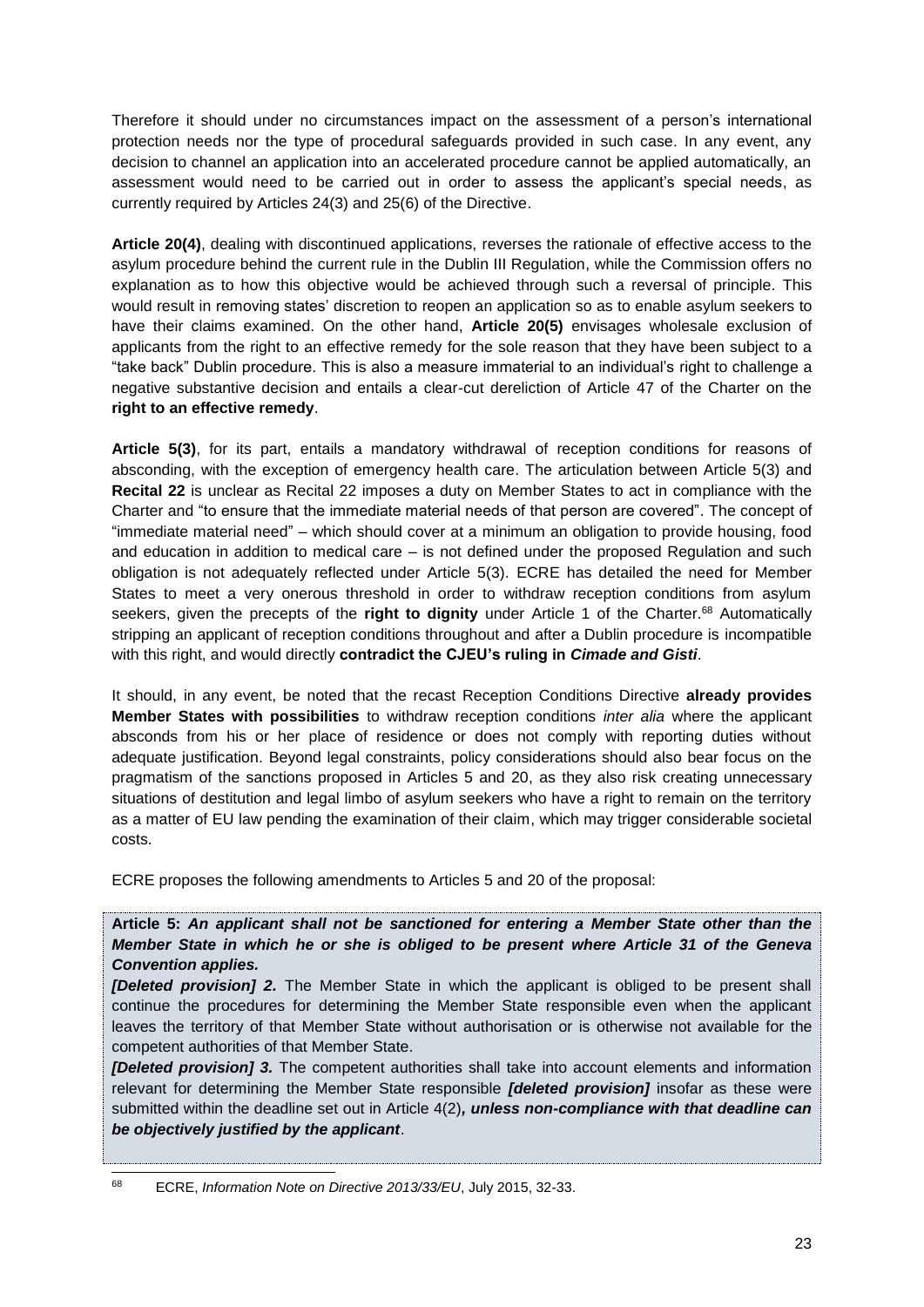**Article 20:** 1. The Member State responsible under this Regulation shall be obliged to:

(a) take charge, under the conditions laid down in Articles 24, 25 and 30, of an applicant who has lodged an application in a different Member State;

(b) take back, under the conditions laid down in Articles 26 and 30, an applicant whose application is under examination and who made an application in another Member State or who is on the territory of another Member State without a residence document;

(c) take back, under the conditions laid down in Articles 26 and 30, a third-country national or a stateless person who has withdrawn the application under examination and made an application in another Member State or who is on the territory of another Member State without a residence document;

(d) take back, under the conditions laid down in Articles 26 and 30, a third-country national or a stateless person whose application has been rejected and who made an application in another Member State or who is on the territory of another Member State without a residence document.;

(e) take back, under the conditions laid down in Articles 26 and 30 a beneficiary of international protection, who made an application in another Member State than the Member State responsible which granted that protection status or who is on the territory of another Member State than the Member State responsible which granted that protection without a residence document.

*2.* In a situation referred to in point (a) of paragraph 1, the Member State responsible shall examine or complete the examination of the application for international protection.

#### *[Deleted provisions]*

*3.* Where a Member State issues a residence document to the applicant, the obligations referred to in paragraph 1 shall be transferred to that Member State.

*4.* The Member State responsible shall indicate in the electronic file referred to in Article 22(2) the fact that it is the Member State responsible.

**Recital 22:** In order to ensure that the aims of this Regulation are achieved and obstacles to its application are prevented, in particular in order to avoid absconding and secondary movements between Member States, it is necessary to establish clear obligations to be complied with by the applicant in the context of the procedure, of which he or she should be duly informed in a timely manner. Violation of those legal obligations should lead to appropriate and proportionate procedural consequences for the applicant *[deleted provision], in full compliance with fundamental rights as guaranteed by the Charter of Fundamental Rights of the European Union and international law, in particular Article 31 of the Geneva Convention*.

#### <span id="page-24-0"></span>**3.3. Information and interview: Articles 6-7, Recital 23**

#### *Effective and understandable information provision*

**Article 6(1)** of the proposal only adapts the right of asylum seekers to information in order to include reference to their obligations and corresponding sanctions for non-compliance. It also details in **Article 6(1)(f)-(g)** that the applicant will be informed of the processing of his or her personal data by the EU Asylum Agency and of the categories of data concerned. However, the succinct character of the information provided to the applicant as to the elements he or she needs to submit to the authorities seems to create scope for less clarity and cooperation. **Article 4(2)** requires the asylum seeker to provide "all the elements and information relevant for determining the Member State responsible […] as soon as possible and at the latest during the interview pursuant to Article 7".

**Article 6(1)(d)** outlines these elements as far as family members and relatives are concerned, but places a heavier burden of proof on the applicant to submit and "substantiate" information on family members or relatives in other Member States. No justification is provided in the proposal for imposing what appears to be an **unreasonable burden of proof on the individual, contrary to the right to**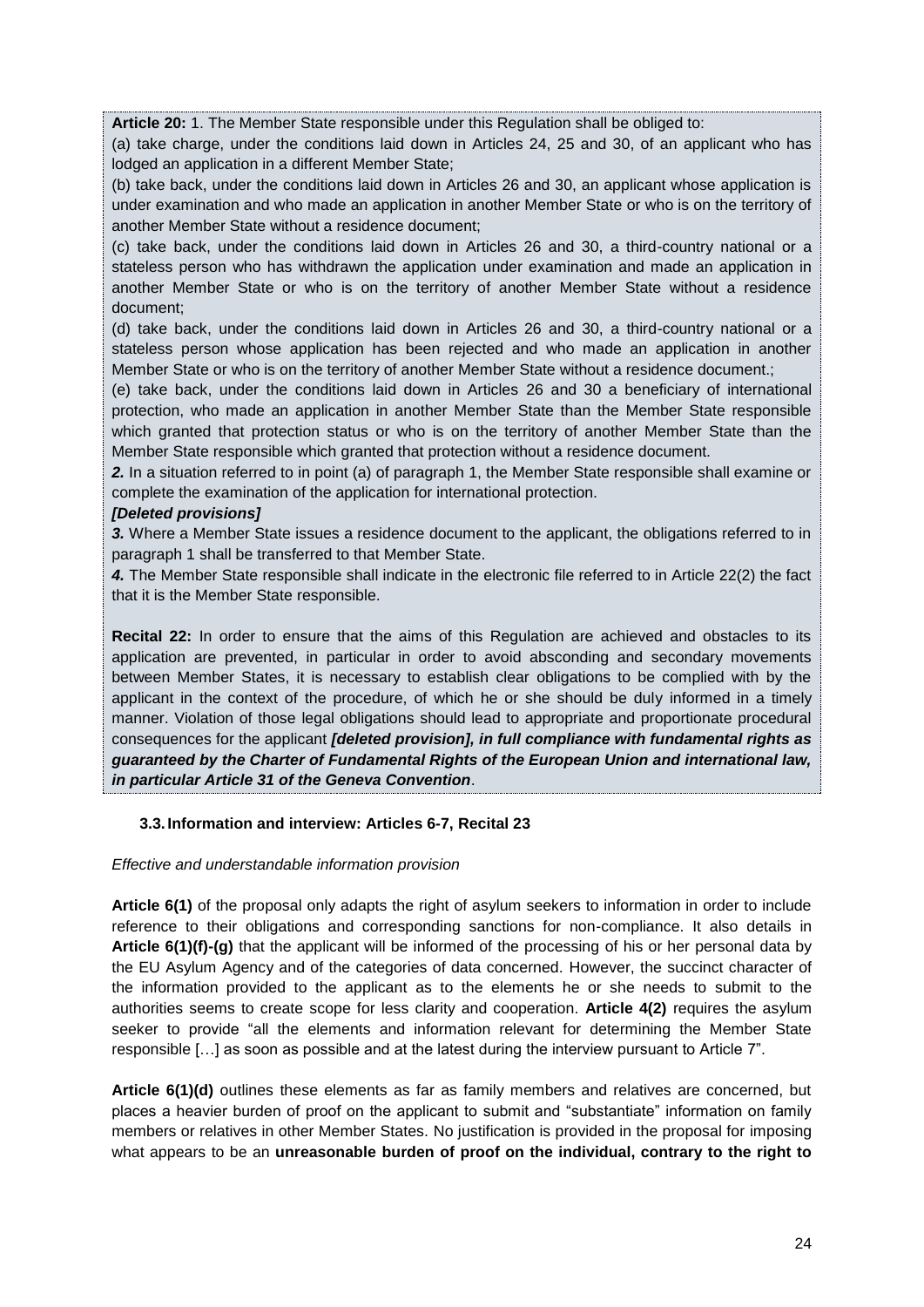**good administration** enshrined in Article 41 of the Charter.<sup>69</sup> ECRE is deeply concerned that a narrow interpretation of Article  $6(1)(d)$  – read in conjunction with Article  $4(2)$  – will undermine the principle of family unity where the applicant does not proactively inform the authorities of the presence of family members. Under its current form, Article 6(1)(d) is ambiguous about the possibility for an applicant to submit official documents proving family links after the interview.

At the same time, no provision is included with a view to making information on the procedure more easily understandable for the individuals concerned. Article 6(2) largely builds on existing practice where national authorities have a primary obligation to provide the information in writing "in a language that the applicant is reasonably supposed to understand", with some scope for supplying the information orally "where necessary for the proper understanding of the applicant". **Comprehension of information on the Dublin procedure has proved to be a central challenge in the majority of Member States**. In the context of the Evaluation of the Dublin III Regulation, feedback by practitioners in as many as seven countries (**Germany**, **Greece**, **Italy**, **Luxembourg**, **Malta**, **Poland** and **Slovenia**) noted that applicants are not likely to comprehend the information given to them due to the complexity of the Dublin procedure.<sup>70</sup> This is also the case in **Bulgaria**.<sup>71</sup> In other countries, information provided to applicants is incomplete. In **France**, asylum seekers are informed of the conduct of Dublin procedures but not on the countries contacted or the criteria applied by the Prefectures in the Rhone department.<sup>72</sup> In **Hungary**, the parts of the Dublin leaflet which should contain information specific to Hungary have been left blank.<sup>73</sup> Conversely, information on the Dublin procedure is not systematically provided in the **UK** until the person is detained for the purposes of transfer.<sup>74</sup>

ECRE highlights that clear and understandable information to asylum seekers is a **necessary precondition for building trust and maximising cooperation in the Dublin procedure**. Stronger investment by Member States in information provision will be catalytic to reducing individuals' uncertainty and frustration vis-à-vis the complexity of the process, and therefore to remedying one of the principal reasons for non-compliance with the Dublin rules.<sup>75</sup> To that end, the proposal should contain more detailed elements and **stronger guarantees relating to the level of language and mode of communication in which information is conveyed**, with the aim of streamlining Dublin procedures to the benefit of both asylum seekers and Member States. Some of these guarantees have been introduced by the Commission in the proposal to recast the Eurodac Regulation.<sup>76</sup> Effective modes of information provision are also paramount to building trust. Member States should **avoid over-reliance on written communication** and introduce more engaging and easily comprehensible communication tools for applicants. Access to early legal advice and interpretation are crucial to ensuring that individuals are properly informed and develop trust in the process.

ECRE recommends amending certain elements of Article 6 as follows:

**Article 6(1)(c):** of the criteria and the procedures for determining the Member State responsible, the hierarchy of such criteria in the different steps of the procedure and their duration, *including the specific criteria applied and Member States requested or notified in the individual case*;

<sup>69</sup> <sup>69</sup> For a discussion, see ECRE and Dutch Council for Refugees, *The application of the EU Charter of Fundamental Rights to asylum procedural law*, October 2014, 109 et seq.

<sup>70</sup> ICF, *Evaluation of the implementation of the Dublin III Regulation*, March 2016, 11.

<sup>71</sup> AIDA Country Report Bulgaria: Fourth Update, October 2015, 36.

<sup>72</sup> AIDA Country Report France: Fourth Update, December 2015, 54.

<sup>73</sup> AIDA Country Report Hungary: Fourth Update, November 2015, 35.<br>74 AIDA Country Report UK: Fourth Undete, November 2015, 46

<sup>&</sup>lt;sup>74</sup> AIDA Country Report UK: Fourth Update, November 2015, 46.<br> $\frac{75}{12}$  On the relevance of information to building trust in the Dublin

<sup>75</sup> On the relevance of information to building trust in the Dublin system, see JRS, *Protection Interrupted*, July 2013.

<sup>76</sup> European Commission, *Proposal for a [Eurodac Regulation] (recast)*, COM(2016) 272, 4 May 2016, Article 30(1).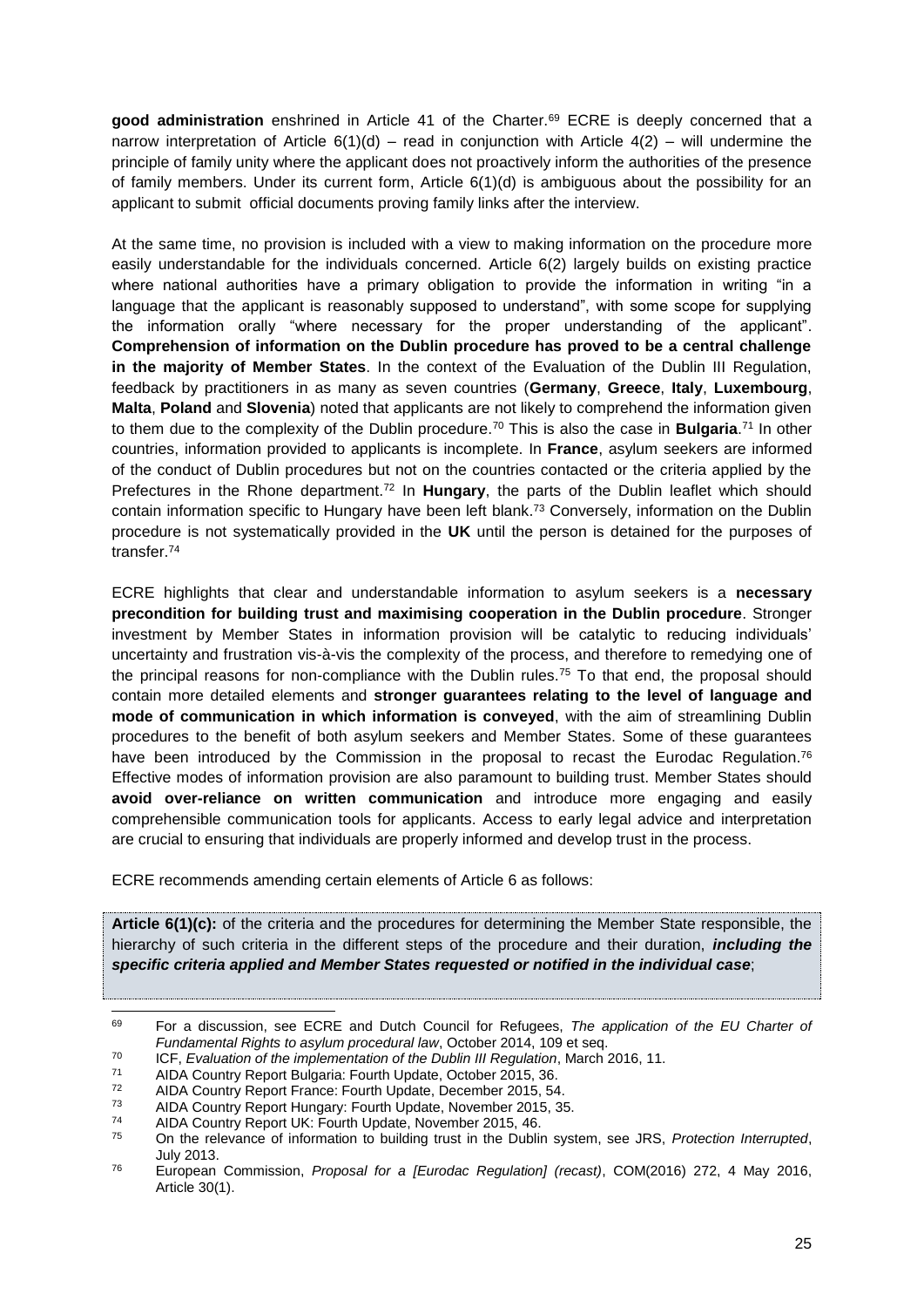**Article 6(1)(d):** of the personal interview pursuant to Article 7 and the obligation of submitting *[deleted provision]* information regarding the presence of family members, relatives or any other family relations in the Member States, including the means by which the applicant can submit such information; where related documents are not available at the time of the interview, the applicant shall have the right to submit them subsequently.

**Article 6(1)(e):** The possibility to challenge a transfer decision *[deleted provision]* **and, where no transfer decision is taken** *[deleted provision]* **, to an effective remedy before a court or tribunal in accordance with Article 28(5). Member States shall notify applicants of the right to an effective remedy in accordance with Article 28(5) at the moment when the application for international protection is lodged.**

**Article 6(2):** The information referred to in paragraph 1 shall be provided in writing in a language that the applicant understands or is reasonably supposed to understand *[deleted provision] in a concise, transparent, intelligible and easily accessible form, using clear and plain language*. Member States shall use the common leaflet drawn up pursuant to paragraph 3 for that purpose *[deleted provision]. In addition,* the information shall always be supplied orally for example in connection with the personal interview as referred to in Article 7.

#### *Personal interview*

The proposal reduces the guarantees set out by its predecessor relating to the individual's right to a personal interview. **Article 7(1)** provides that an interview may be omitted where the applicant has absconded or where the information provided is sufficient for the determination of the responsible Member State. The provision in the Dublin III Regulation, requiring Member States in the latter case to allow the person to present information at a later stage in order to correctly identify the responsible country, has been deleted in the proposal, ostensibly as a result of the impossibility to submit any information after the personal interview and with a view to avoiding delays in the procedure. <sup>77</sup> The proposal does not include any obligation for national authorities to proactively question the applicant about the presence of relatives or family members or about any other elements that would trigger primary responsibility criteria. Similarly, **Article 7(2)** implicitly excludes applicants subject to now truncated "take back" procedures from the right to a personal interview.

Barring asylum seekers from the possibility of a personal interview where the administration deems the information available sufficient to take a decision is **incompatible with the right to be heard**, enshrined in Article 41 of the Charter and as a general principle of EU law.<sup>78</sup> The principles of effectiveness and, where relevant, best interests of the child are also foundational elements of EU law that could be infringed by such a rule.<sup>79</sup>

ECRE recommends amending the proposed elements of Article 7 as follows:

**Article 7(1):** In order to facilitate the process of determining the Member State responsible, the determining Member State shall conduct a personal interview with the applicant. *The determining Member State shall proactively ask questions on all aspects of the claim that would allow for the determination of the Member State responsible. The interview shall also allow the proper understanding of the information supplied to the applicant in accordance with Article 6*.

 $77$  $^{77}$  Explanatory Memorandum, 15.

<sup>78</sup> CJEU, Case C-277/11 *M.M. v Minister for Justice, Equality and Law Reform*, Judgment of 22 November 2012, paras 85-89.

<sup>79</sup> For a discussion, see ECRE and Dutch Council for Refugees, *The application of the EU Charter of Fundamental Rights to asylum procedural law*, October 2014, 72 et seq.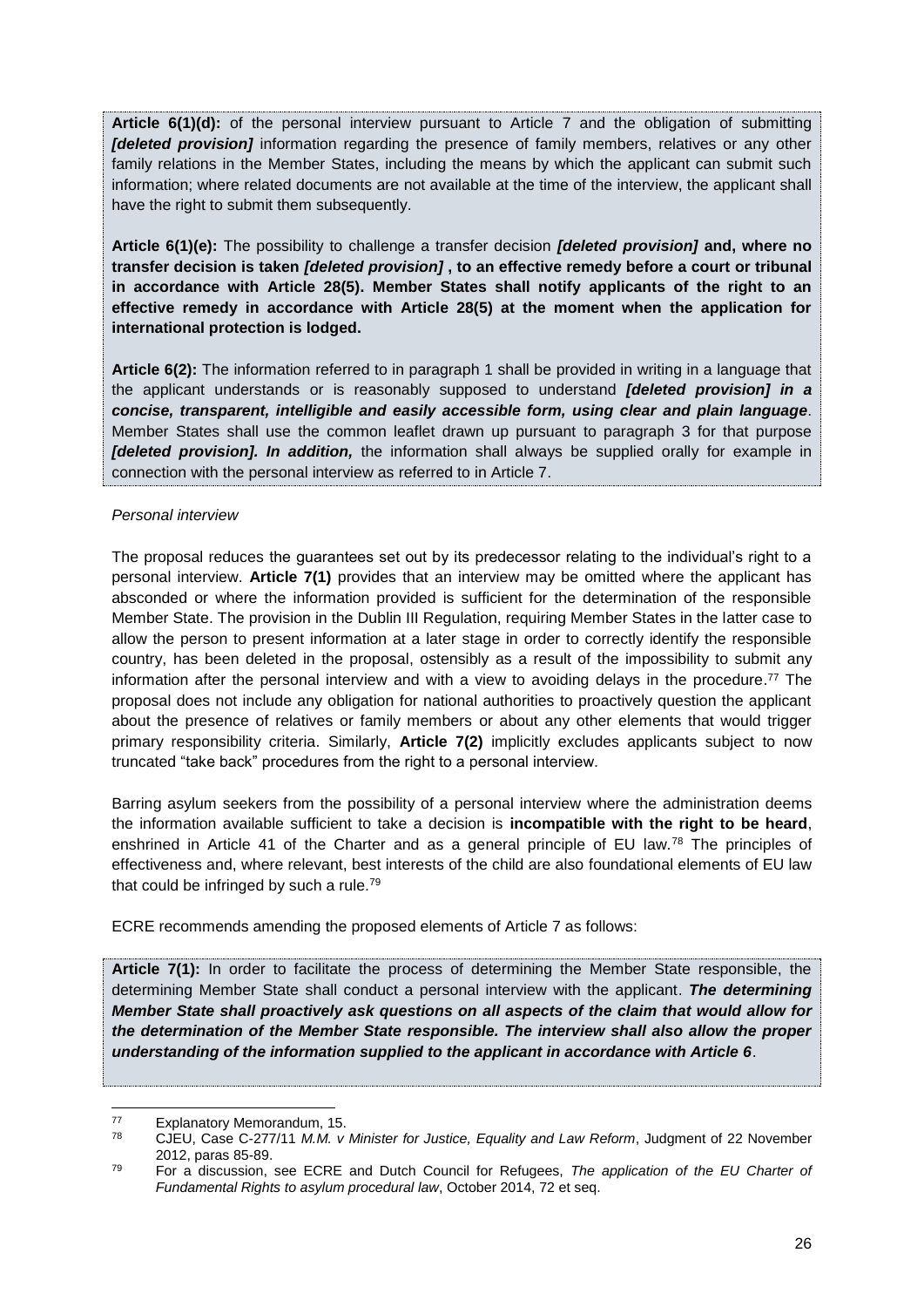Article 7(1a): The Member State may omit the personal interview where the applicant has absconded or the information provided by the applicant pursuant to Article 4(2) is sufficient for determining the Member State responsible. *The Member State omitting the interview shall give the applicant the opportunity to present all further information which is relevant to correctly determining the Member State responsible before a decision is taken to transfer the applicant to the Member State responsible pursuant to Article 30(1).*

**Article 7(2):** The personal interview shall take place in a timely manner and, in any event, before any take charge request pursuant to Article 24 *or take back notification pursuant to Article 26* is made.

## <span id="page-27-0"></span>**3.4.Requests, notifications and time-limits: Articles 24, 25, 26, 30, Recitals 25, 26**

The proposal envisages a significant shift vis-à-vis the "take back" procedure in **Article 26**, by abandoning the process of take back requests. Instead, a Member State will only be able to make a "take back" notification solely on the basis of a Eurodac hit. In that respect, "take back" procedures are to be inextricably linked to the use of Eurodac and may not be initiated on the basis of circumstantial evidence, thereby leading to the proposed deletion of **Article 26(2)**. This amendment is explained as a "significant tool to address secondary movements", "given that it is clear which the responsible Member State is".<sup>80</sup>

The proposal generally aims to streamline the application of the Dublin system through an overall reduction of time-limits for completing the procedure. The suggested deadlines are the following:

- Article 24(1): One month instead of three for issuing a "take charge request", and two weeks instead of two months in case of a Eurodac or VIS hit. Given the shorter deadlines, the urgent procedure is deleted from **Articles 24(2) and 25(6)**;
- **Article 25(1)-(2):** One month instead of two for replying to a "take charge request", and two weeks for replying to requests based on a Eurodac or VIS hit;
- **Article 26(1):** Two weeks for making a "take back" notification in case of a Eurodac hit, which does not require a reply;
- Article 30(1): One week from the acceptance of the "take charge" request or from the "take back" notification for taking a transfer decision;
- **Article 30(1):** Four weeks to carry out a transfer.

Under these shortened time-limits, the absolute maximum duration of the entire Dublin procedure would be approximately 4 months, in cases where an applicant would also lodge an appeal against the decision. The proposed pace of the process illustrates the Commission's objective to streamline and accelerate the allocation of responsibility and distribution of asylum seekers, expressed in **Recital 26**. In principle, shorter time-limits should lead to faster access to asylum procedures. Yet where the applicant is an unaccompanied minor, the time limit foreseen in the proposal seems to be incompatible with Member states' positive obligations to appoint a guardian under Article 8(2), to conduct a best interests assessment under Article 8(4) and to initiate family tracing under Article 8(5).

ECRE recommends to adjust the time-limits for initiating a take back notification procedure in light of Member States' positive obligations towards unaccompanied minors. Time-limits should be calculated once all the procedural steps foreseen under Article 8 are completed.

However, the binding character of the aforementioned time-limits seems to have **little meaning in practice, insofar as no consequences are attached to failure by the sending Member State to observe them**. The Commission has deleted the provision which imposed responsibility on the requesting Member State if a transfer was not conducted within 6 months, 12 months if the person is

<sup>80</sup> Explanatory Memorandum, 16.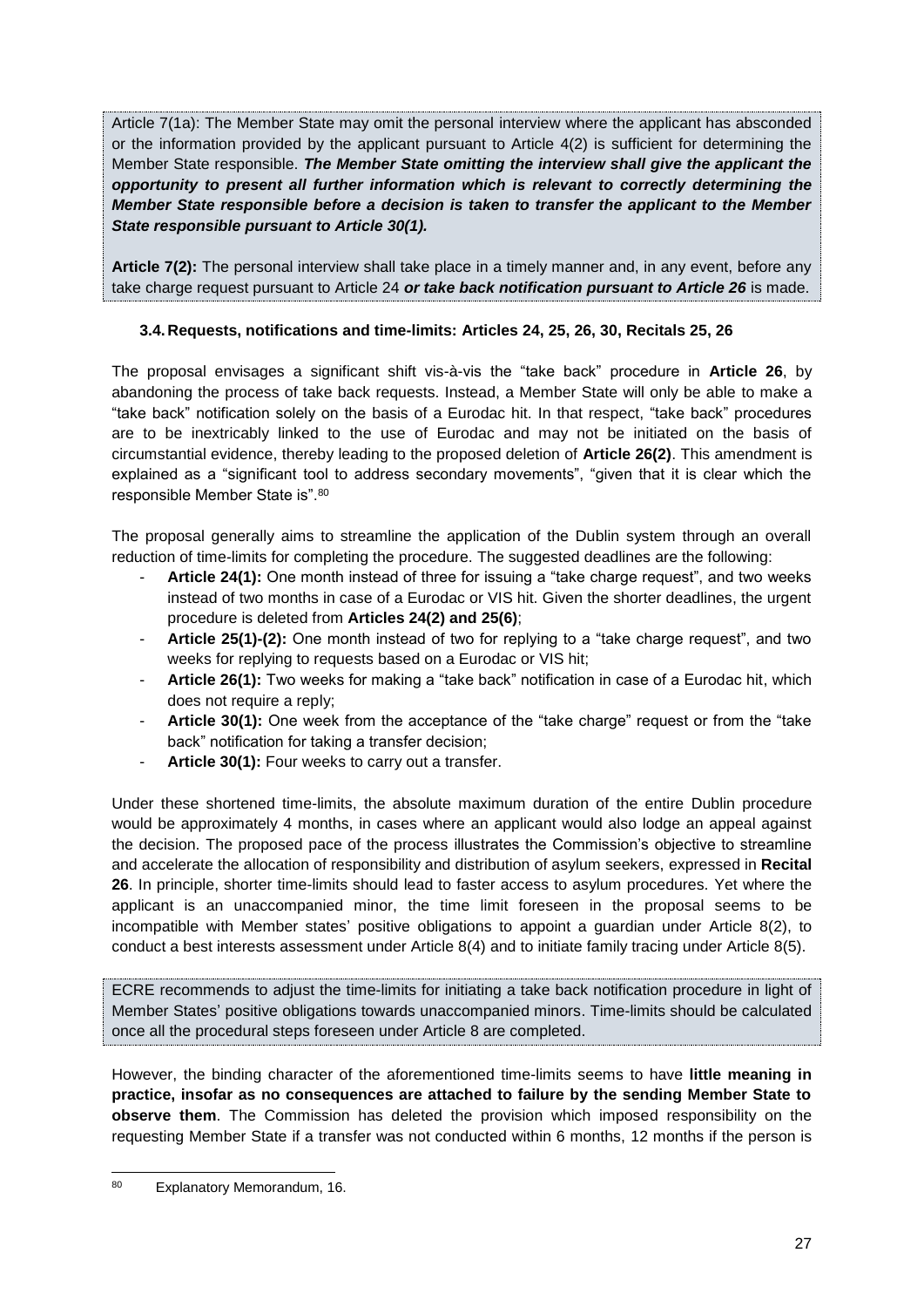imprisoned or 18 months in cases of absconding. The removal of this clause of cessation of responsibility is explained in **Recital 25** as an effort to discourage asylum seekers from absconding until the country of their residence becomes responsible by default. In practice, however, the removal of this rule is liable to lead to cumbersome and lengthy procedures, as sending Member States will have no incentive to comply with the deadlines for performing a transfer set out by the Regulation.

If the deleted provision is aimed at enhancing the efficiency and rapidity of access to asylum by deterring applicants from absconding, it **creates ample space for Member States to disregard the stricter time-limits by removing the consequences of non-compliance**. The Dublin IV proposal is therefore likely to repeat the perverse effects of its first iteration, the Dublin Convention. In its evaluation of the Convention in 2001, the Commission explained that the absence of consequences attached to deadlines led to lengthy procedures and eventually to transfers not being carried out, to the detriment of asylum seekers' access to protection.<sup>81</sup>

ECRE recommends reintroducing the deleted Article 30(2) as follows:

**Article 30(2):** Where the transfer does not take place within the *four weeks'* time limit, the Member State responsible shall be relieved of its obligations to take charge or to take back the person concerned and responsibility shall then be transferred to the requesting Member State. This time limit may be extended up to a maximum of *eight weeks* if the transfer could not be carried out due to imprisonment of the person concerned or up to a maximum of *twelve weeks* if the person concerned absconds.

## <span id="page-28-0"></span>**3.5.Appeals: Article 28, Recital 24**

## *Time-limits and suspensive effect*

**Article 28(2)** of the proposal replaces the requirement of "reasonable" time-limits with a 7-day deadline to lodge an appeal against a transfer decision, without any principled justification other than what appears to be a harmonisation agenda. The notion of reasonableness in relation to time-limits was examined by the CJEU in *Diout*,<sup>82</sup> albeit in the context of accelerated procedures. The Court paid attention to the discretion left to Member States under the Asylum Procedures Directive to apply an accelerated procedure if specific grounds justified this.<sup>83</sup> It found that a 15-day time-limit for appealing a decision in an **accelerated procedure** "appears **reasonable and proportionate in relation to the rights and interests involved**".<sup>84</sup>

In the context of the Dublin system, however, the "rights and interests involved" are not identical to those of the accelerated procedure set out in the Directive. Whereas the rationale behind the **accelerated procedure seems to be that an asylum claim is likely to be unfounded or present security concerns,<sup>85</sup> such an assumption is not pertinent in Dublin procedures**. There is therefore no basis in principle to subject applicants to more truncated processes and a less favourable position than applicants in the regular asylum procedure. Given the rights potentially engaged by a transfer decision, as mentioned for instance in **Article 28(4)**, sufficient time and preparation is necessary for an appeal against a transfer.

 $R<sub>1</sub>$ <sup>81</sup> European Commission, *Evaluation of the Dublin Convention*, SEC(2001) 756, 13 June 2001, 9-11. For a recent discussion, see Constantin Hruschka, 'Dublin is dead! Long live Dublin! The 4 May 2016 proposal of the European Commission', (2016) EU Migration Blog, 17 May 2016, available at: [http://goo.gl/2ucrBF.](http://goo.gl/2ucrBF)

<sup>82</sup> CJEU, Case C-69/10 *Samba Diouf*, Judgment of 28 July 2011.

<sup>83</sup> CJEU, *Diouf*, para 31.

<sup>84</sup> CJEU, *Diouf*, para 67.<br>85 Becital 20 recost Asylu

Recital 20 recast Asylum Procedures Directive.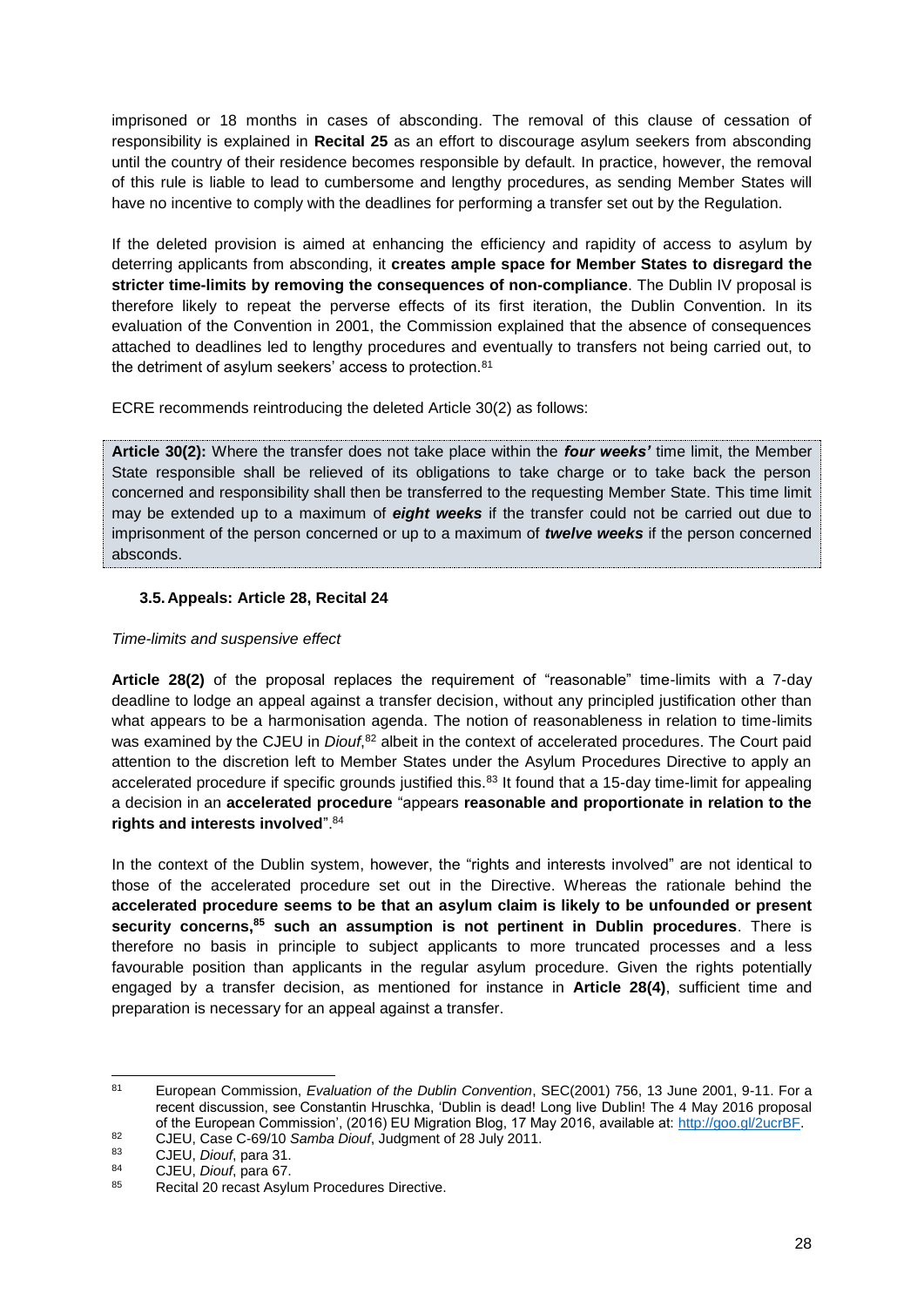In addition, practice in Member States is widely divergent as regards the implementation of the Dublin III Regulation rule on "reasonable" time-limits for appeals. The Evaluation of the Regulation does not provide concrete information on the exact national time-limits,<sup>86</sup> but these are made available in AIDA reports. While a 7-day rule deadline has been introduced in **Austria**, **Germany**, the **Netherlands**, Bulgaria and Switzerland,<sup>87</sup> as many as 13 Member States have more favourable rules. These are:<sup>88</sup>

| <b>Time-limit</b> | <b>Country</b>           |
|-------------------|--------------------------|
| 8 days            | Croatia                  |
| 14 days           | Poland, UK               |
| 15 days           | France, Greece           |
| 15 working days   | Ireland                  |
| 20 days           | Cyprus                   |
| 21 days           | Sweden                   |
| 30 days           | Belgium, Latvia, Finland |
| 60 days           | Italy, Spain             |

More specifically in **France**, while the initial draft reform envisaged a reduction of the time-limit for appealing Dublin transfers to 7 days,<sup>89</sup> significant pressure was put by NGOs and by members of the National Assembly to avoid an unduly short time-limit, which would not enable applicants to have sufficient time to prepare evidence on reception conditions and systemic procedural deficiencies in the receiving Member State. The Commission of the National Assembly (*Commission des Lois*) successfully introduced a 15-day time-limit, as a deadline of 7 days was found "insufficient to allow the person to benefit from an 'effective' remedy while the country of destination is generally not known until the moment of the notification of transfer."<sup>90</sup>

ECRE believes that a 7-day time-limit for lodging appeals against transfers is very likely to be unreasonable under the precepts of Article 47 of the Charter, while practice in a significant number of countries points to wider deadlines for contesting a decision. In order to enhance the legal certainty of the applicant, the decision should always be notified in writing. ECRE recommends amending Article 28(2) as follows:

**Article 28(2):** Member States shall provide for a *reasonable* period of *at least 30* days after the **written** notification of a transfer decision within which the person concerned may exercise his or her right to an effective remedy pursuant to paragraph 1.

**Article 28(3)** grants automatic suspensive effect to appeals against transfers. ECRE deems this a welcome clarification in line with the right to an effective remedy under Article 47 of the Charter.

<sup>86</sup> <sup>86</sup> ICF, *Evaluation of the implementation of the Dublin III Regulation*, March 2016, 76.

<sup>87</sup> AIDA, Country Report Austria: Fourth Update, December 2015, 33; Country Report Germany: Fourth Update, November 2015, 28; Country Report Netherlands: Fourth Update, November 2015, 30; Country Report Bulgaria: Fourth Update, October 2015, 31; Country Report Switzerland: First Update, October 2015, 30. Switzerland provides a time-limit of 5 working days.

<sup>88</sup> AIDA, Country Report Croatia: Second Update, December 2015, 27; Country Report Poland: Fourth Update, November 2015, 26; Country Report UK: Fourth Update, November 2015, 31, referring to incountry appeal; Country Report France: Fourth Update, December 2015, 38; Country Report Greece: Fourth Update, November 2015, 51; Country Report Ireland: Fourth Update, November 2015, 34; Country Report Cyprus: Second Update, November 2015, 22 and 27; Country Report Sweden: Third Update, December 2015, 17 and 23; Country Report Belgium: Fourth Update, December 2015, 31; Country Report Italy: Fourth Update, December 2015, 41; Country Report Spain, March 2016, 19, referring to judicial appeal.

<sup>89</sup> Projet de loi relative à la réforme du droit d'asile, 23 July 2014, INTX1412525L, Article L742-4-I.<br>80 Espach National Assembly, Pennert au nom de la Commission des leis constitutionnelles aux les

<sup>90</sup> French National Assembly, *Rapport au nom de la Commission des lois constitutionnelles sur le projet de loi (n° 2182) relatif à la réforme de l'asile*, 26 November 2014, available at[: http://goo.gl/YwgWQA,](http://goo.gl/YwgWQA) D.1.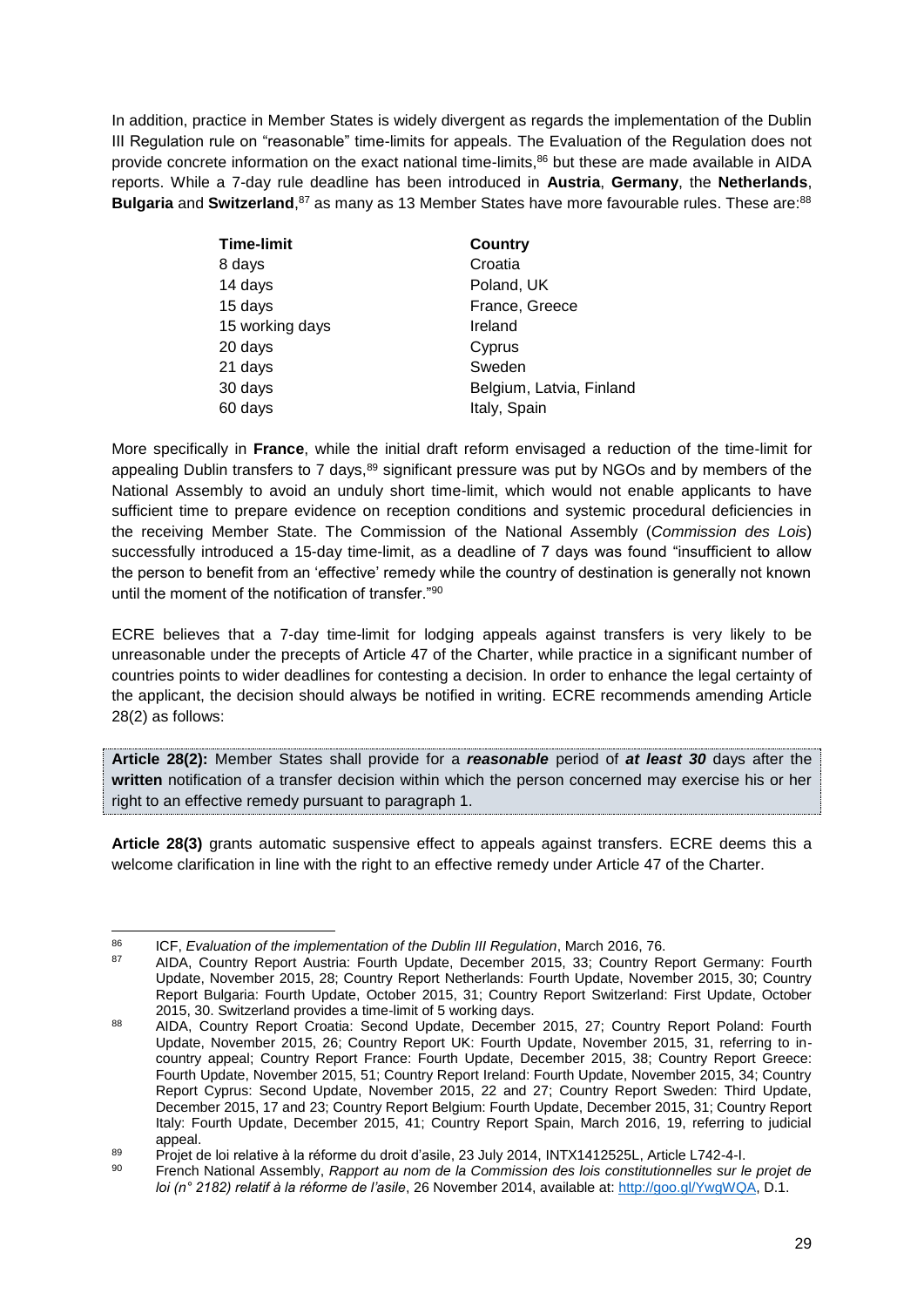#### *Scope of the appeal*

**Article 28(4)** of the proposal limits the scope of appeals against transfer decisions to the assessment of risks of inhuman or degrading treatment under Article 3(2) or to infringements of the family provisions set out in Articles 10-13 and 18. A restrictive reading of remedies against the Dublin system was advanced by the CJEU in *Abdullahi v Bundesasylamt* in the context of the Dublin II Regulation, which at the time made no reference to the right to an effective remedy. The *Abdullahi*  doctrine has been heavily criticised for unduly restricting the scope of the right to an effective remedy, contrary to the scope of Article 47 of the Charter.<sup>91</sup>

The CJEU has recently ruled again on the scope of Dublin appeals in the cases of *Ghezelbash* and *Karim*. In *Ghezelbash*, agreeing with the Opinion of Advocate-General Sharpston, the Court clearly dismissed the *Abdullahi* line of reasoning by holding that the **Dublin III Regulation allows an applicant to challenge a transfer decision on the basis of misapplication of the responsibility criteria**. <sup>92</sup> Such a scope of appeal stems from the respect of rights of defence and the right to be heard under Article 41 of the Charter in "all proceedings likely to culminate in a measure adversely affecting a person."<sup>93</sup> Similar interpretations of the right to an effective remedy have been followed recently by domestic courts in **Germany**, <sup>94</sup> the **Netherlands**, <sup>95</sup> **Belgium**<sup>96</sup> and **Switzerland**. 97

Strikingly, the **principle of amenability of the application of the criteria to review is conceded by the Commission proposal itself**, since Article 28(4) provides for appeals challenging a misapplication of the family and dependency provisions. The Commission has justified this in **Recital 24** on the basis that an appeal should only be allowed to challenge the compatibility of transfers with fundamental rights,<sup>98</sup> these being freedom from inhuman or degrading treatment, family life and the best interests of the child. From the outset, it should be recalled that the right to family life under Article 7 of the Charter has broader scope than the family provisions of the Dublin Regulation, as exemplified in the aforementioned ruling of a **German** Administrative Court. <sup>99</sup> Although the current provisions of the proposal may seem to take into consideration humanitarian concerns and to strengthen the protection of the right to family life, an exemption purely limited to a certain category of applicants would be in blatant contraction with Article 47 of the Charter.

In light of the CJEU judgments in *Karim* and *Ghezelbash*, ECRE recalls that the right to be heard enshrined in Article 41 of the Charter must be ensured with respect to any measure liable to adversely affect an applicant. Therefore the Dublin Regulation may not pose limitations to the scope of the right to appeal a transfer decision.

ECRE recommends **deletion of Article 28(4)**, as any limitation on the scope of the right to appeal a transfer decision is incompatible with the right to be heard and the right to an effective remedy under the Charter.

<sup>91</sup> See e.g. Maria Hennessy, 'The Dublin system and the right to an effective remedy – The case of C-394/12 *Abdullahi*', 13 December 2013, available at: [http://goo.gl/J8ze6O;](http://goo.gl/J8ze6O) Daphne Bouteillet-Paquet, 'The Dublin system and the right to an effective remedy – Observations on *Karim* and *Ghezelbash*', 1 September 2015, available at: [http://goo.gl/8nc8CC.](http://goo.gl/8nc8CC)

<sup>92</sup> CJEU, Case C-63/15 *Ghezelbash*, 7 June 2016, paras 46 and 61.

<sup>93</sup> CJEU, *Ghezelbash*, AG Sharpston, para 82, citing *mutatis mutandis* CJEU, Case C-277/11, *M.M.*, para 85.

<sup>94</sup> Hannover Administrative Court, Judgment 1 B 5946/15, 7 March 2016.<br>95 Hague District Court, Judgment No. 16/6093, 36 April 2016, available of

<sup>95</sup> Hague District Court, Judgment No 16/6983, 26 April 2016, available at: [http://goo.gl/uLBk9I.](http://goo.gl/uLBk9I)<br>96 Council of Alian Law Litigation, Judgment No 165, 134, 31 March 2016, available at: http://goo.

<sup>96</sup> Council of Alien Law Litigation, Judgment No 165 134, 31 March 2016, available at: [http://goo.gl/GsiO4m.](http://goo.gl/GsiO4m)

<sup>97</sup> Federal Administrative Court, Judgment D-2399/2016, 6 July 2016.

<sup>98</sup> This reading is echoed by the UK Court of Appeal in *CK (Afghanistan).* Hannover Administrative Court, Judgment 1 B 5946/15, 7 March 2016.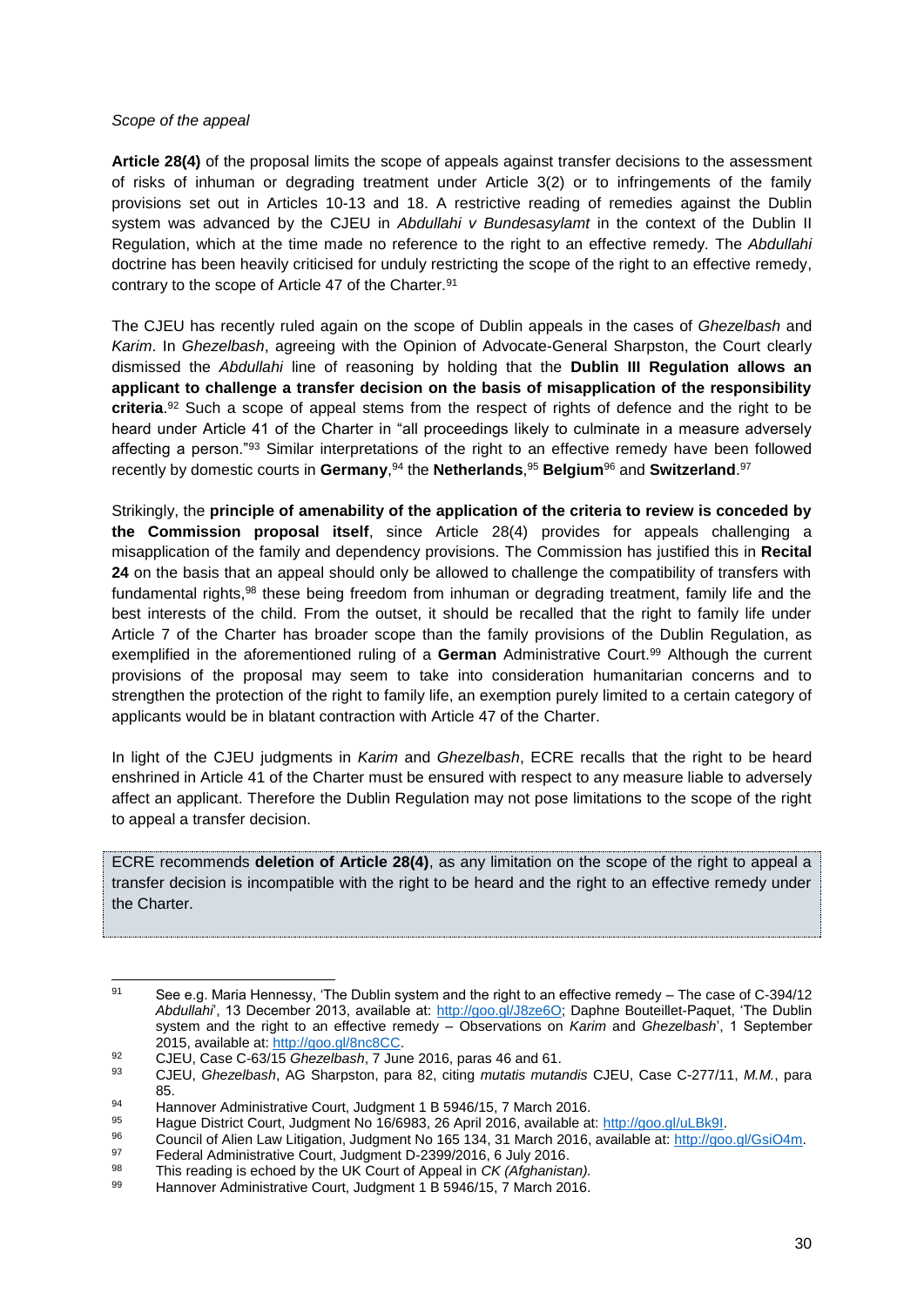**Recital 24** should be amended accordingly in order **to delete the limitation** to the scope of the right to an effective remedy:

"In order to ensure effective protection of the rights of the persons concerned, the right to an effective remedy in respect of decisions regarding transfers to the Member State responsible should be guaranteed, in accordance with Article 47 of the Charter of Fundamental Rights of the European Union. An effective remedy should also be provided where no transfer decision is taken despite the applicant's claim that another Member State is responsible*, including* on the basis that he has a family member or, for unaccompanied minors, a relative in another Member State. In accordance with Article 47 EU Charter of Fundamental Rights, an effective remedy against such decisions should cover both the examination of the application of this Regulation and of the legal and factual situation in the responsible Member State."

**Article 28(5)** of the proposal (and corresponding paragraph of **Recital 24**) expressly sets out the right to appeal a Member State's failure to issue a transfer decision in cases of family unity. This provision is a welcome clarification of an applicant's appeal rights in the Dublin procedure, and in line with jurisprudence from countries such as **Germany**. <sup>100</sup> However, in such case the scope of right to an effective remedy is not limited to cases of family unity but, in line with the CJEU's rulings in *Ghezelbash* and *Karim*, includes any misapplication of the Dublin criteria. Moreover, the enforceability of such a right remains unclear in practice in absence of any notification decision. **Article 28(5)** can only be effectively exercised if there is **an obligation to notify in writing** the applicant about the right to appeal in cases of family unity where no transfer decision is taken, at the moment the application is lodged. Such notification should specify the time limit, in accordance with national law, after which the Member State's failure to take action to transfer the applicant to the responsible Member State.

ECRE recommends an amendment to Article 6, mentioned above, as well as the following modification to Article 28(5):

**Article 28(5):** Where no transfer decision referred to in paragraph 1 is taken, Member States shall provide for an effective remedy before a court or tribunal , where the applicant claims that *[deleted provision] another Member State is responsible for examining the application*..

#### <span id="page-31-0"></span>**3.6.Detention: Article 29, Recital 27**

-

The proposal envisages a welcomed reduction in the time-limits for completing the Dublin procedure when an applicant is detained. As per **Article 29(3)**, the sending Member State must submit a take charge request or take back notification within 2 weeks and complete the transfer within 4 weeks of the "final transfer decision". The wording used by the Commission aims not only to render the process more rapid but also to eliminate ambiguity as to the applicable deadlines, compared to the existing provision in the Regulation.

One issue not addressed by the proposal relates to the legality of detention in the Dublin procedure, however. ECRE has argued that asylum seekers may not be detained for reasons of immigration detention under Article 6 of the Charter,<sup>101</sup> but only for the purpose of "securing the fulfilment of **an obligation prescribed in law**".<sup>102</sup> In accordance with the jurisprudence of the ECtHR,<sup>103</sup> the

<sup>100</sup> Federal Administrative Court; Judgment 1 C 24.15, 27 April 2016; Potsdam Administrative Court, Judgment 6 L 87/16.A, 4 February 2016.

<sup>101</sup> Article 6 of the Charter mirrors Article 5(1)(b) ECHR in that respect.

<sup>102</sup> For an analysis, see ECRE, *The Legality of Detention of Asylum Seekers under the Dublin III Regulation*, AIDA Legal Briefing No 1, June 2015, available at: [http://goo.gl/gSCynS.](http://goo.gl/gSCynS) See also ECtHR, *OM v Hungary*, Application No 9912/15, Judgment of 5 July 2016.

<sup>103</sup> See e.g. ECtHR, *Vasileva v Denmark*, Application No 52792/99, Judgment of 25 September 2003; *Ostendorf v Germany*, Application No 15598/08, Judgment of 7 March 2013; *OM v Hungary*, Application No 9912/15, Judgment of 5 July 2016.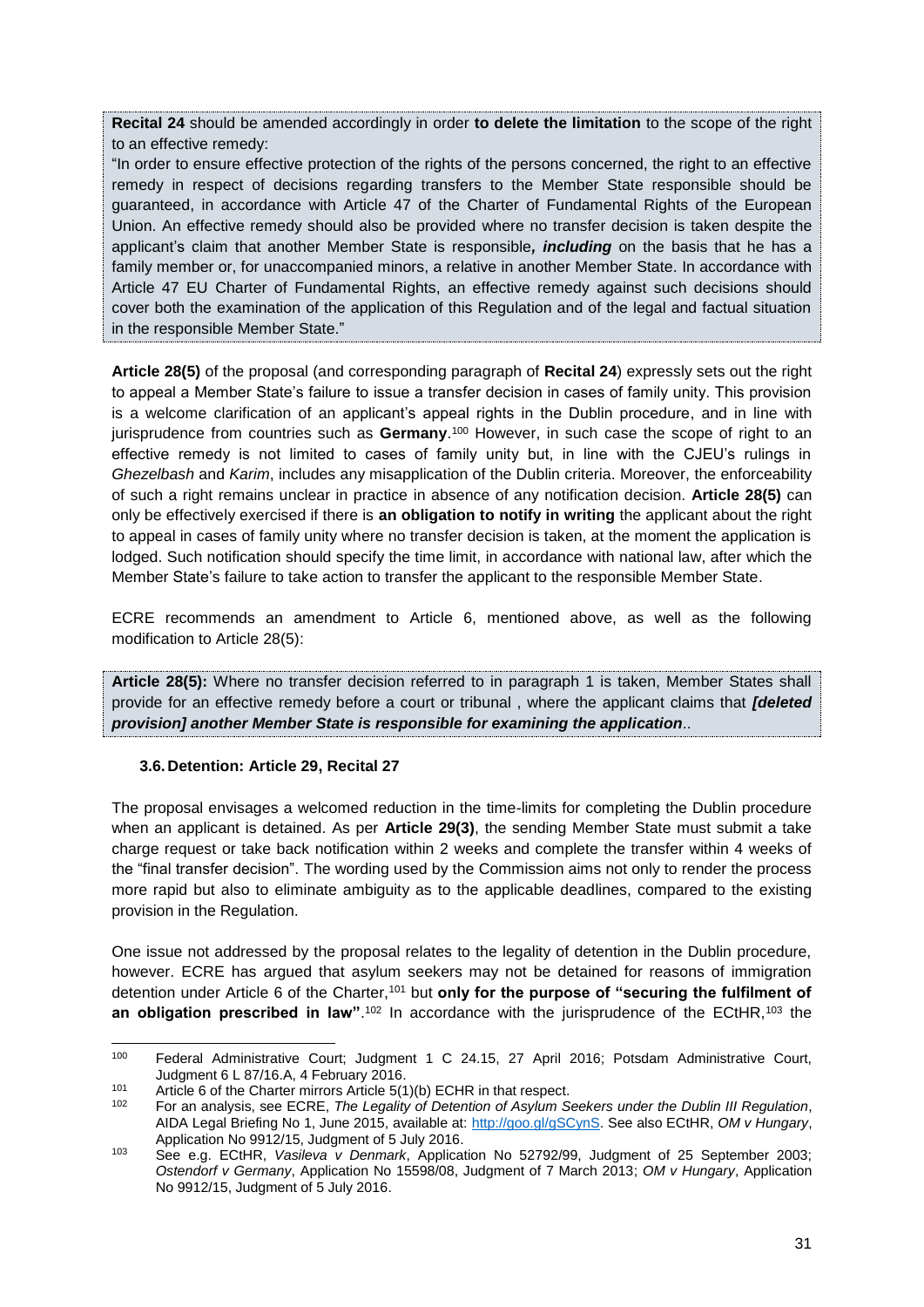Charter and ECHR require such an obligation to be sufficiently clear and precise. Detention must include an assessment of necessity and proportionality to the nature of the obligation required, must be imposed as a measure of last resort and cannot be punitive.

The Dublin IV proposal seems to anticipate this point by introducing express obligations on asylum seekers in **Article 4(3)**, which include duties "to comply with a transfer decision" and to "be present and available to the competent authorities". Yet, to comply with the Charter and the ECHR, detention under the Dublin Regulation cannot be imposed on asylum seekers to ensure compliance with as broadly termed an obligation as a person's being present and available to or cooperating with the authorities, as this obligation is not sufficiently clear and precise to justify interference with the individual's right to liberty. For those reasons, ECRE considers that detention of asylum seekers during the determination of the Member State responsible, as is the case in **Germany**, **Denmark**, **Latvia**, **Malta**, **Netherlands**, **Slovenia**, **UK** and **Norway**, <sup>104</sup> or when a country has accepted responsibility but the transfer decision is not final, which occurs in practice in **Croatia**, the **Czech Republic**, **Belgium** or **Luxembourg**, <sup>105</sup> is not permissible under the Charter. Member States' divergent practices have also been criticised by the evaluation report commissioned by the European Commission as such practices create legal uncertainty and may lead to extensions of the time spent in detention.

ECRE recommends amending Article 29(2) as follows:

**Article 29(2):** When there is a significant risk of absconding, Member States may detain the person concerned in order to secure transfer procedures *after a final transfer decision has been taken* in accordance with *Article 30(1) and notified in accordance with Article 27(4) of* this Regulation, on the basis of an individual assessment and only in so far as detention is proportional and other less coercive alternative measures cannot be applied effectively.

## <span id="page-32-0"></span>**4. Corrective allocation mechanism**

## <span id="page-32-1"></span>**4.1.Fair distribution of responsibility: principle or exceptionality?**

According to the general principle laid down in **Article 34(1)** and **Recitals 31 and 32** of the proposal, the aim of the corrective allocation mechanism is to complement the current system,<sup>106</sup> so as to remedy situations where a Member State would be faced with a "disproportionate number of applications for international protection". There is an inherent paradox in the Commission's approach, however. Rather than ensuring that fair sharing of responsibility between countries runs like a golden thread throughout the Dublin system, the proposal admits from the outset that the Dublin Regulation will in principle lead to distribution inequalities in practice; hence the need for a corrective mechanism to mitigate cases of disproportionate pressure on some countries. This corrective and complementary design **contradicts the precepts of interstate solidarity in Article 80 TFEU, lessons learnt from the effects of Dublin in practice, but also positions taken by the European Parliament and Member States within the Council or other fora**. 107

 $104$ <sup>104</sup> ICF, *Evaluation of the implementation of Dublin III Regulation*, March 2016, 69.

<sup>105</sup> *Ibid*.

 $106$  Explanatory Memorandum, 4.<br> $107$  European Barliament, Bener

<sup>107</sup> European Parliament, *Report on the situation in the Mediterranean and the need for a holistic EU approach to migration (2015/2095(INI))*, PE575.212v02-00, 23 March 2016; Council of the European Union, *Joint letter by Ministers Alfano and de Maizière and a German-Italian non-paper on "Save Schengen / Beyond Dublin"*, 6797/16, 4 March 2016; Athens Declaration of the 1st Mediterranean EU countries' Summit, 9 September 2016, bringing together France, Italy, Spain, Portugal, Cyprus and Greece.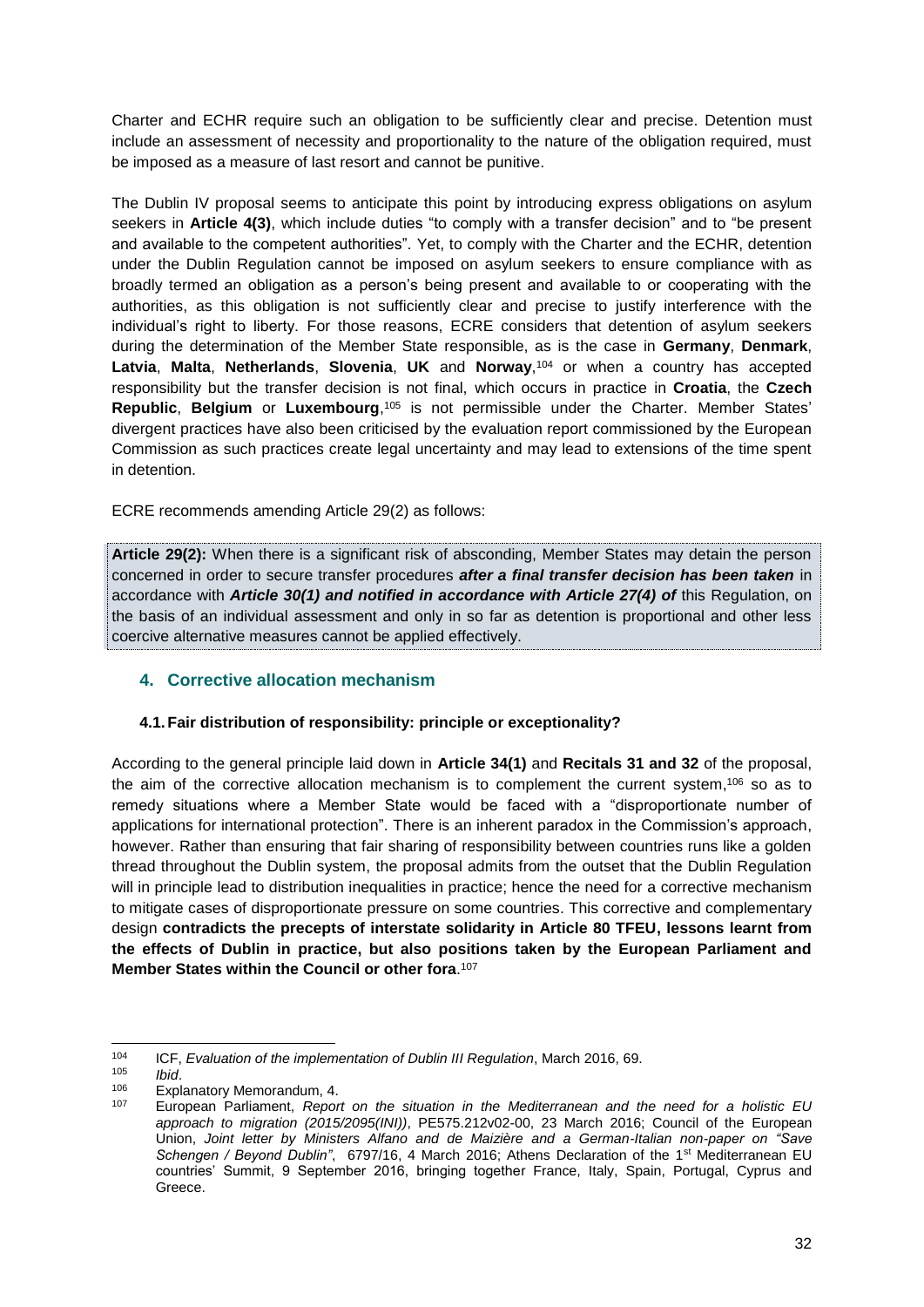Accordingly, when examining the fairness of the proposal, co-legislators should critically evaluate the very principle of sharing of responsibility before delving into the modalities of specific mechanisms. ECRE urges for a fundamental re-think of the underlying logic of the recast Dublin Regulation towards a system allocating responsibility fairly and equitably between Member States in all cases. Such a reform would primarily require an **overhaul of Chapter III on the responsibility criteria** before amending the various responsibility allocation mechanisms and procedures.

Without prejudice to the aforementioned observations on the principle of responsibility-sharing, the following section discusses the corrective allocation mechanism proposed by the Commission and voices concerns on the different elements of its workings. Given the incomplete nature of the proposed system, any amendments proposed below concern specific issues that should be addressed by co-legislators under either of the two policy options made on the allocation mechanism.

## <span id="page-33-0"></span>**4.2. Interplay with Dublin transfers**

## *Suspension of transfers to affected countries*

In its current form, the proposal envisions a corrective allocation mechanism aimed at remedying disproportionate pressure on a Member State, which would however run parallel to the general application of the Dublin Regulation. As is currently the case in the interplay of the Dublin system with the implementation of the Relocation Decisions,<sup>108</sup> an assisted Member State could find itself in the absurd position whereby a number of applicants leave for other countries and other applicants return from other countries to that Member State. In practical terms, this would be highly counter-intuitive to the aim of relieving an asylum system of disproportionate pressure, as the country concerned would not necessarily receive lower numbers of asylum seekers. For the corrective allocation mechanism to have any meaningful effect, its application should first and foremost be coupled with a suspension of Dublin transfers to the benefitting Member State.

ECRE proposes the insertion of the following provision:

**Article 34(1a):** *During the application of the mechanism in accordance with paragraph 1, the benefitting Member State shall be relieved of its obligations under Article 20. The determining Member State shall continue to examine the criteria set out in Chapter III in order to establish whether another Member State can be designated as responsible.*

#### <span id="page-33-1"></span>**4.3.Start and end of the mechanism: Articles 34, 35 and 43**

#### *Reference key and threshold*

**Article 35** details a "reference key" outlining Member States' respective reception capacities, based on criteria defined through equal weighting of population size and GDP. These criteria are to be reviewed annually on the basis of Eurostat statistics. The Commission proposal has rebranded and significantly simplified the "distribution key" presented in the proposal for the Relocation Decision agreed last year,<sup>109</sup> which included criteria such as unemployment rate and the number of asylum applications. Whereas the aim of the reference key is to delimitate the respective share of each country in light of GDP and population size, however, the proposal does not consider a number of asylum applications exceeding the reference key as disproportionate pressure *per se*.

<sup>108</sup> In the first five months of 2016, for example, Switzerland relocated 34 persons out of Italy and carried out 607 transfers to Italy: SEM, *Asylum Statistics May 2016*; European Commission, *Annex to the Fourth report on relocation and resettlement*, COM(2016) 416 ANNEX 2, 15 June 2016.

<sup>109</sup> European Commission, *Proposal for a Council Decision establishing provisional measures in the area of international protection for the benefit of Italy and Greece*, COM(2015) 286, 27 May 2015.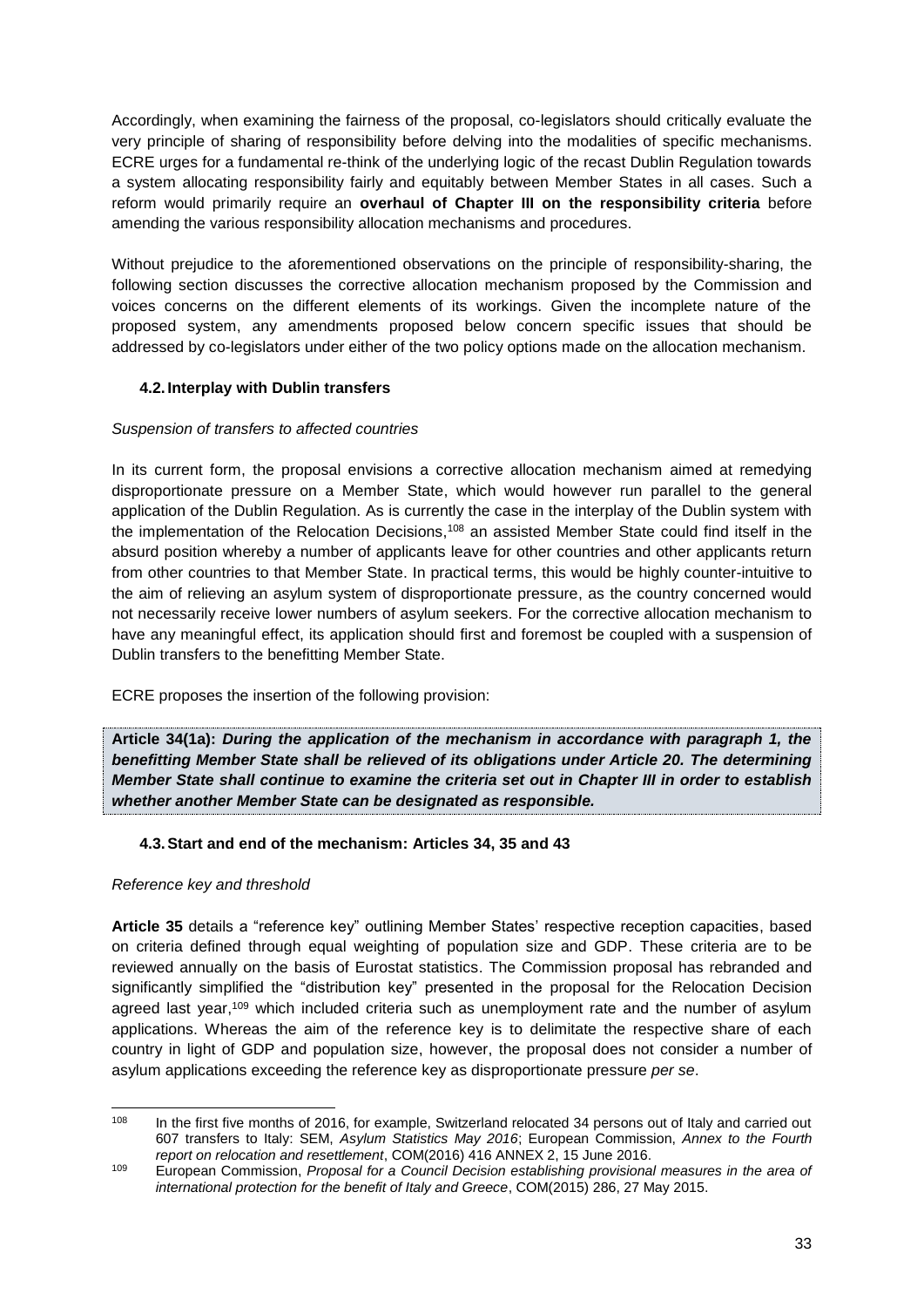For the corrective allocation mechanism to be triggered, a Member State must receive a number of asylum claims higher than 150% of its reference key according to **Article 34(2)**. Similarly, **Article 43** provides that the mechanism ceases to apply as soon as the number of asylum applications for which the benefitting Member State is responsible falls below the 150% threshold. Neither the Preamble nor the Explanatory Memorandum provide any justification for the choice of a 150% threshold instead of one surpassing Member States' capacity.

ECRE deems the 150% rule an arbitrarily set threshold, which contradicts the general objective of the reform to "ensure a fair sharing of responsibility between Member States" set out in **Recital 34** in two main respects. Firstly, if the aim of the proposal is to remedy situations of disproportionate pressure, any situation whereby a Member State is responsible for more asylum seekers than it can cater for under the reference key should warrant activation of the corrective allocation mechanism. To opt for a 150% threshold instead would be to endorse the view that **some degree of disproportionality between different Member States is a feature built-into the CEAS**, and that Dublin would only remedy cases of extremely disproportionate pressure on an individual country.

Secondly, whereas the threshold for assisting a struggling Member State is 150%, **Article 36(1)**  provides that other Member States are relieved of any obligation to receive asylum seekers under the mechanism if 100% of their capacity has been reached. This differential approach between Member States **unjustifiably exacerbates inequalities and unfairness in treatment** between asylum systems by applying a selective logic to reception capacity.

This approach is not justifiable against the precepts of solidarity under Article 80 TFEU, recalled by **Recital 34**. If the solidarity premise of the Dublin system is ensuring that asylum seekers are fairly distributed between Member States as long as their capacity has not been reached, **the corrective mechanism should be triggered as soon as a country's capacity is reached**.

#### *Triggering and cessation process*

**Article 34(4)-(5)** envisions the assessment of the trigger and cessation of the mechanism as a continuous, near real-time operation. The review of Member States' capacity is proposed to be conducted once per week, through information received by the automated system. The suggested process of triggering the allocation mechanism is automatic, starting upon notification that a Member State's caseload has reached 150% of its capacity. A similar notification may be issued to cease the application of the corrective allocation mechanism.

The continuous, weekly monitoring of the situation of Member States' asylum systems appears as an ambitious process aimed at automatic activation and deactivation of solidarity measures to remedy disproportionality in the distribution of asylum seekers. However, ECRE is concerned that the proposed mechanism neglects important pragmatic considerations which are liable to render its application on the ground overly impractical, if not impossible. On the one hand, if the situation is liable to fluctuate from one week to another, requiring different asylum administrations to be aware of the state of play of the mechanism at all times, it would entail heavy investments in financial and human resources. Although under **Article 44** the monitoring of the process and the allocation of applicants entrusted on an automated system operated by EU-LISA and national infrastructures operated by Member States, **an allocation mechanism liable to change from one week to another would pose severe challenges to the work of asylum authorities**, not least those in charge of providing information to asylum seekers. There is a high risk that, if the state of distribution across the EU is liable to change in such short periods, applicants receive incorrect information on the procedure, on possible countries of destination or even on the applicability of the corrective mechanism. Increased dangers of giving inaccurate or outdated information to individuals would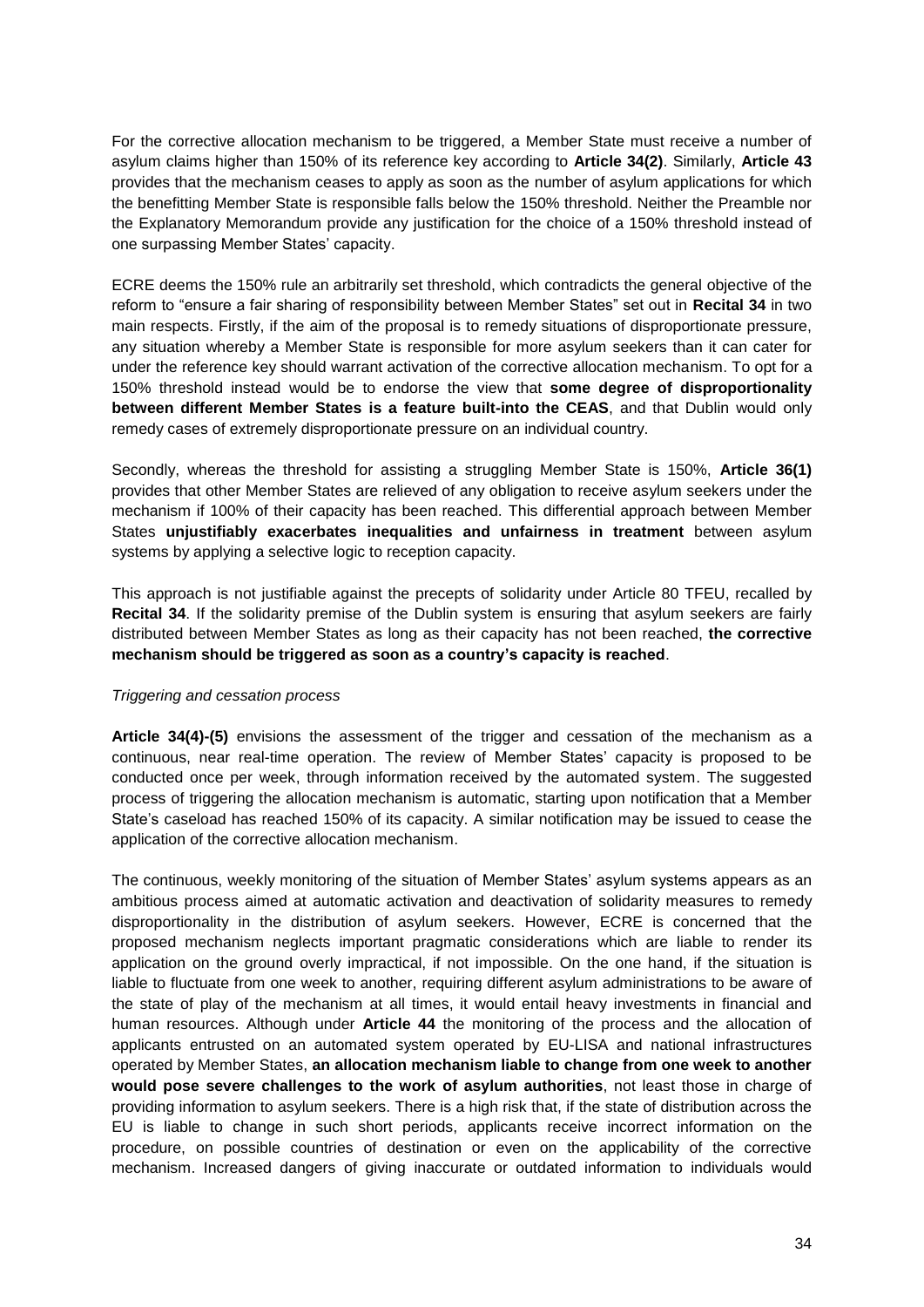create confusion and frustration, thereby undermining trust-building and the objective of streamlined procedures.

On the other hand, the automaticity underpinning the start and end of the corrective allocation mechanism seems to **avoid any meaningful investment with a view to building sustainable and resilient asylum systems**. The Commission proposal is premised on the need to avoid situations where individual Member States face disproportionate pressure, yet in no way engages in depth with the reasons which may drive such pressure.

Though a 'dead letter' provision in practice, the early warning and preparedness mechanism laid down in Article 33 of the Dublin III Regulation acknowledges the need for a **proactive approach to detecting risks of pressure and to taking meaningful steps towards long-term alleviation** thereof. It is under this line of reasoning that the current Regulation allows for preventive action plans, crisis management action plans and quarterly processes of reporting to the relevant EU institutions and agencies. Conversely, while the proposed Regulation establishing an EU Asylum Agency foresees a process of monitoring Member States' preparedness,<sup>110</sup> nothing in the Dublin IV proposal seems to be tailored towards sustainable measures vis-à-vis countries facing pressure. **Article 43** instead crystallises the ill-fitted assumption that a national asylum system stops being in need of assistance as soon as its number of asylum claims falls below 150% of its capacity.

In order to enable a Member State's asylum system to build sufficient capacity so as to sustainably deal with high numbers of claims, the corrective allocation mechanism should not cease before a substantial period of time, such as six months, has elapsed and there has been a sizeable reduction in the number of asylum applications below the capacity threshold, in order to enable that Member State to take structural measures to address such pressure.<sup>111</sup>

ECRE proposes the following amendments to Articles 34 and 43 and a corresponding change to Recital 32:

**Article 34(2):** Paragraph 1 applies where the automated system referred to in Article 44(1) indicates that the number of applications for international protection for which a Member State is responsible under the criteria in Chapter III, Articles 3(2) or (3), 18 and 19, in addition to the number of persons effectively resettled, is higher than *100*% of the reference number for that Member State as determined by the key referred to in Article 35.

**Article 43:** The automated system shall notify the Member States and the Commission as soon as the number of applications in the benefitting Member State for which it is the Member State responsible under this Regulation is below *100*% of its share pursuant to Article 35(1).

Upon the notification referred to in paragraph 2, the application of the corrective allocation shall *only*  cease for that Member State *where:* 

*(a) A period of at least six months has elapsed since the start of the allocation mechanism for that Member State; and*

*(b) The number of applications in the benefitting Member State for which it is the Member State responsible under this Regulation is below 100%*.

<sup>110</sup> <sup>110</sup> European Commission, *Proposal for a Regulation of the European Parliament and of the Council establishing a European Union Agency on Asylum*, COM(2016) 271, 4 May 2016, Article 13(3).

<sup>111</sup> See Article 8 Council Decision 2015/1523, referring to adequate measures on asylum and reception, and Recital 18 of Council Decision 2015/1601 referring to "structural solutions" in the context of emergency relocation.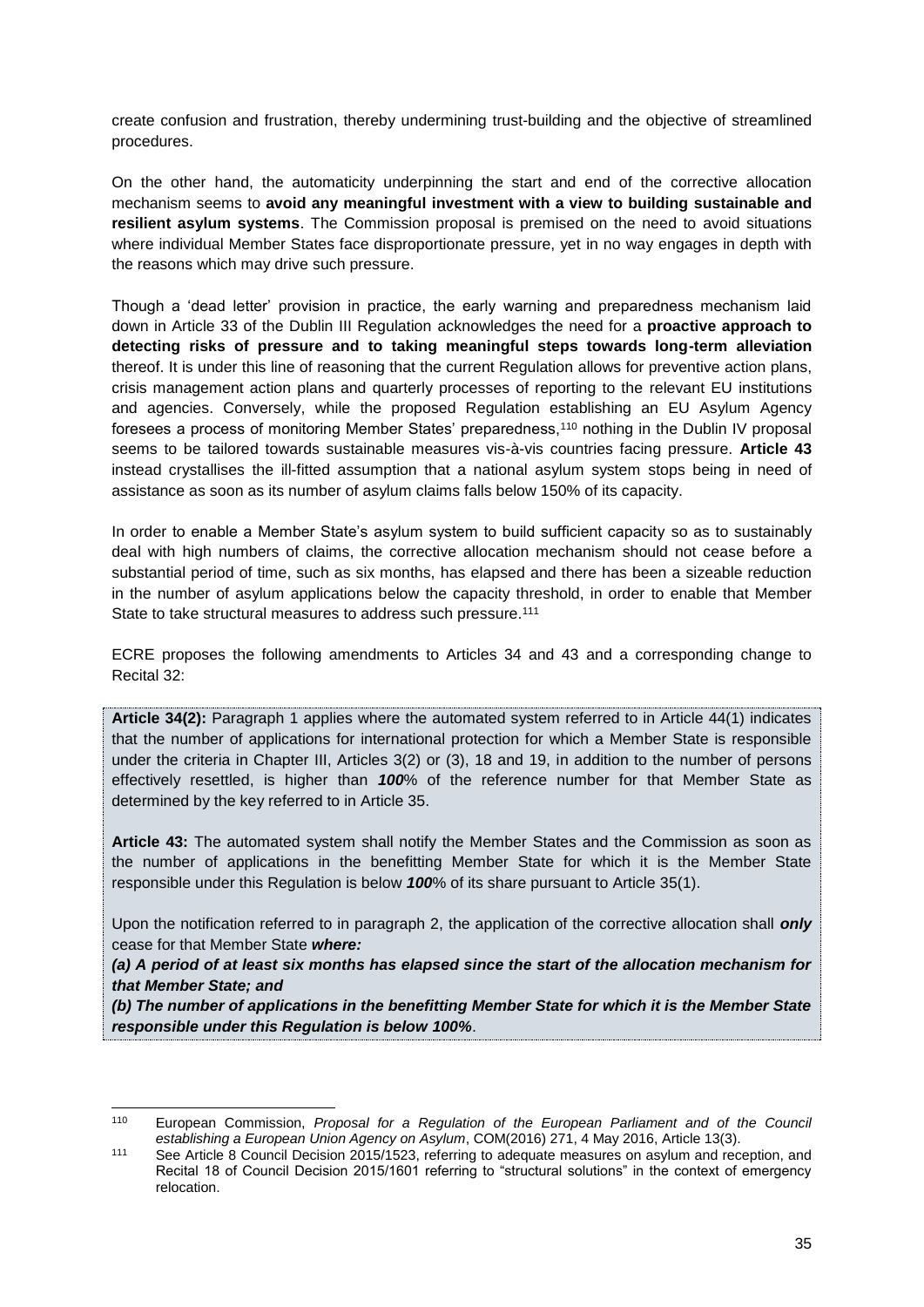## <span id="page-36-0"></span>**4.4.Scope of the corrective allocation mechanism: Article 36**

Similar to the limitation on the scope of the Dublin Regulation set out in **Article 3(3)** and discussed above, **Article 36(3)** excludes applicants who fall within "first country of asylum", "safe third country", "safe country of origin" or security grounds from the scope of the corrective allocation mechanism. For the same reasons outlined in relation to Article 3(3) relating to protection, procedural efficiency and fairness between Member States, ECRE recommends deletion of this provision.

## ECRE recommends deletion of Article 36(3).

## <span id="page-36-1"></span>**4.5.The allocation process: Articles 36-42**

#### *Who applies the Dublin criteria? The "back loading" procedure*

The proposal presents the allocation process as a separate procedure to the examination of the responsibility criteria under the "normal" Dublin procedure. According to **Articles 36(2) and 39(c)**, as soon as the corrective allocation mechanism is triggered, asylum seekers are to be transferred to a "Member State of allocation", which will then determine the "Member State responsible" for the application under the responsibility criteria ("back loading"). This design is liable to render the mechanism inefficient for a number of reasons.

Firstly, the proposal adds an unnecessary procedural layer to the process by turning what was a bilateral procedure under the Relocation Decisions to a tripartite arrangement, involving a benefitting Member State, a Member State of allocation and a Member State responsible. Under the proposal, an asylum seeker would apply in one country, undergo a transfer to a second country where he or she would have a personal interview, and possibly undergo a subsequent transfer to a third country where his or her application would be examined. In line with its observations on the discretionary clauses above, ECRE recalls that the **allocation process and the Dublin procedure are not an end in itself, but a means towards enabling asylum seekers to rapidly access the asylum procedure**, as is made evident in the reasoning of the CJEU's ruling in *M.A.*<sup>112</sup> The ostensible efficiency of this automatic allocation process in reality creates more procedural complexity than it aims to resolve, and may result in unnecessary transfers of asylum seekers. The administrative and human costs for Member States and asylum seekers stemming from such complexity clearly advocate against such a mechanism.

Secondly, **Article 39(d)-(e)** unduly restricts the scope of applicable responsibility criteria in the assessment of the Member State responsible by excluding the residence documents / visas and entry criteria set out in **Articles 14 and 15**. Fragmenting the hierarchy of Dublin criteria does not seem appropriate from the viewpoint of legal certainty or principle – especially as far as residence permits are concerned – and is liable to complicate the implementation of the corrective allocation mechanism by introducing further complexity.

Thirdly, even if the discretionary clauses in **Article 19** are maintained in their existing form as recommended by ECRE, **Article 39(c)** could run the risk of taking away the possibility for a Member State of allocation to voluntarily undertake responsibility for an applicant, given that there is no explicit requirement on the Member State of allocation to register an application for international protection; the country would only "receive the applicant and carry out the personal interview pursuant to Article 7". As the sovereignty clause may only be applied in respect of a person who has lodged an asylum application in that country, the "back loading" procedure could prevent the applicability of the sovereignty clause.

 $112$ <sup>112</sup> CJEU, *M.A. v Secretary of State for the Home Department*, para 55.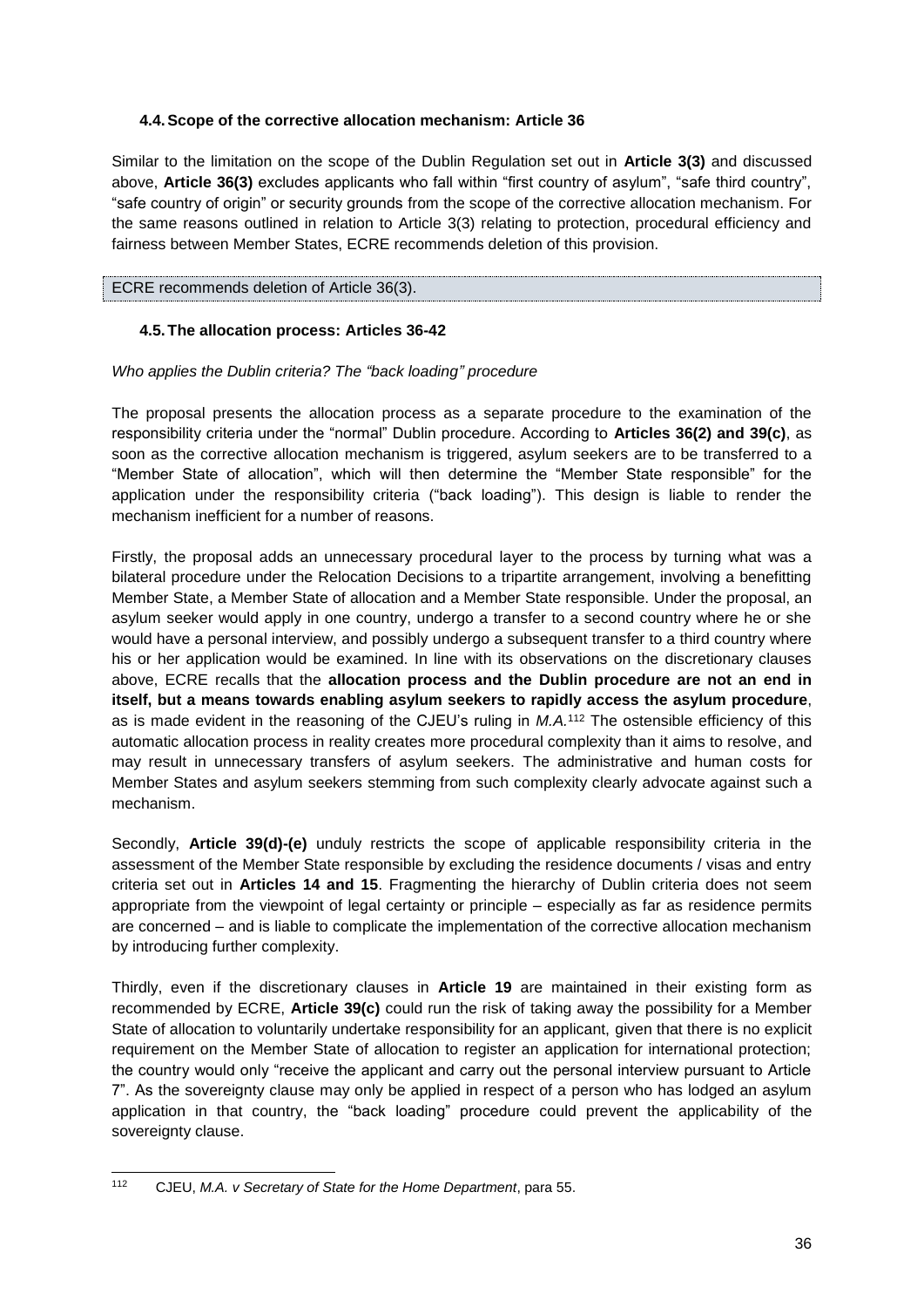Finally, **Article 38(a)** enables the benefitting Member State to accept responsibility for the applicant in cases where the clauses on family unity or dependent persons are applicable. This possibility implies that a Dublin check will be carried out to some extent by the benefitting Member State before the process of allocation.

## *Buy-out option*

**Article 37(1)** introduces a 'buy-out' option for Member States, allowing them to "temporarily" refrain from taking part in the corrective allocation mechanism as Member States of allocation, though **Article 37(2)** clarifies that the temporary buy-out has a duration of 12 months. For each applicant that would have been allocated to it, the Member State in question is required to make a solidarity contribution to the Member State responsible, according to **Article 37(3)**; the modalities of this process are to be spelt out in a Commission implementing act.

ECRE is particularly alarmed by the proposed discretion to buy-out involvement in the corrective allocation mechanism. Firstly, in contrast to the exceptional nature of similar derogations under the Relocation Decisions, which were only allowed at the initial stage of the relocation scheme,<sup>113</sup> **Article 37(1)** envisages buy-out as an unfettered discretion of Member States. Crucially, the rationale behind this discretionary power is not further explained in **Recital 35** or the Explanatory Memorandum.

Secondly, the spirit of **Article 37** squarely contradicts the Commission's intention to substantially curtail national discretion to undertake responsibility outside the framework of the criteria in **Article 19**. Through the buy-out option, the proposal implies that, from a policy perspective, **responsibility for asylum seekers may not be voluntarily assumed but may legitimately be repudiated through financial compensation**.

Thirdly, as far as the objective of fair sharing of responsibility is concerned, a blanket buy-out rule only confirms the ill-founded premise that **countries may avoid any meaningful engagement with their obligations under the CEAS if they possess the financial means to do so**. Through this premise, the provision turns the very notion of fair distribution of responsibility in the EU on its head: whereas under the reference key of **Article 35** a country's respective responsibility is commensurate to its wealth, wealthier Member States are enabled to shift responsibility to other countries under **Article 37**. In practice, this rule will **intensify Member States' perception of Dublin as an unfair mechanism** and create greater scope to disregard the responsibility rules, as outlined in ECRE's general observations above.

For those reasons, ECRE recommends the following amendments:

ECRE recommends the deletion of Articles 37 and Recital 35, as well as the following amendments:

**Article 36(2):** Applicants who lodged their application in the benefitting Member State after notification of allocation referred to in Article 34(5) *and for whom that Member State would otherwise be responsible under Chapter III* shall be allocated to the Member States *[deleted provision]* 

**Recital 33:** When the allocation mechanism applies, the applicants who lodged their applications in the benefitting Member State *and for whom that Member State would otherwise be responsible under this Regulation* should be allocated to Member States which are below their share of applications on the basis of the reference key as applied to those Member States. *[deleted provision]* 

<sup>113</sup> Article 5(5) Council Decision 2015/1601.